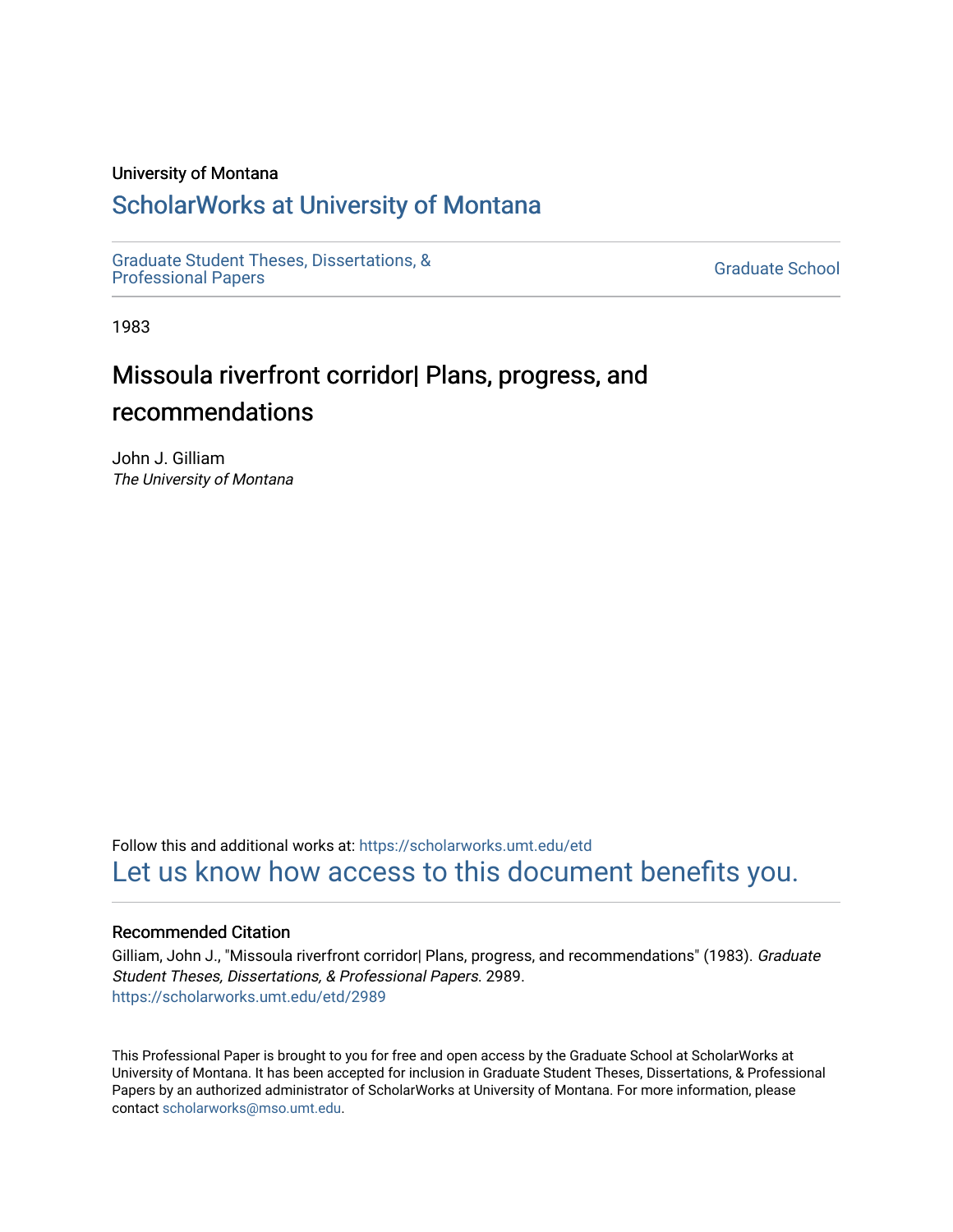# COPYRIGHT ACT OF 1976

 $\sim 10$ 

 $\cdot$   $\cdot$   $\cdot$   $\cdot$   $\cdot$ 

THIS IS AN UNPUBLISHED MANUSCRIPT IN WHICH COPYRIGHT SUB**s i s t s . An y further r e p r in t in g o f it s co ntents must b e appr o ved BY THE AUTHOR.**

> MANSFIELD LIBRARY  $\cup$ NIVERSITY OF LONTANA **<sup>D</sup>ate : \_\_\_\_\_\_\_\_ 19 8 3**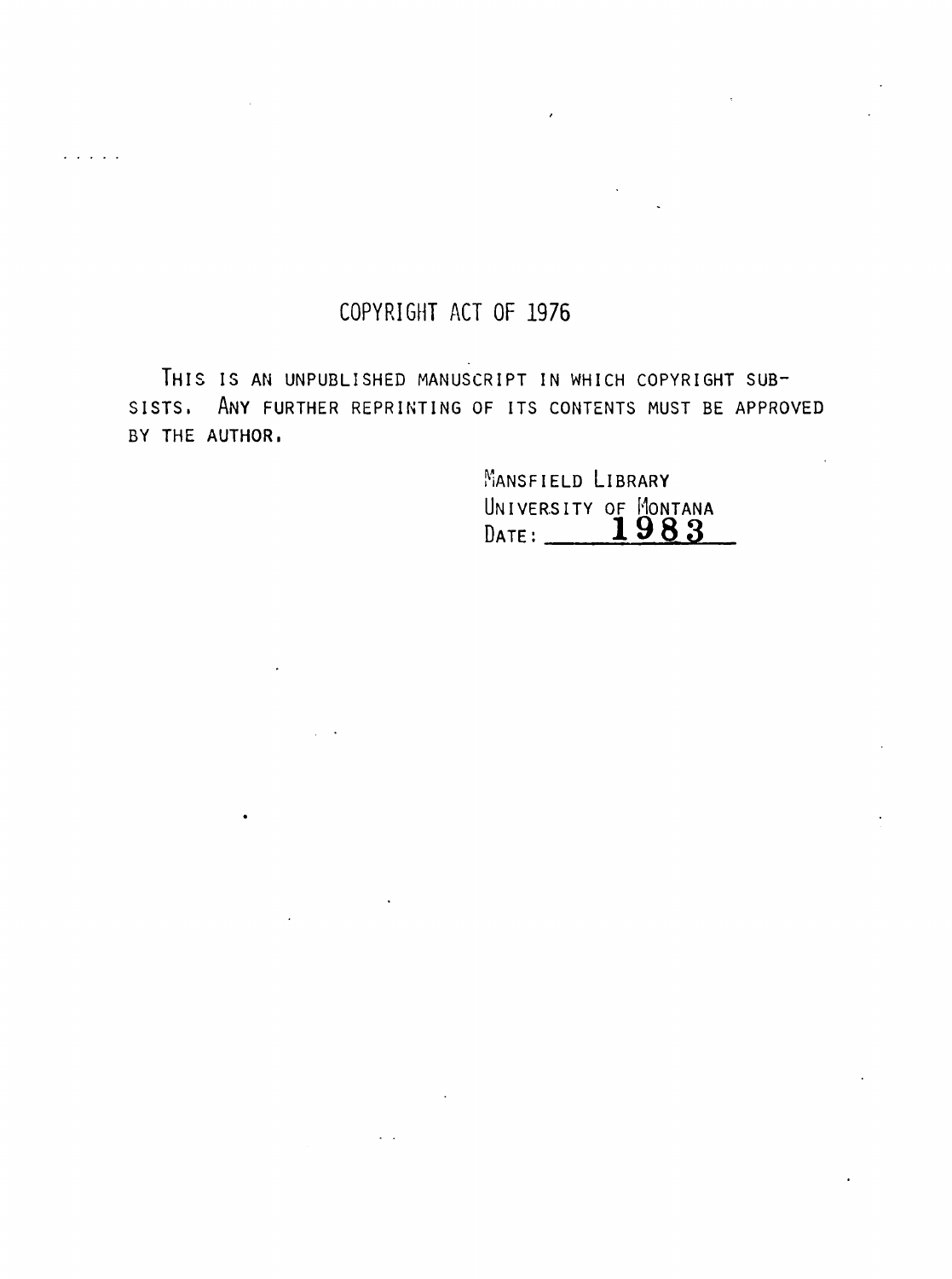$\mathcal{L}^{\text{max}}_{\text{max}}$  , where  $\mathcal{L}^{\text{max}}_{\text{max}}$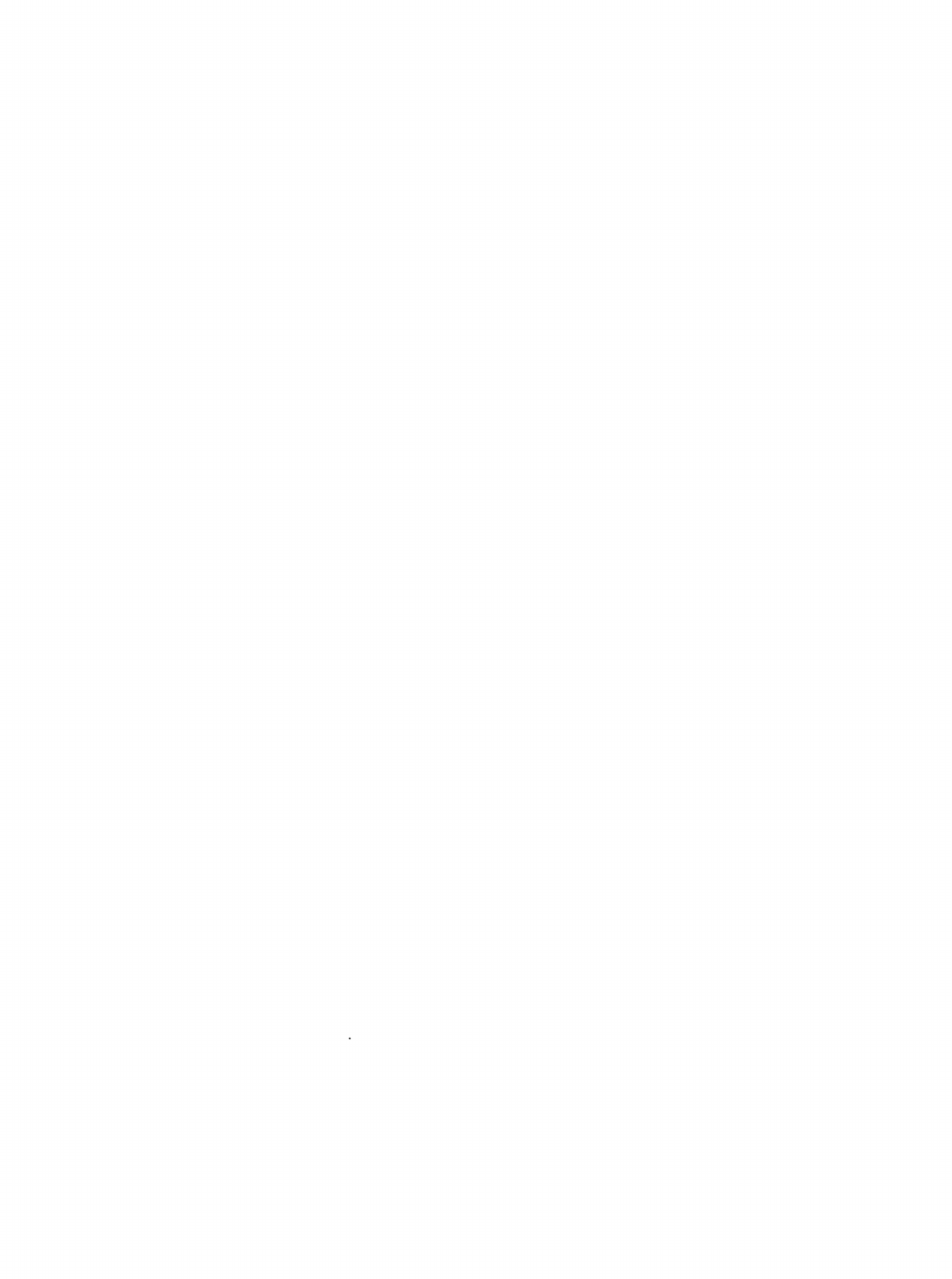# **THE MISSOULA RIVERFRONT CORRIDOR: PLANS, PROGRESS, AND RECOMMENDATIONS**

**By**

**John J. Gilliam**

**I B.S.F., University of Montana, 1955 M.A., University of Montana, 1972**

Presented in partial fulfillment of the requirements for the degree of

**Master of Science**

**in Rural, Town, and Regional Planning**

**UNIVERSITY OF MONTANA**

**1983**

**Approved by:**

**Chairman, Board of Examiners**

Dean, Graduate School

 $6 - 7 - 83$ **Date**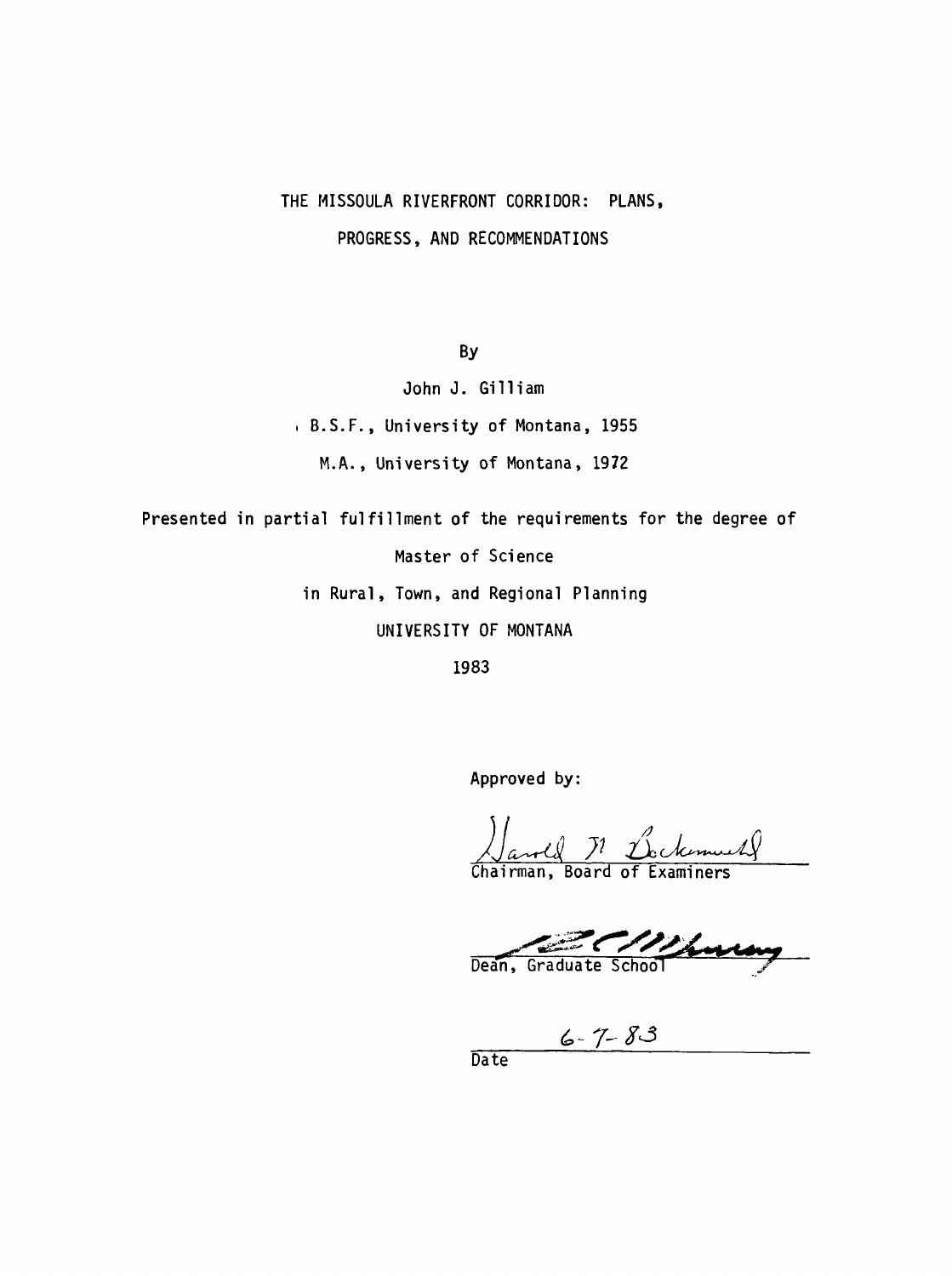**UMI Number; EP35362**

**All rights reserved**

**INFORMATION TO ALL USERS The quality of this reproduction is dependent upon the quality of the copy submitted.**

**In the unlikely event that the author did not send a complete manuscript and there are missing pages, these will be noted. Also, if material had to be removed, a note will indicate the deletion.**



**UMI EP35362**

**Published by ProQuest LLC (2012). Copyright in the Dissertation held by the Author.**

**Microform Edition © ProQuest LLC. All rights reserved. This work is protected against unauthorized copying under Title 17, United States Code**



**ProQuest LLC. 789 East Eisenhower Parkway P.O. Box 1346 Ann Arbor, Ml 48106- 1346**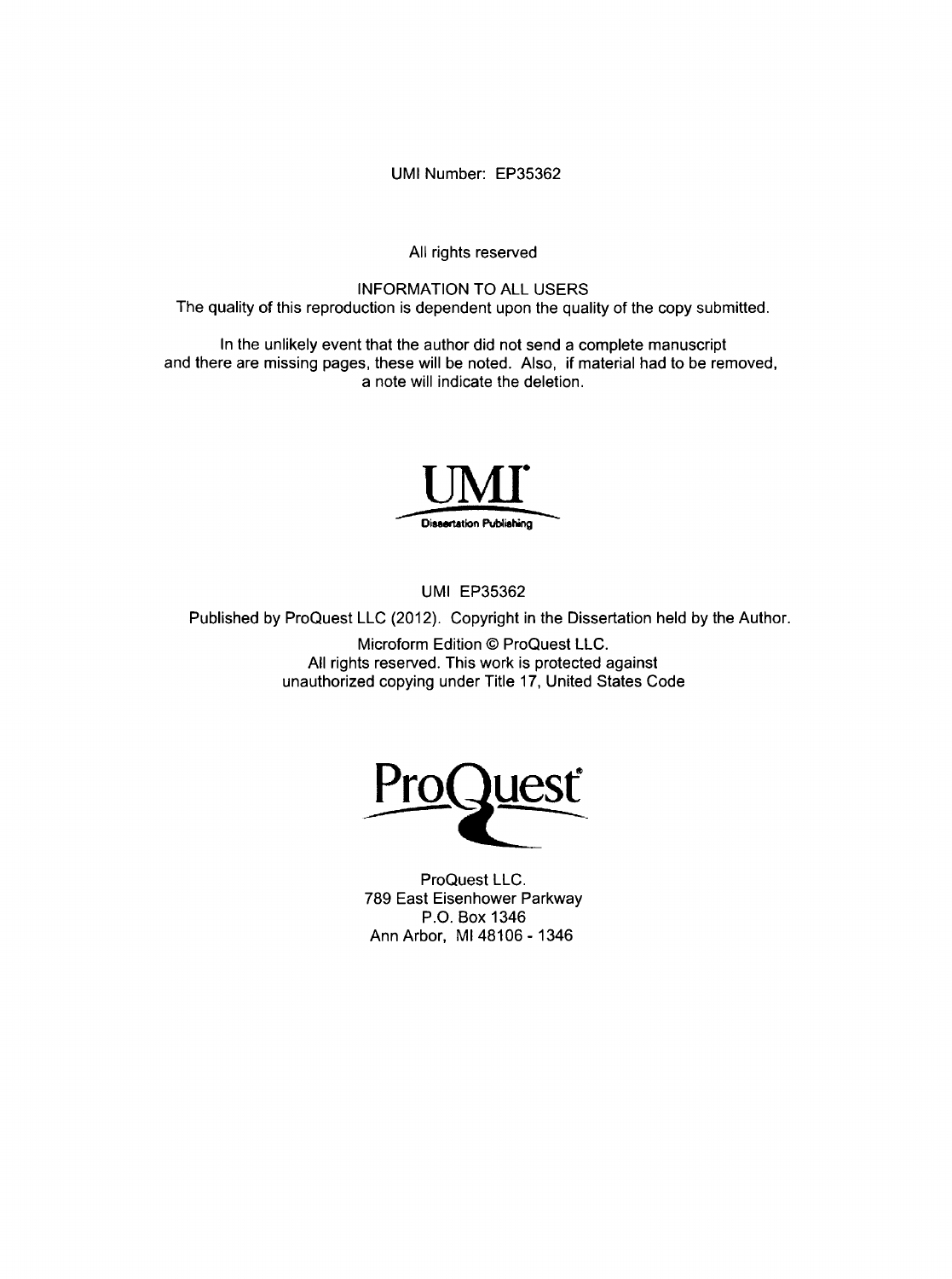## TABLE OF CONTENTS

|                                                                                                              | Page                                                              |
|--------------------------------------------------------------------------------------------------------------|-------------------------------------------------------------------|
| CHAPTER I.<br>CLARK FORK RIVER CORRIDOR                                                                      | $\mathbf{1}$                                                      |
|                                                                                                              | $\mathbf 1$<br>$\overline{\mathbf{c}}$<br>$\overline{\mathbf{3}}$ |
| CHAPTER II.<br>RIVER CORRIDOR DEVELOPMENT HISTORY                                                            | 4                                                                 |
| The City's Past $\dots \dots \dots \dots \dots \dots \dots \dots \dots \dots$                                | 4<br>4<br>5<br>8                                                  |
| CHAPTER III.<br>PREVIOUS STUDIES ON MISSOULA'S RIVERFRONT<br>DEVELOPMENT<br>.                                | 10                                                                |
| Missoula County Parks, Recreation and Open Space Plan<br>Urban Renewal Plan: Downtown Missoula Redevelopment | 10<br>11                                                          |
| Regional/Urban Design Assistance Team (RUDAT) Study                                                          | 14<br>15                                                          |
| THE DEVELOPMENT PROCESS<br>CHAPTER IV.<br>.                                                                  | 17                                                                |
| Inventory                                                                                                    | 17<br>19<br>21                                                    |
| OTHER RIVERFRONT DEVELOPMENT PROGRAMS<br>CHAPTER V.                                                          | 25                                                                |
|                                                                                                              | 27<br>29<br>30<br>30<br>31                                        |
| MISSOULA'S RIVERFRONT PROJECT--WHAT NOW?<br>CHAPTER VI.                                                      | 33                                                                |
|                                                                                                              | 33<br>34<br>35                                                    |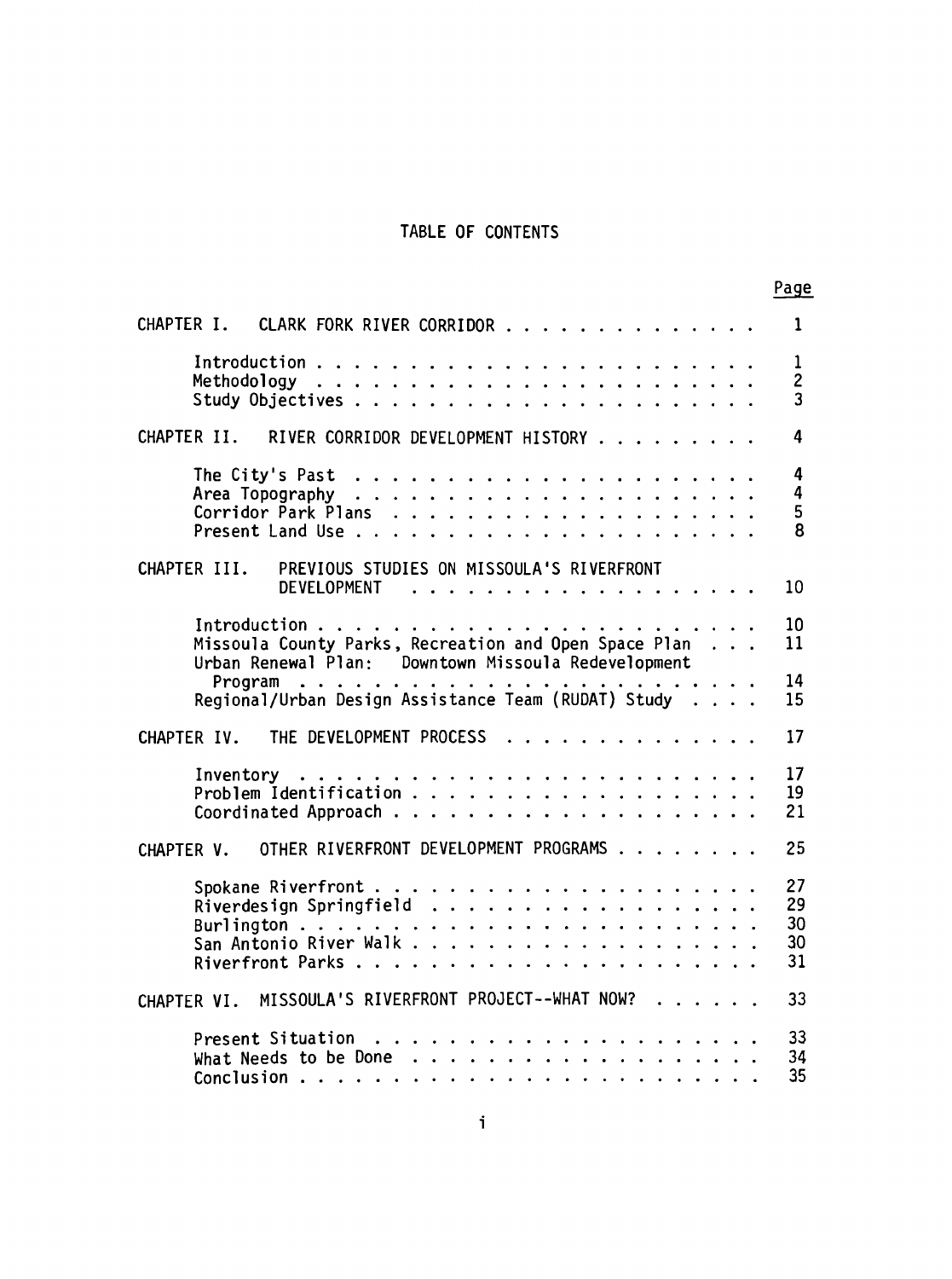#### 39 43

Page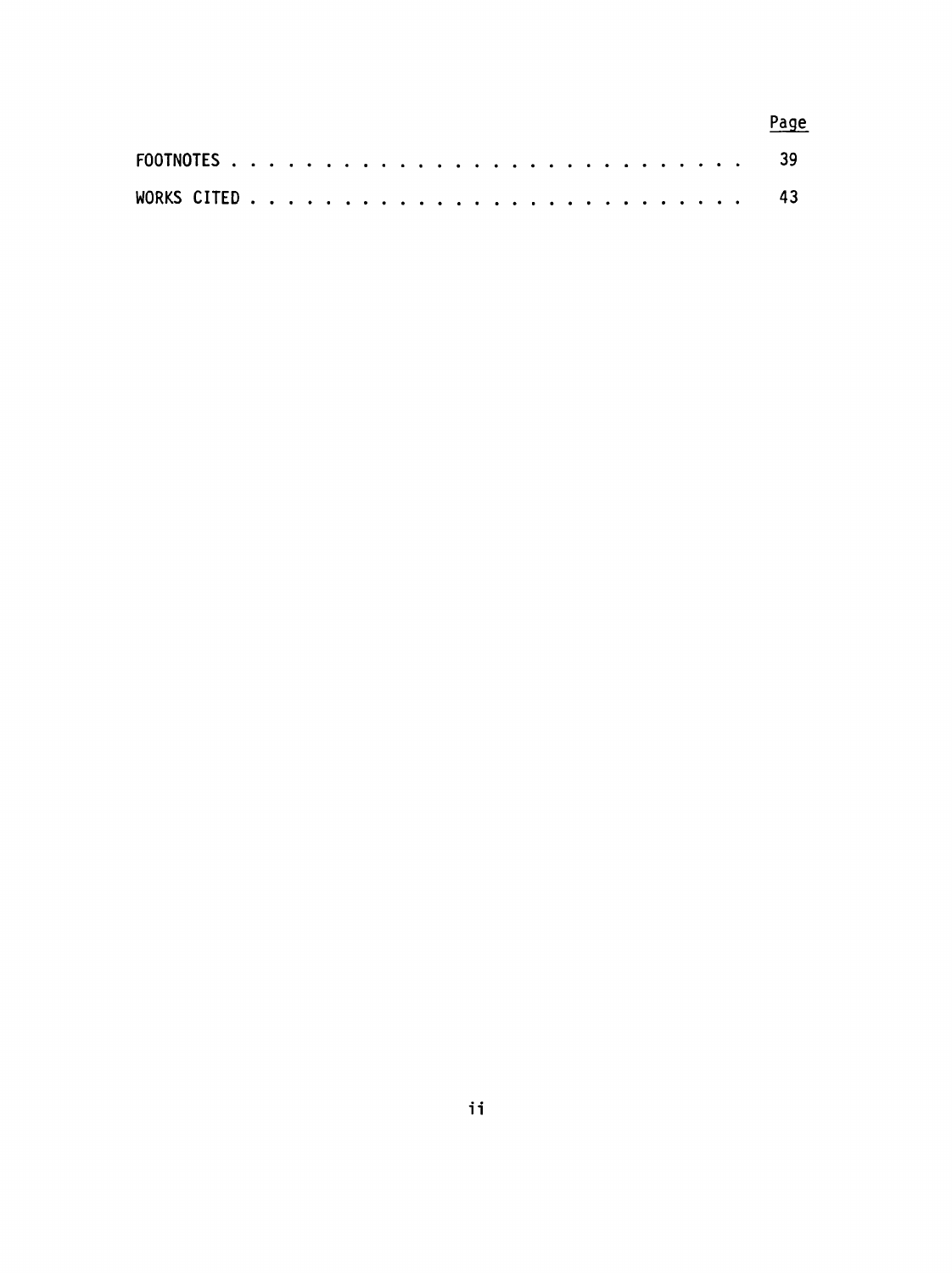## **LIST OF FIGURES**

| <u>Figure</u> |                                         |  |  |  |  |  |  |  | <u>Page</u> |
|---------------|-----------------------------------------|--|--|--|--|--|--|--|-------------|
|               | 1. Missoula's Clark Fork River Corridor |  |  |  |  |  |  |  |             |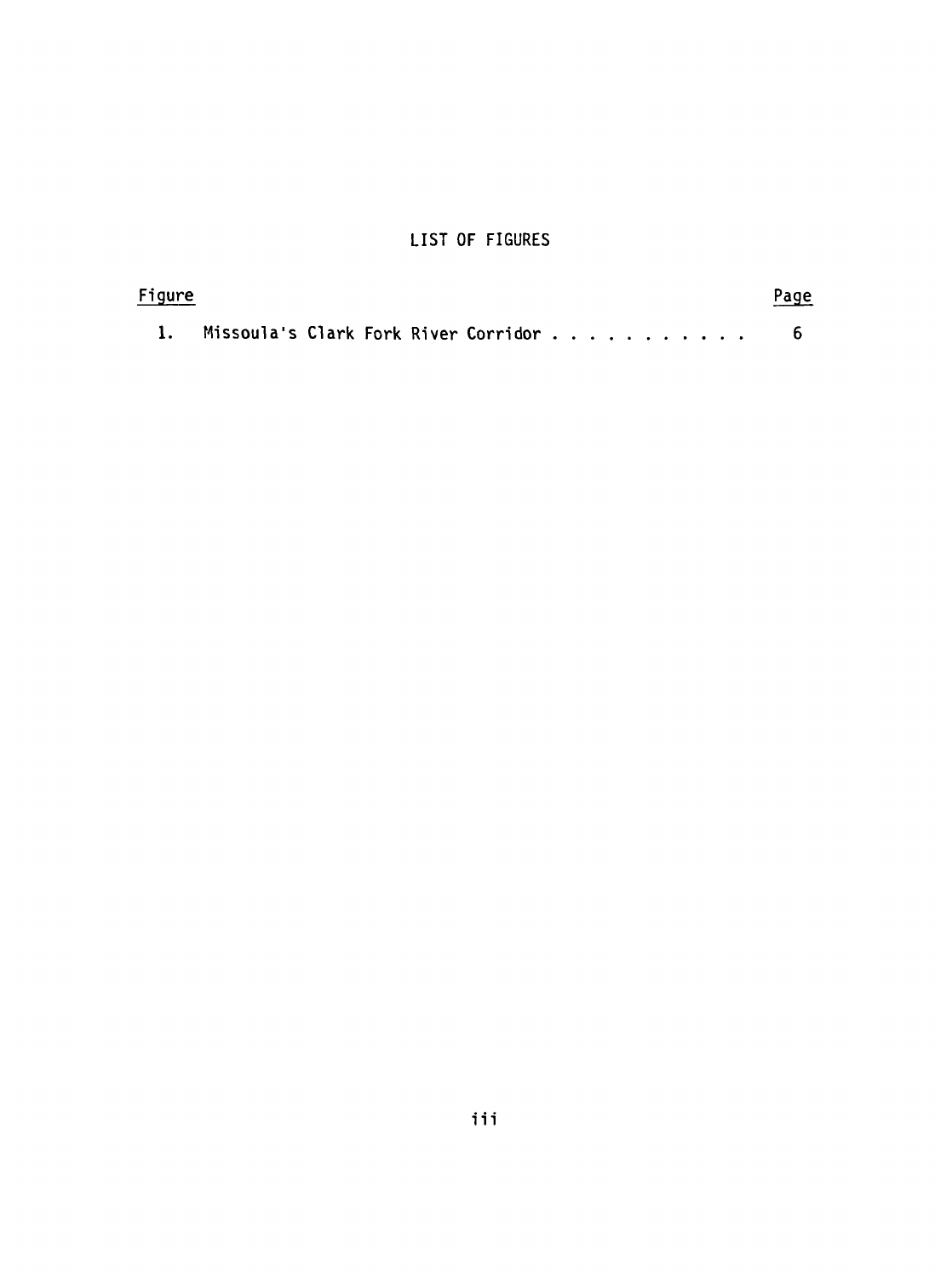## **CHAPTER I**

### **CLARK FORK RIVER CORRIDOR**

#### **Introduction**

**Today, waterfront development is a complex issue involving u tiliza tio n of waterfront areas, the redevelopment and planning of city waterfronts, the interests of conservation, and urban pressure for additional recreation space. While interest focuses upon the shoreline, the problem also involves other considerations, such as the importance** of land away from the river's edge and political pressure for multiuse **of a fin ite resource. In addition, attention must be given to economic costs, property rights, aesthetics, and local interests.**

Almost all of America's large cities are located on the shores of **rivers, lakes, bays, or oceans. For many of these cities the waterfront** was their economic center at the turn of the century. However, in more **recent years, some frontage areas have been abandoned by commercial** enterprises and made unfit even for residences. Lately there has been a general renewal of interest in these urban lands due to their recreational potential. People in the United States consider it very important **to have parks and other outdoor recreation within walking distance.^**

**Americans are rediscovering the social and economic value** of the waterfront. Almost every major urban river, bayfront, **harbor, lakeshore or seacoast is undergoing redevelopment representing substantial public and private investment.2**

 $\mathbf{1}$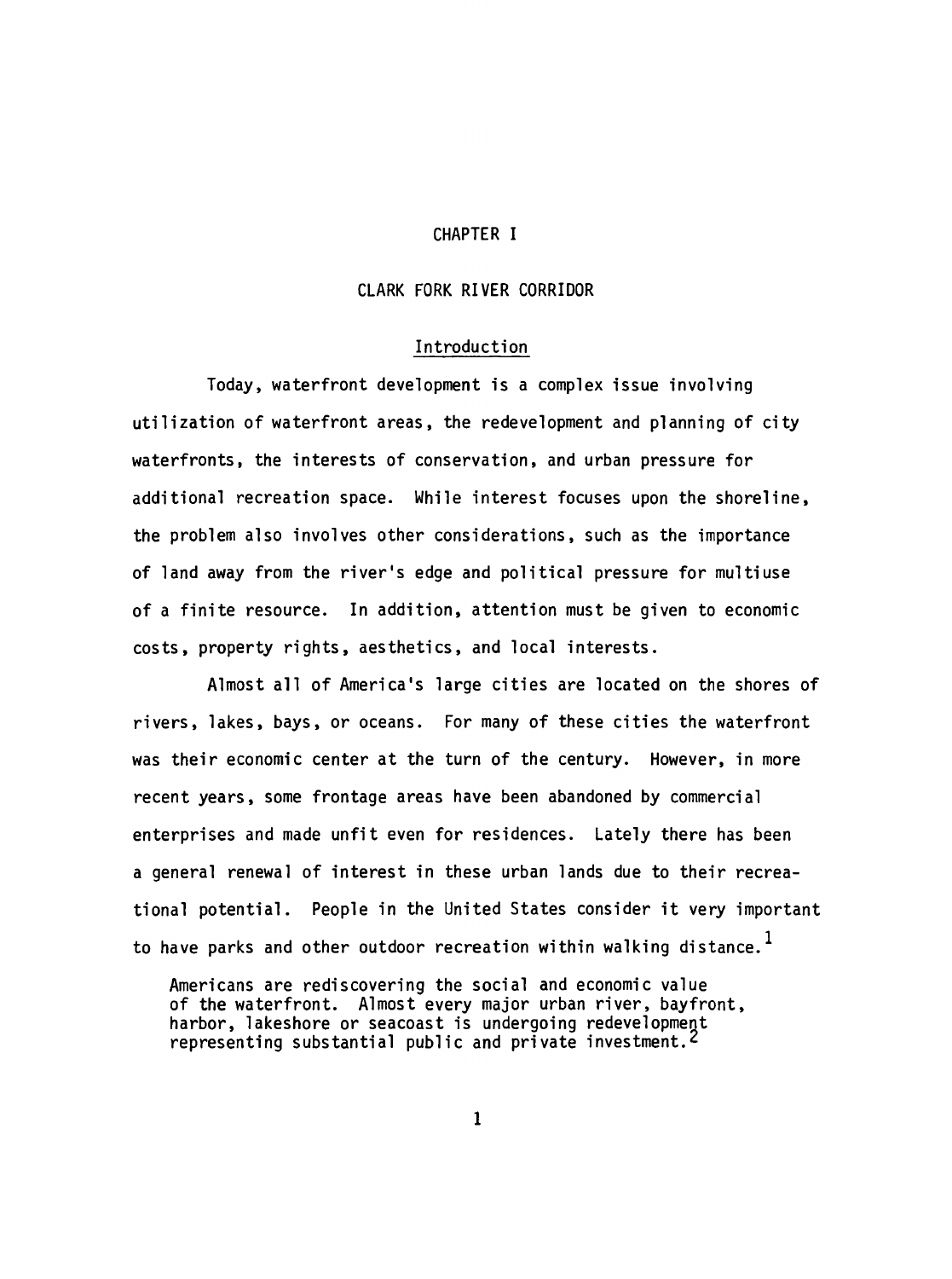**The City of Missoula and other public and private agencies have been able to purchase various portions of the Chicago, Milwaukee, St. Paul and Pacific Railroad (hereinafter referred to as "the Milwaukee** Railroad") right-of-way. South of the river, the University of Montana **owns land consisting mainly of open space. McCormick, Kiwanis, Caras, and Jacobs' Island parks located along the river add more land available** for public enjoyment. These various entities are presently being con**sidered for a contiguous park system to fringe both Missoula's north and south shores of the Clark Fork River.**

#### **Methodology**

**Numerous studies have been written over the past several years on the development of the Clark Fork River Corridor as a cultural and recreational area. Each of these studies has presented ideas and made recommendations on how this development should be accomplished. These numerous, and at times disjointed, efforts are reduced by including only three of the best documented studies for review here.**

**The Missoula County Parks, Recreation and Open Space Plan written in 1976 covers the whole of Missoula County and comments on the development of a river corridor park for Missoula. The Urban Renewal Plan: Downtown Missoula Redevelopment Program, done in 1978, provides further insights into the use of the river corridor for recreational purposes. F in ally , the Regional/Urban Design Assistance Team (RUDAT) study focuses** directly on riverfront development.

**A synthesis of these three studies, plus a review of actions taken to date to acquire and develop riverfront land through Missoula for**

 $2^{\circ}$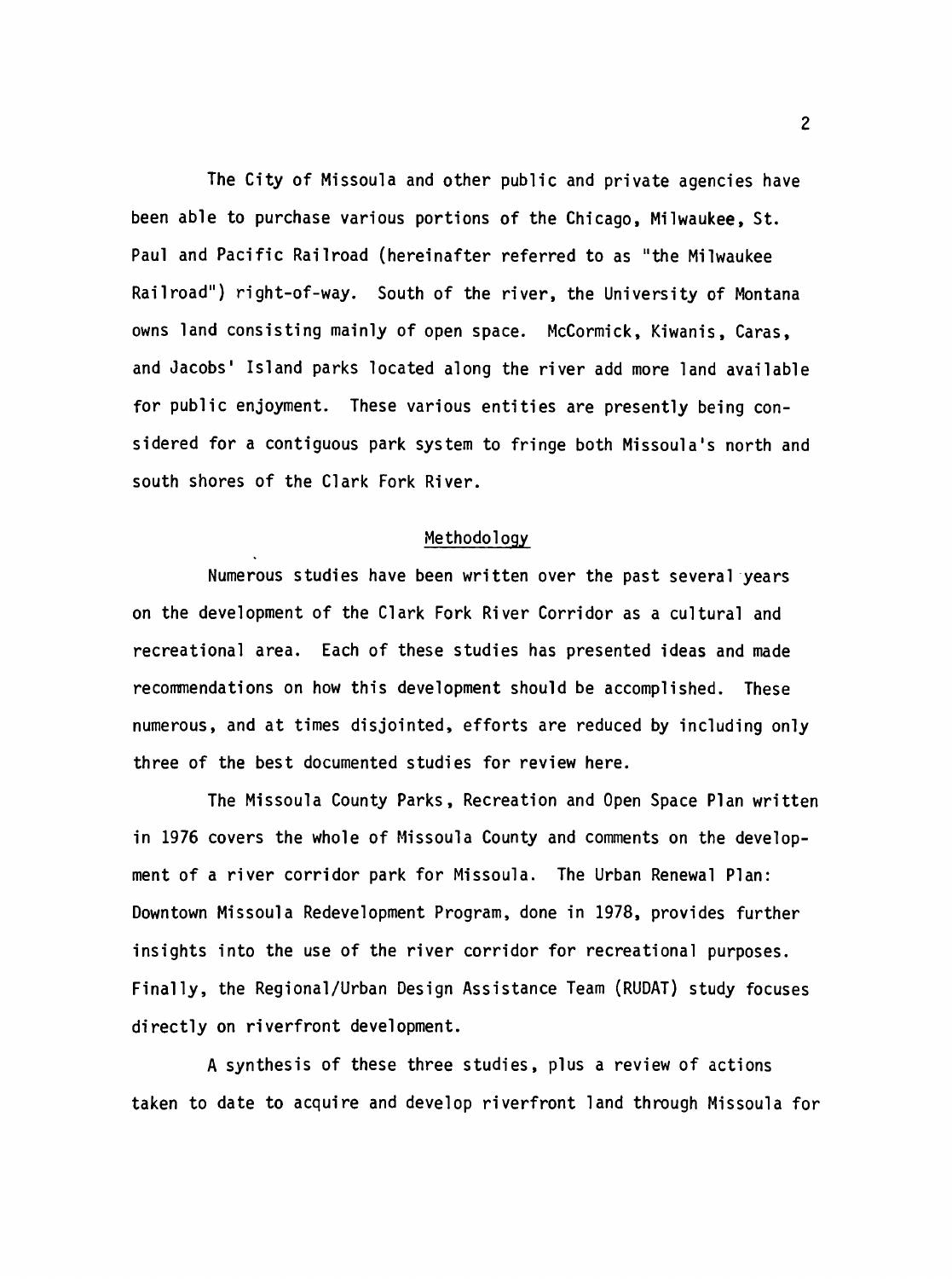cultural and recreational activities, and a presentation of current **information on the overall status of this park system is presented.**

## **Study Objectives**

**The purpose of this research is threefold: (1) to summarize the content and recommendations of the three recent studies on the development of Missoula's Clark Fork River corridor, (2) to provide information as to what actions have been completed in establishing the waterfront park system, and (3) to review future requirements needed to be accomplished in order to complete this park system.**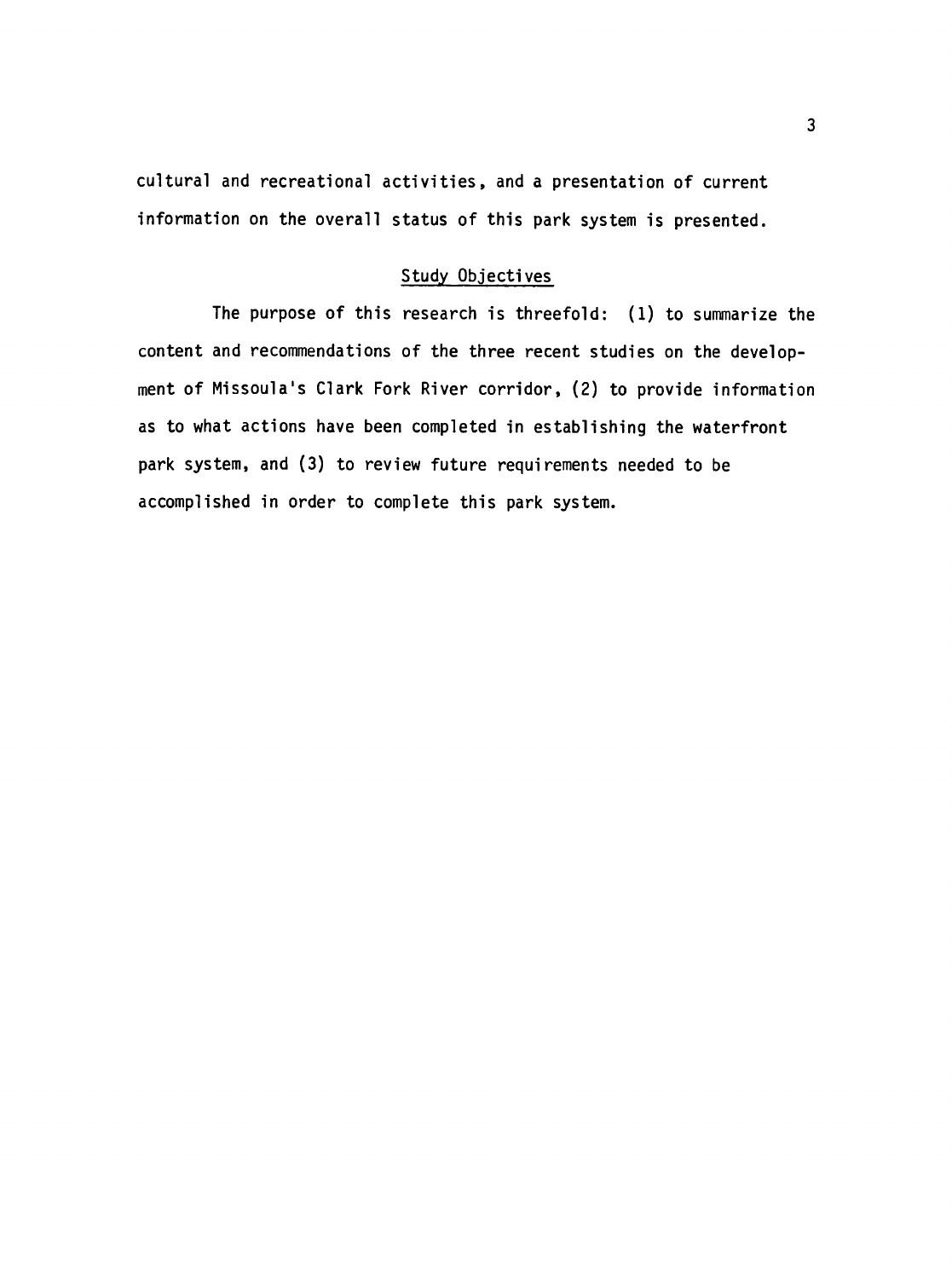## **CHAPTER I I**

## **RIVER CORRIDOR DEVELOPMENT HISTORY**

#### **The City's Past**

**The City of Missoula was founded on the Clark Fork River in** 1864. It started with the construction of several lumber and flour mills **along the river near the present-day Higgins Bridge. The community thus expanded from that area to include most of the Missoula Valley.**

**Over the years the course of the Clark Fork River flowing** through Missoula has been changed by land fills, junk yards, and various industrial uses. In the Central Business District, residential structures were built near the floodplain, which further reduced access to the **river edge. More recently the corridor has been channelized, thus decreasing the flooding danger while further isolating the river from the surrounding community. Although several parks have been developed near the shoreline, the channelization of the river corridor and the private** holdings greatly restrict recreational opportunities along the north **shore of the Clark Fork River.**

## **Area Topography**

**The south shore of the corridor consists of a pronounced river bench which separates the river from heavily developed areas further south. The berm constructed along the Milwaukee Railroad right-of-way**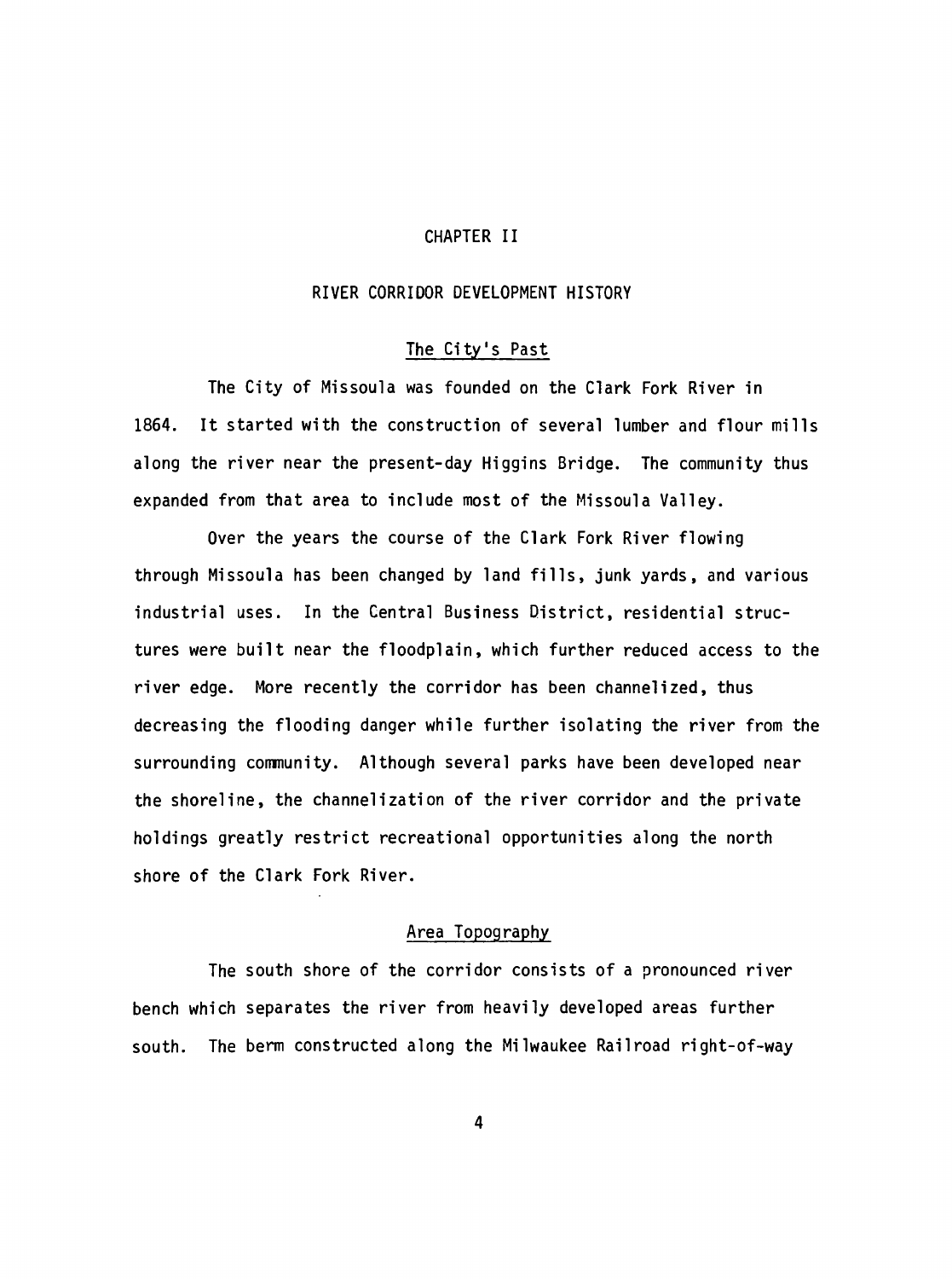**in 1906 also isolates the public from most of the river's south shore. Jacobs' Island and McCormick parks provide areas for recreation, but Jacobs' Island Park is next to the right-of-way berm and McCormick Park is separated from the river by extensive flood control and irrigation ditches (Figure I) .**

**The existence of flood control devices, the Milwaukee Railroad** berm, irrigation ditches, and parcels of land in private ownership prevent public access to the riverfront. Even though a portion of the **north shore has been developed as recreation area, flood control devices prevent public access in many places. The south shore, in spite of the barrier formed by the right-of-way berm, provides numerous recreational opportunities.**

#### **Corridor Park Plans**

In December 1971, a group of Missoula citizens formed the **Community Improvement Commission (CIC) to develop aesthetic consciousness in Missoula. The CIC adopted the establishment of a riverfront park system as a project and developed the proposal for the Five Valleys River Park System.**

**The linear park concept continued in 1972 with the formation of** the Missoula's Facilities Steering Committee. This group, funded from a grant by the National Endowment of the Arts City Spirit Program, inven**toried local fa c ilitie s which could be made available for cultural a c tiv itie s .**

**From this project, space requirements for the performing arts** was determined. In addition, the riverfront corridor was defined as a

 $5<sup>1</sup>$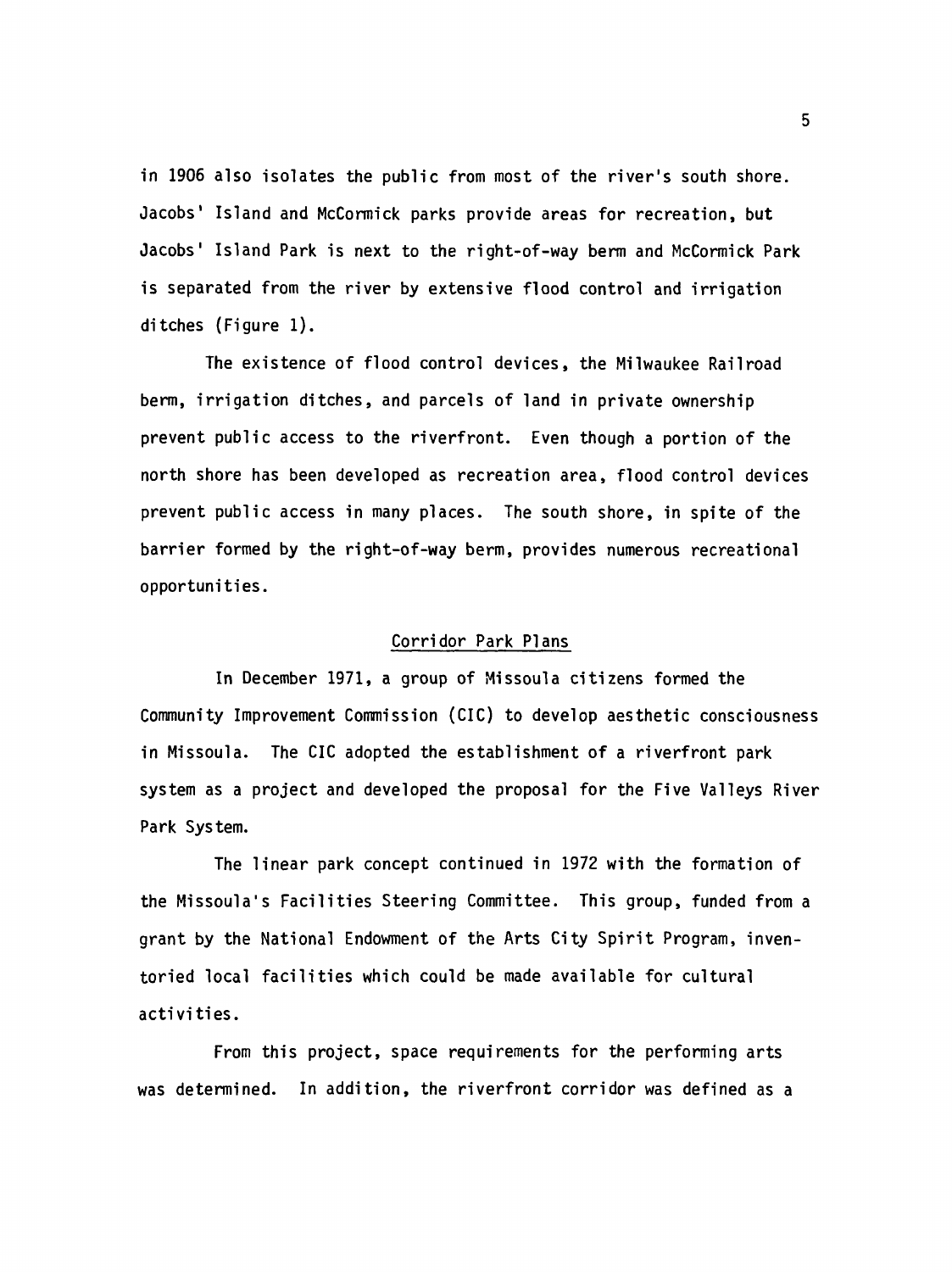

Figure

 $\sigma$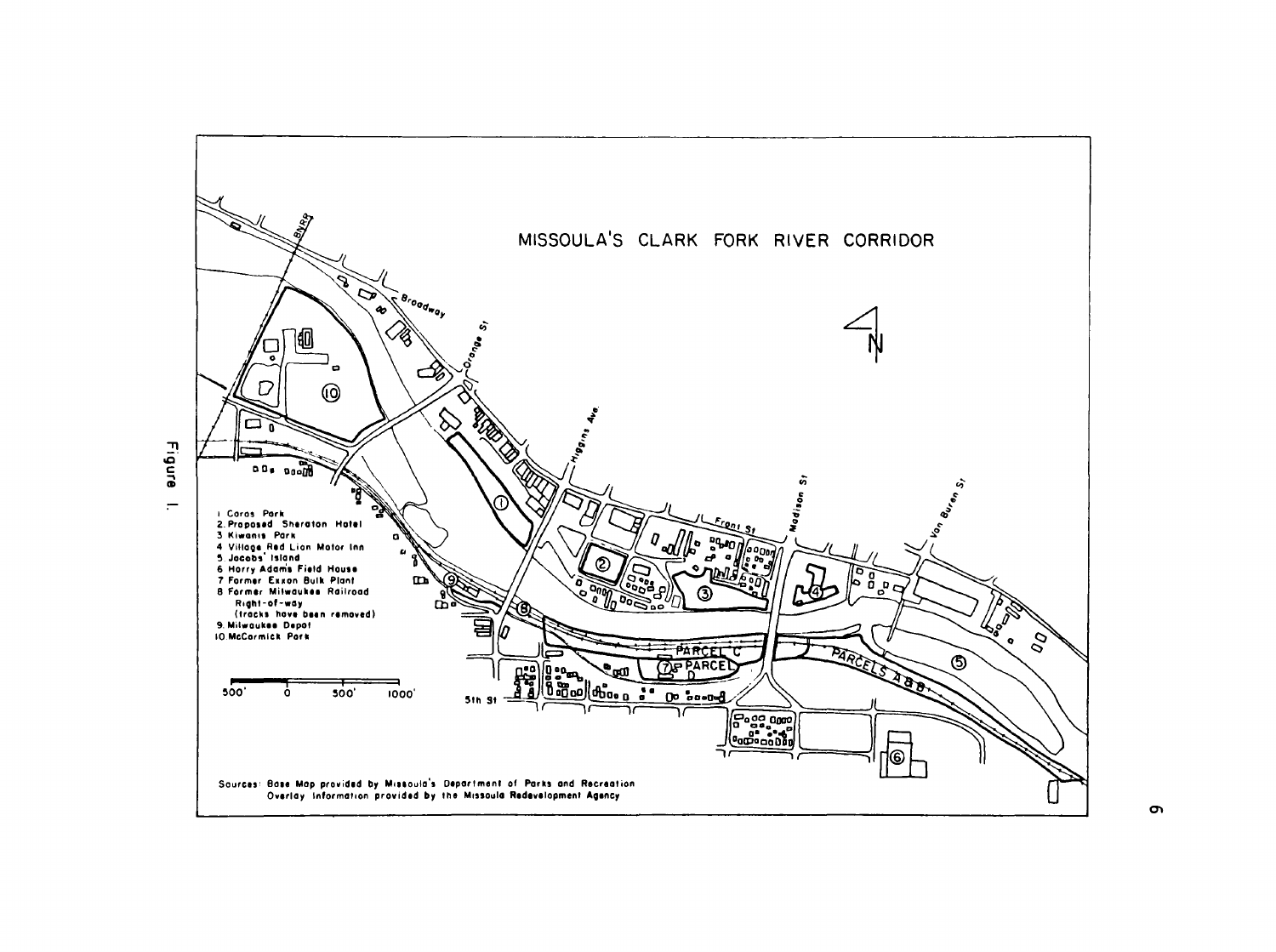**possible site for such things as a theater, performing arts/convention/ conference center, and an athletic/recreation center. All of these fa c ilitie s could then be connected together by a linear park system along both the north and south shores.**

**In October 1980, another phase of the riverfront planning process began through the National Endowment of the Arts Design Demonstration Program which, in conjunction with other private local donations, financed a Regional/Urban Design Assistance Team (RUDAT). This very** intensive effort provided a second plan of the riverfront corridor as a site for cultural and recreational facilities, with each facility to be **connected to the others through the use of the "corridor" concept. This** effort generated strong public support and comment. Various individuals, **groups, and organizations looked into numerous opportunities in this area. At the same time, a group of local businessmen started negotiations with the Milwaukee Railroad in order to acquire the railroad's right-of-way through Missoula. In addition, local investors purchased the Milwaukee Depot to be used as offices and a restaurant. Missoula** Hotel Development Associates received a federal grant to partially **support construction of a Sheraton Hotel, to be located on the north shore east of Higgins Bridge. Final purchase of the key segments of the Milwaukee Railroad right-of-way was made by a trust of Missoula's citizens in July 1981.**

**The committee and the National Endowment of the Arts sponsored a national design competition as a follow-up to the RUDAT report. This competition developed plans for the river corridor park between the B itterroot Branch Line of the Burlington Northern Railroad, which crosses**

 $7<sup>7</sup>$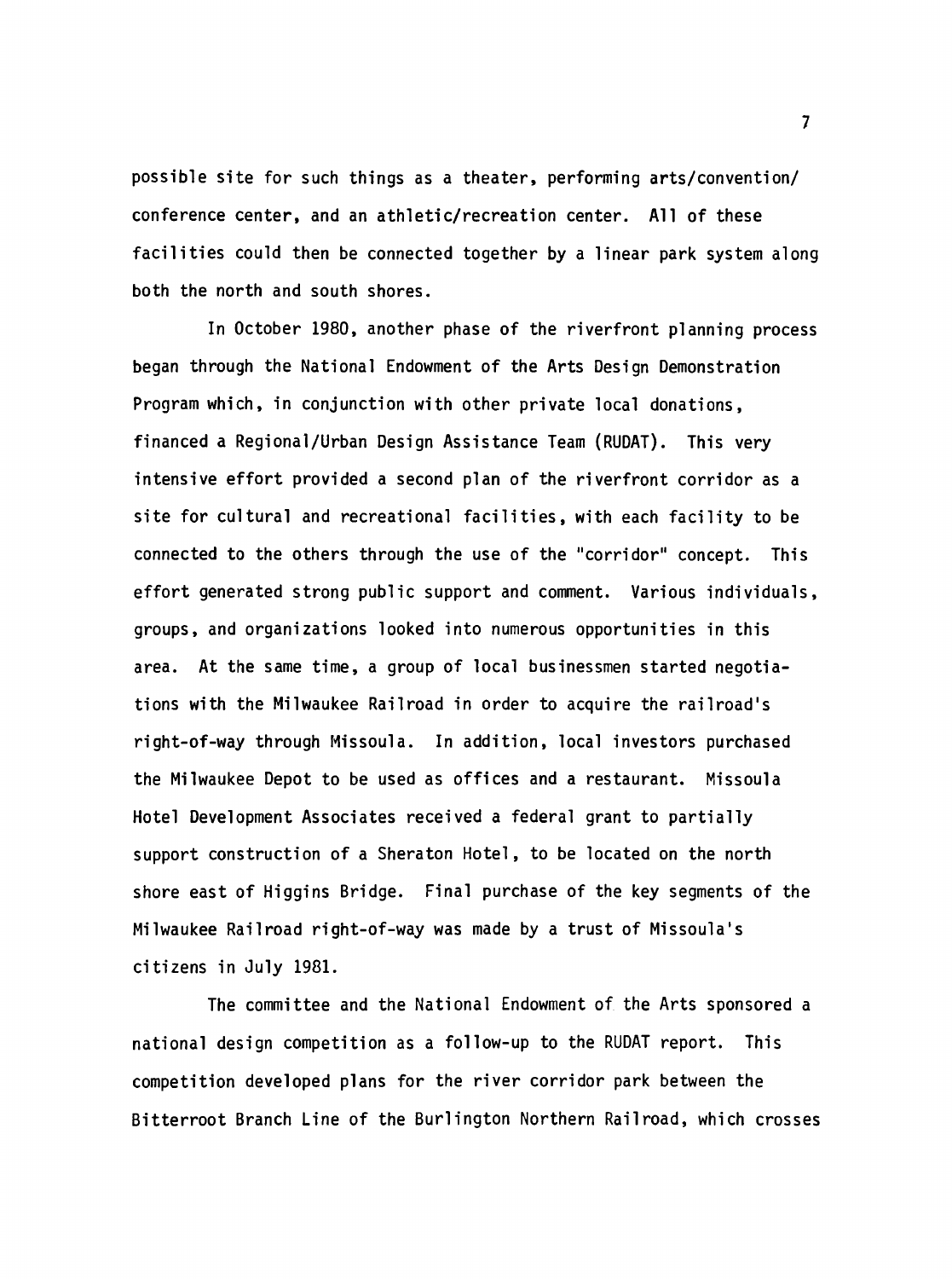West Broadway, to Van Buren on the east. The final design linked the **various river parks into corridors on both the south and north shores. The community actively participated in this design process.**

**Steps have been taken by the City of Missoula to permit the construction of the riverfront park system. The city has purchased property and public access rights. One of these was the procurement of a recreational easement from the Milwaukee Depot Associates in April 1981; another was inclusion of an extension to Caras Park to be incorporated with the construction of the Sheraton Hotel.**

**Also, the city began pursuing purchase or easements for additional property. In November 1981, the city acquired Parcel "C"** from the private trust (Figure 1). Missoula County High School District **bond issue purchased the Exxon bulk plant located in Parcel "D". An additional 2.8 miles of railroad right-of-way in Hell gate Canyon on the eastern boundary of the river corridor was purchased by the city. The Montana State Legislature approved funds in 1983 for purchase by the University of Montana of parcels "A" and "B" from the trust.^**

## **Present Land Use**

**Present land use within the study area is high diversified. Public ownership takes in a large portion of the land and contains mostly parks. Other uses, to include in dustrial, residential, and commercial, are scattered throughout the river corridor. McCormick, Kiwanis, Caras, and Jacobs' Island parks are scattered along the shores. Also, the University of Montana owns land on the south side of the river** which is available for public use. The former Milwaukee Railroad right**of-way forms the largest open space in the corridor. The Intermountain**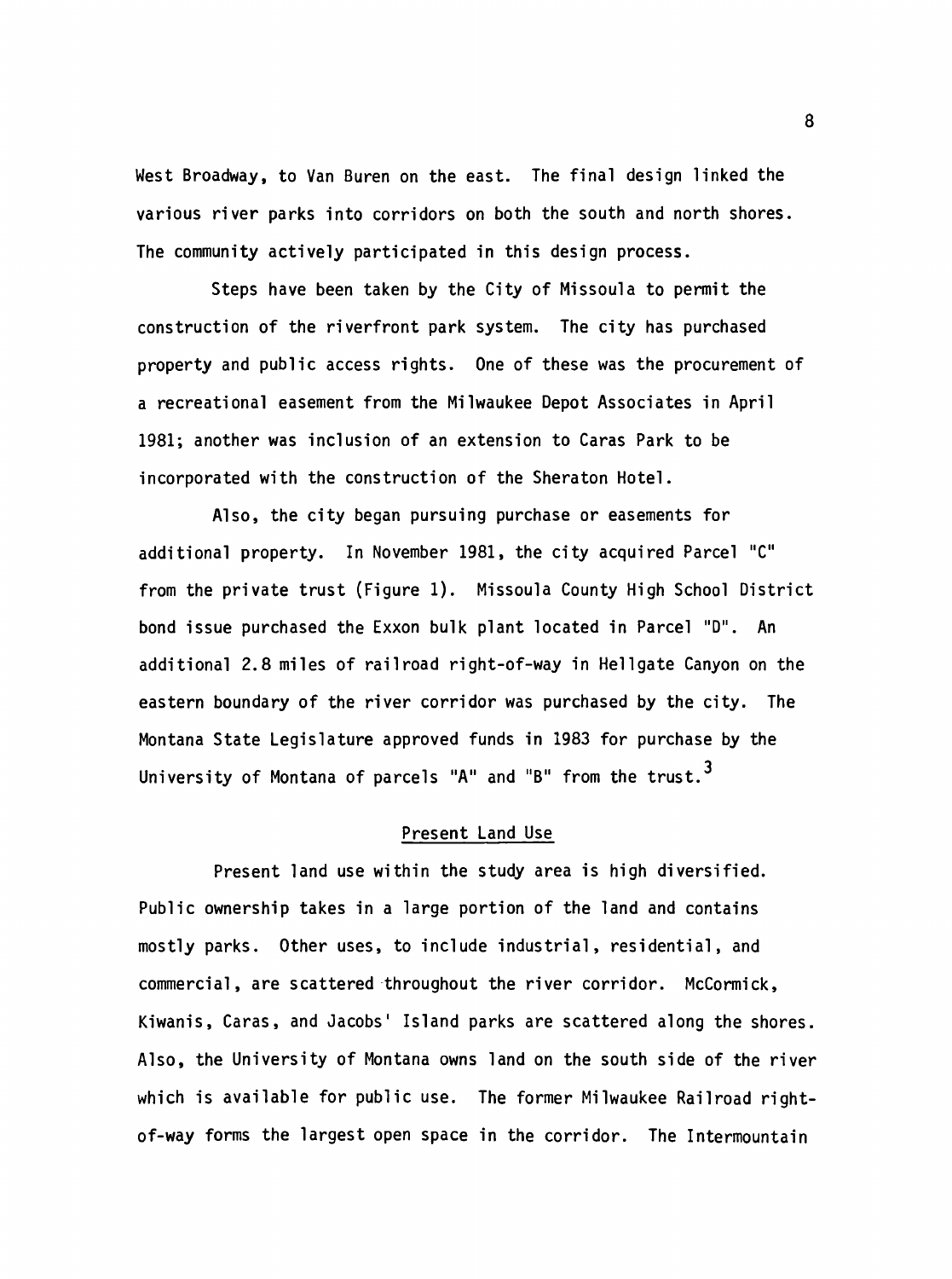**Lumber Company owns 60 acres on the south shore near the study area's** west end. Commercial activities spread through the area represent neighborhood, community, and regional shopping and service facilities. **Residential housing varies from older single-family structures to more modern multi family dwellings.**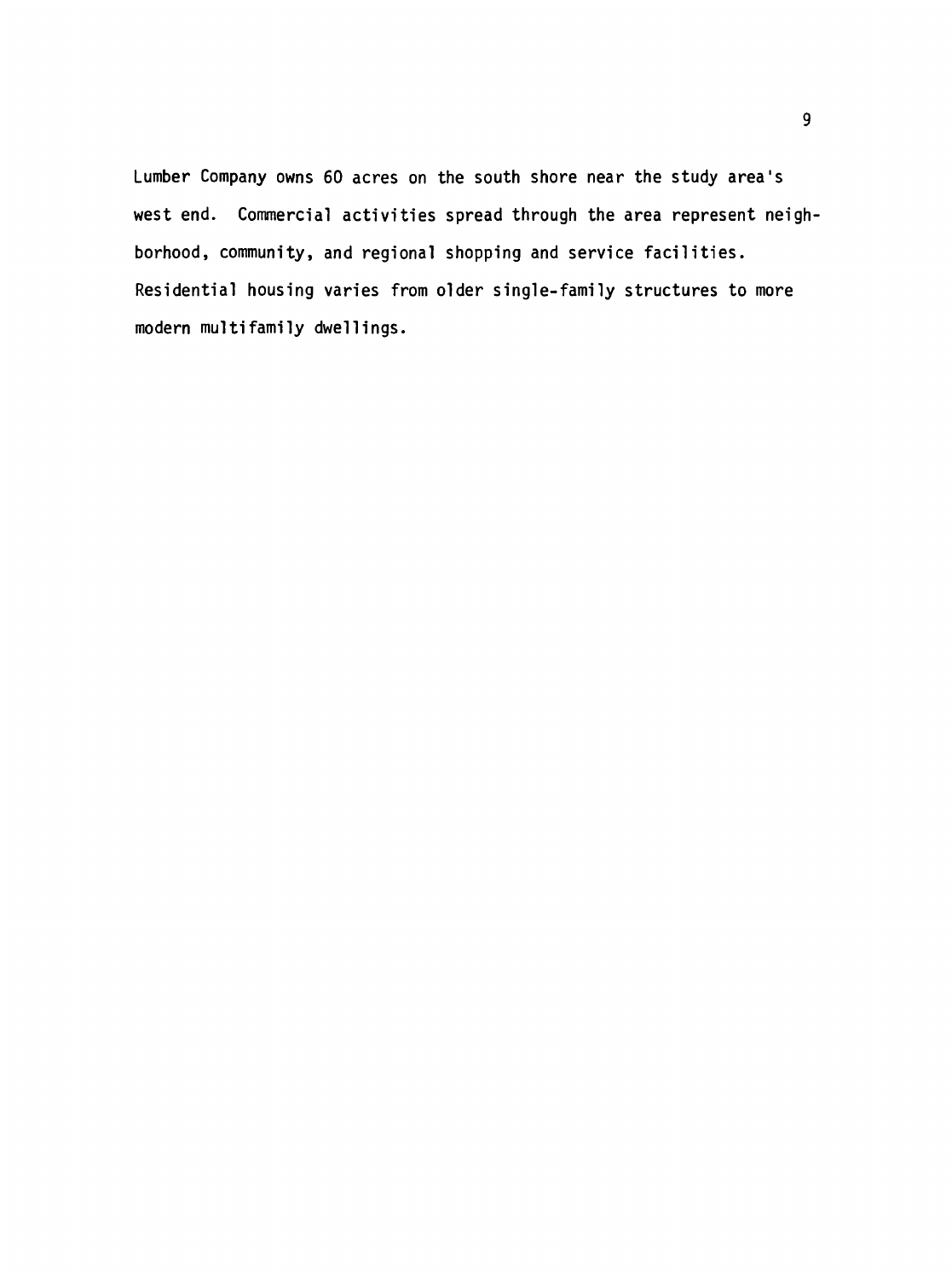## **CHAPTER I I I**

## **PREVIOUS STUDIES ON MISSOULA'S RIVERFRONT DEVELOPMENT**

## **Introduction**

The potential of urban rivers comes from their ability to serve **so many people. Both social and economic gains are possible whenever the resources of urban rivers are redirected from waste containers to** places of beauty, repose, and of utility.<sup>4</sup>

**Since most urban rivers have been used for many purposes, today's recreational use generally requires redevelopment. This is no easy task.** It is complicated by the differences between physical settings, historic **backgrounds, financial cap ab ilities, etc. As an example, of 107 major cities that had water resources suitable for redevelopment in 1974, 68 had developed proposals, 59 had proposals that had reached the planning stage, 28 were in the process of implementing plans, and 14 had completed** some kind of waterfront development project. The project initiators **were about equally divided between government and nongovernment organizations. The majority of projects that have resulted in development,** however, were initiated by nongovernment. These nongovernment groups **consisted of downtown businessmen, historical societies, service clubs. Chambers of Commerce, environmental groups, and professional planners.^**

**Successful projects, or those projects that were completed and that were considered worthwhile by the involved persons, in various**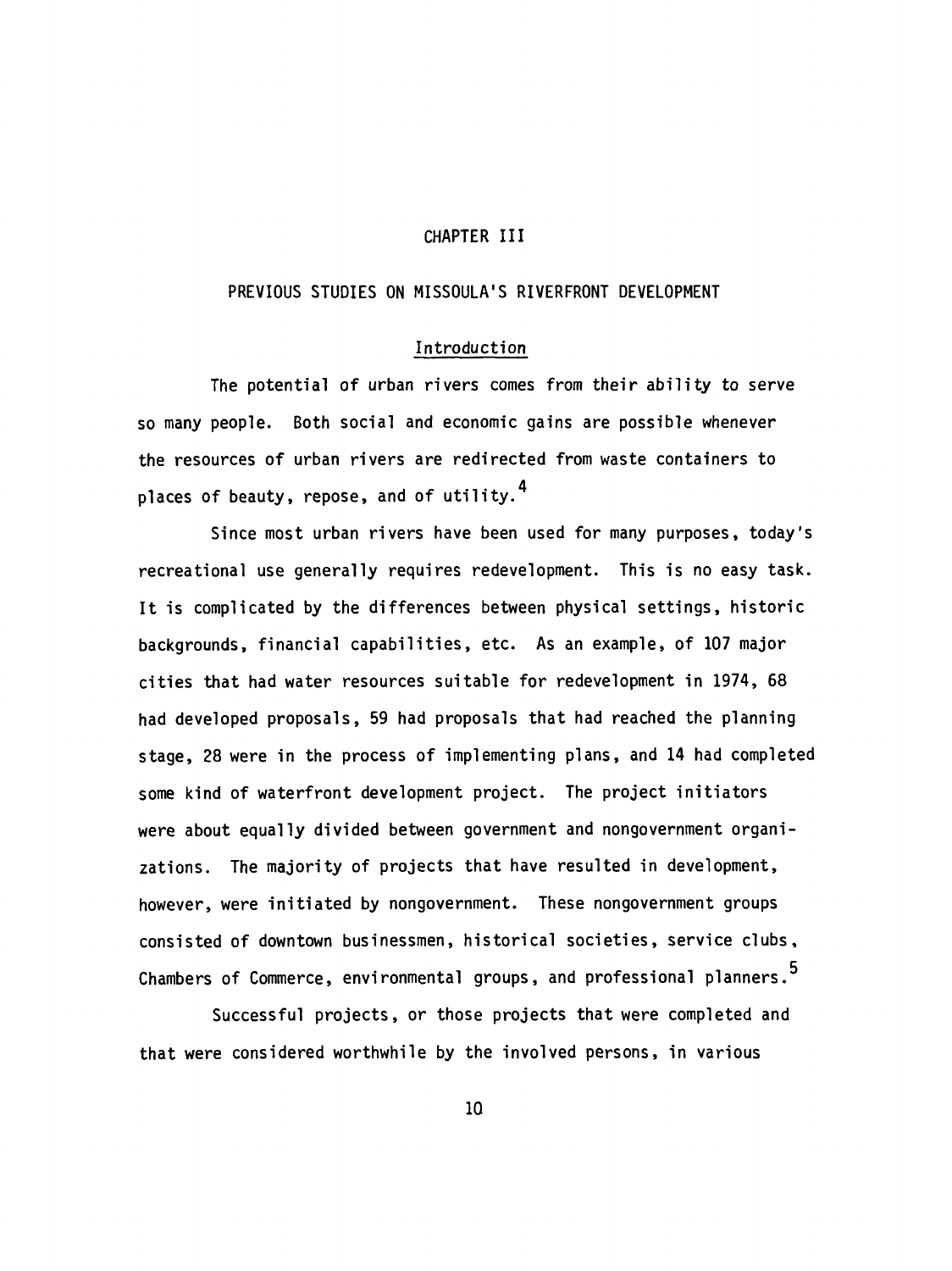**communities throughout the United States appear to share the following factors :**

**1. specific segments of the community are identified with the undertaking;**

**2. community involvement was included in the decision-making;**

**3. public support, as well as opposition, was generally known by project implementors;**

**4. citizen input and thorough site analysis were given adequate t i me ;**

**5. projects were normally associated with a major event, such as an urban renewal project or other important event;**

**6. c ity leaders were generally in support of the project; and**

**7. planners took into consideration the probability of inflated construction costs and land prices.®**

The following three plans provide an insite into park and recreational activities from Missoula County's needs to those specific **requirements for a downtown corridor park along the Clark Fork River.**

## **Missoula County Parks, Recreation and Open Space Plan**

The first of these studies in time is the Missoula County Parks, **Recreation and Open Space Plan. The plan was written in 1976 and includes the entire Missoula County. The recreation and open space plan had two major parts: an overview plan and a plan for development.**

The overview plan identifies present and future needs and recommends policies, programs and priorities. Working **within the framework of the overview plan, the plan of development w ill identify sites that should be incorporated into the recreation system along with relevant types of development.?**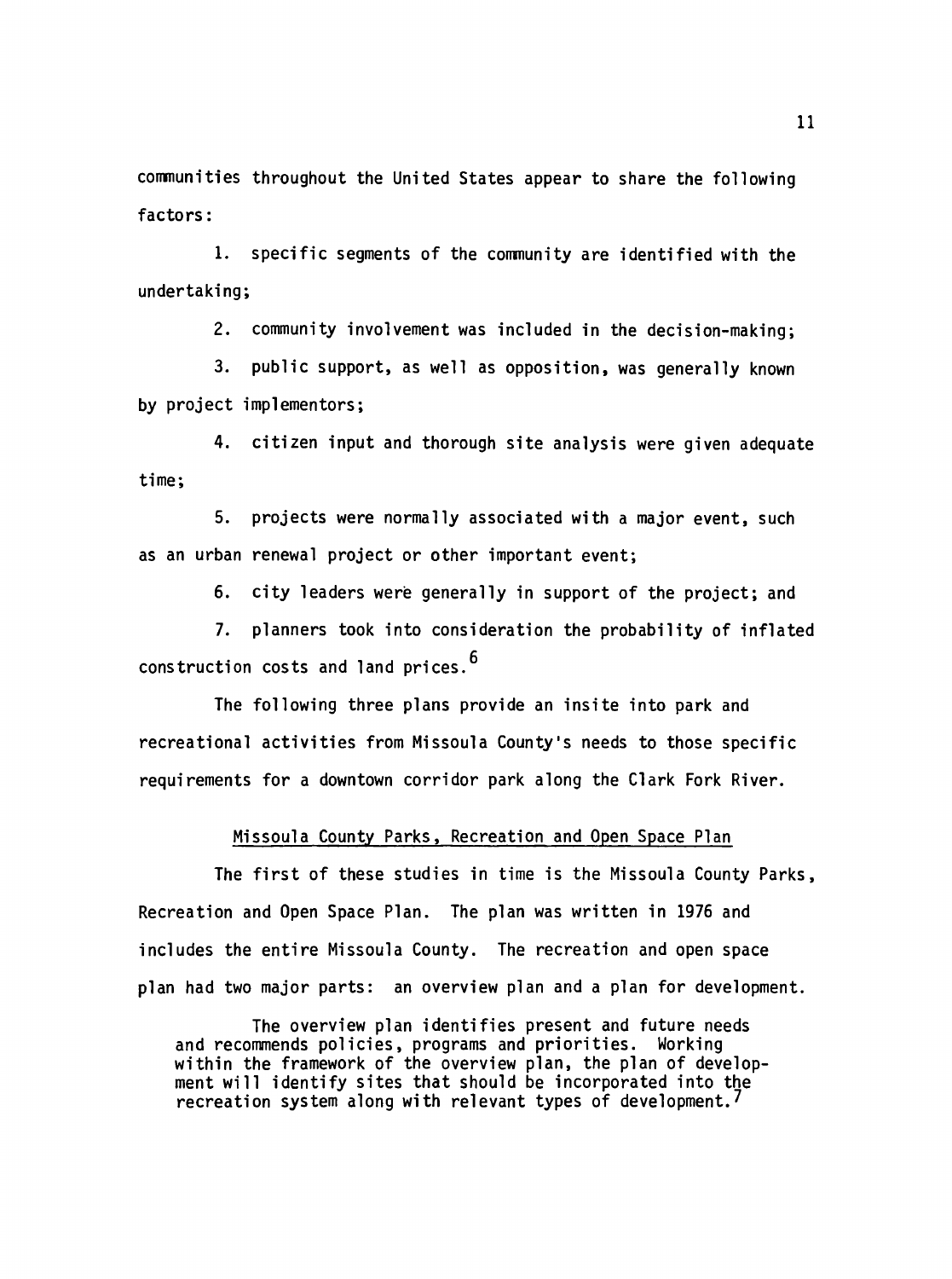**The purpose of the plan is to:**

- 1. Record existing recreation areas and facilities and evaluate **the opportunities and services they provide for specific clientele groups.**
- **2. Determine present and future needs for indoor and outdoor** recreation areas and facilities.
- **3.** Identify for preservation those critical natural resource areas, historic sites, and open space lands that contribute significantly to the aesthetic, cultural, and physical **character of the area.**
- 4. Design a comprehensive, orderly, efficient, and achievable **system of parks and open spaces to serve a ll City and County residents.**
- 5. Recommend policies, programs, priorities, and administrative **arrangements for the implementation of the plan.°**

**The primary aim of the plan is to identify the county's**

**responsibilties in providing recreational opportunities. The plan also shows sites that the county should develop and recommends policies and guidelines for the creation of a county program for recreation.**

**Some of the recreational objectives are to:**

- **1. develop a system of recreational tra ils and bikeways that link parks, schools, residential areas, and commercial areas;**
- **2. provide access for recreational use of rivers, lakes, and streams, while protecting environmental quality and private property rights; and to**
- 3. design facilities and manage areas to minimize conflicts **between recreation user groups and between recreation and other land uses.9**

**Some of the open space objectives are to:**

- **1. protect a ll rivers and streams, especially the Clark Fork, B itterroot and Blackfoot rivers; and to**
- **2. restore and preserve open space through zoning, acquisition, easements, grants, donations, and other available means to** prevent undesirable land uses in critical areas.<sup>10</sup>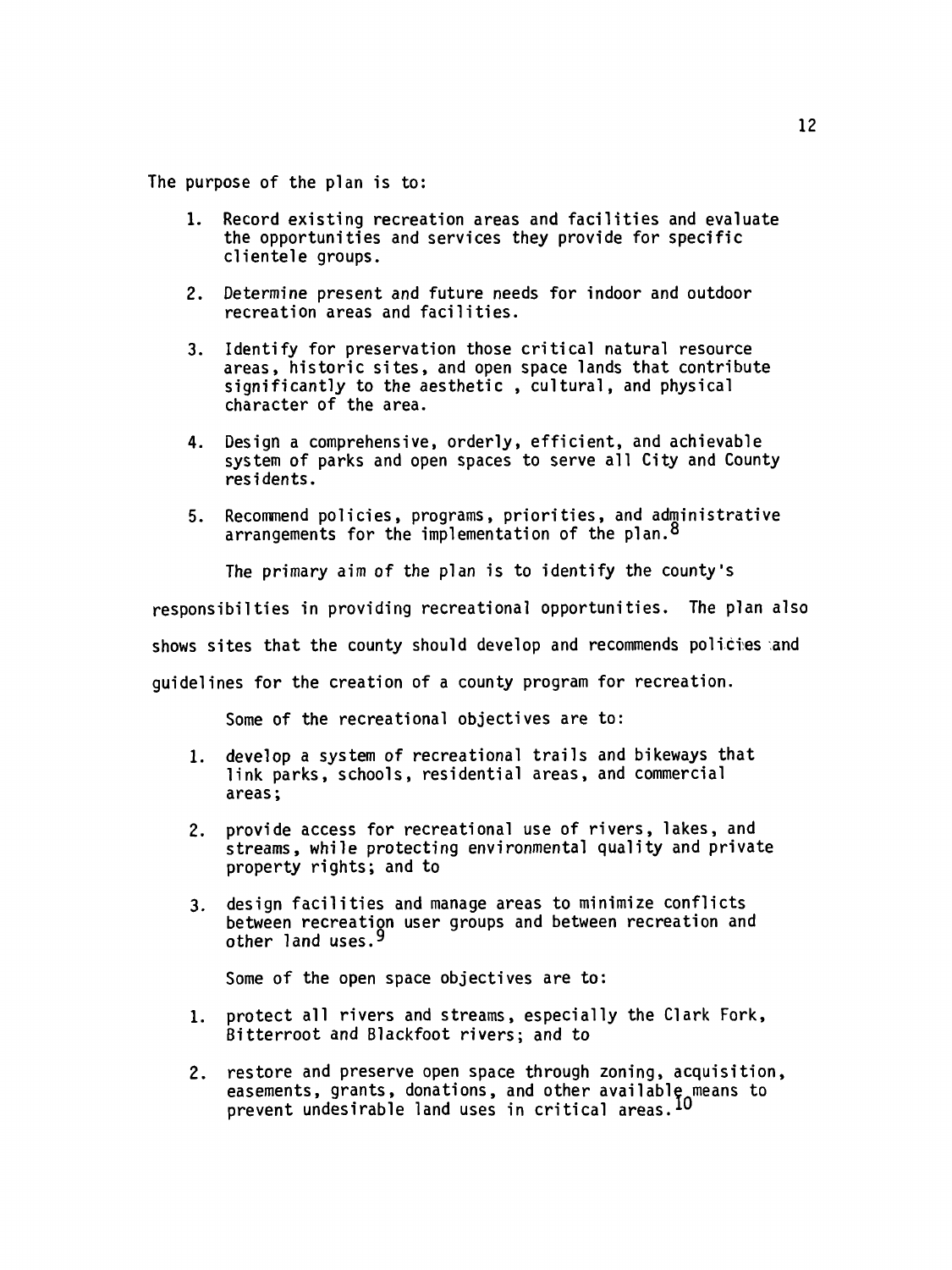**Residents of Missoula and nearby counties indicated through a** survey that next to pleasure driving, the most popular activity was **walking, followed by sightseeing. Fishing was determined to be fourth,** followed by playing outdoor games and other less popular activities.<sup>11</sup>

**The study goes on to state that major recreational assets within the Missoula Urban Area are the Clark Fork River and Bitterroot River. These rivers, along with others, provide a great possibility to create a river park system. The rivers o ffer many sites that are easily <sup>12</sup> accessible for public use.**

Within this proposed river park system would be the formation of **a river park corridor through Missoula. This corridor could connect McCormick Park, Greenough Park, Caras Park, Kiwanis Park, and Jacobs' Island Park together. Providing footpath and bikeways along the corridor would greatly improve public access. In addition, the study states that these parks, along with a green belt through the river corridor, could be important for community welfare and could help** downtown rehabilitation.<sup>13</sup>

**The study concludes with the recommendation, among others, that "c ritical resources such as historic sites, river corridors, natural areas, and natural resource lands should be protected.**

**The Missoula County Parks, Recreation and Open Space Plan provides the basis for a ll park development within Missoula County. There can be no logical future park construction without this key document.**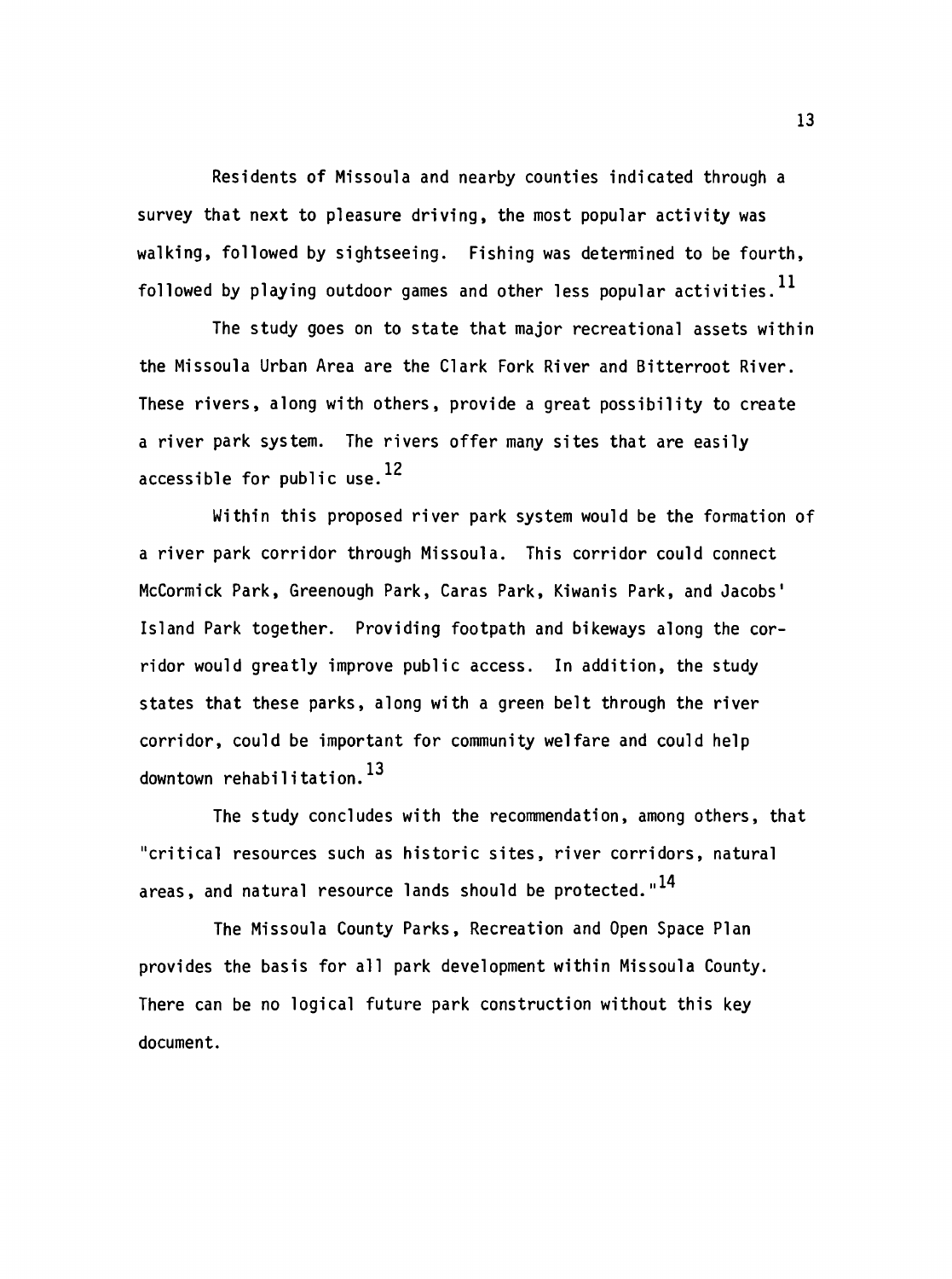#### **Urban Renewal Plan: Downtown Missoula Redevelopment Program**

**The Urban Renewal Plan: Downtown Missoula Recevelopment** Program was prepared by the Missoula City-County Planning Board Staff **in 1978. The study concentrates on the condition of the Central** Business District and discusses the problems found there. Revitalization of the area is important because it is necessary to the well-being of the **<sup>15</sup> community as a whole. Under land use, the study recommends that open** space should be expanded and integrated with the downtown area.<sup>16</sup> Since the Clark Fork River has significant scenic value, it needs to be melded into the city. However, it was noted that the riverbank retaining wall **on the north shore, constructed for flood protection, and the electric** power substation remain negative visual elements.<sup>17</sup> Recommendation is **made that the public take action to protect, enhance, and integrate existing open space and acquire additional land to connect the park <sup>18</sup> system.**

**The general goal, as the plan states, is to preserve the public** investment in downtown Missoula by ensuring that it is the center for **consumer services, finance, professional services, and government within** western Montana. One of the goals related to riverfront development is **to "undertake a study of downtown's assets and needs, with the idea of** attracting new businesses which would match these needs."<sup>19</sup> Goals for **downtown redevelopment are put together over a period of years and with the public involved in the review process.**

**The Urban Renewal Plan narrows the planning focus to downtown Missoula and provides necessary guidance on further development of contiguous areas adjacent to the Clark Fork River.**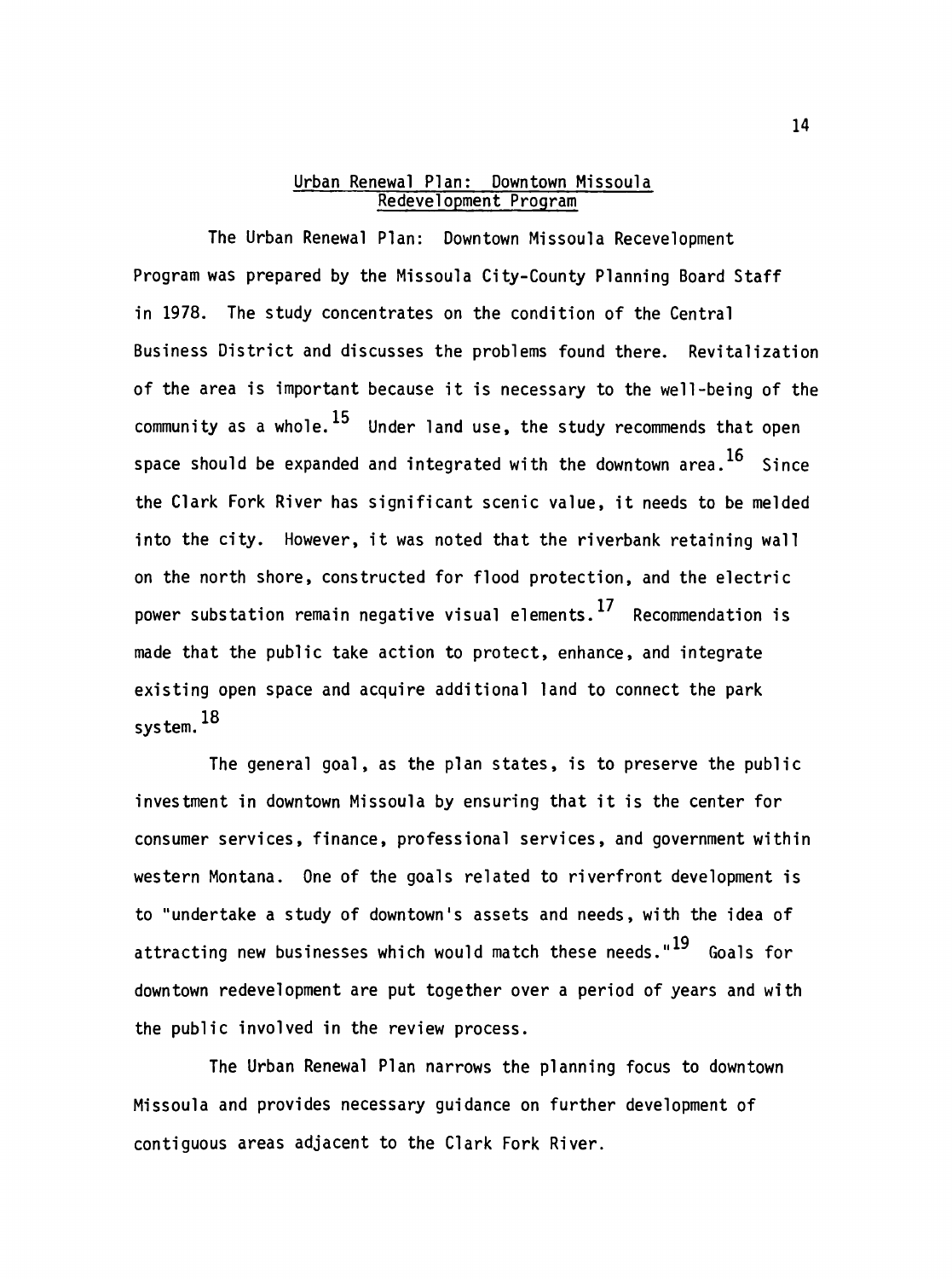## **Regional/Urban Design Assistance Team (RUDAT) Study**

**The Regional/Urban Design Assistance Team (RUDAT) Study focused** directly on riverfront development. During the latter part of 1977, the Missoula City Spirit Program was formed as part of the National Endowment for the Arts City Spirit Program. The Missoula City Spirit Committee found that there was a shortage of facilities and space for Missoula's performing arts groups. Thus, a Facility Steering Committee was formed, and it determined space needs and facility types.<sup>20</sup> The steering commit**tee then applied to the National Endowment for the Arts for a grant** through their Design Arts Program to pay for a feasibility study and **design compeition. With the grant, plus matching contributions from the** community, the American Institute of Architects was contacted to provide **a Regional/Urban Design Assistance Team, which was in Missoula during <sup>21</sup> October, 1980. The design team was composed of nationally recognized** experts in such fields as urban design, transportation, facilities **management, and architecture. This design team offered Missoula a unique opportunity in acquiring outstanding planning expertise.**

**The objectives of the RUDAT program were:**

- **1. to improve the regional/urban condition in the nation;**
- 2. to support local American Institute of Architects (A.I.A.) chapters and their efforts to improve the physical design of their communities;
- 3. to illustrate the importance of the urban design framework **for community development and regional planning; and**
- **4. to stimulate public awareness and action and focus efforts toward improving communities through citizen involvement in urban and planning is s u e s . 22**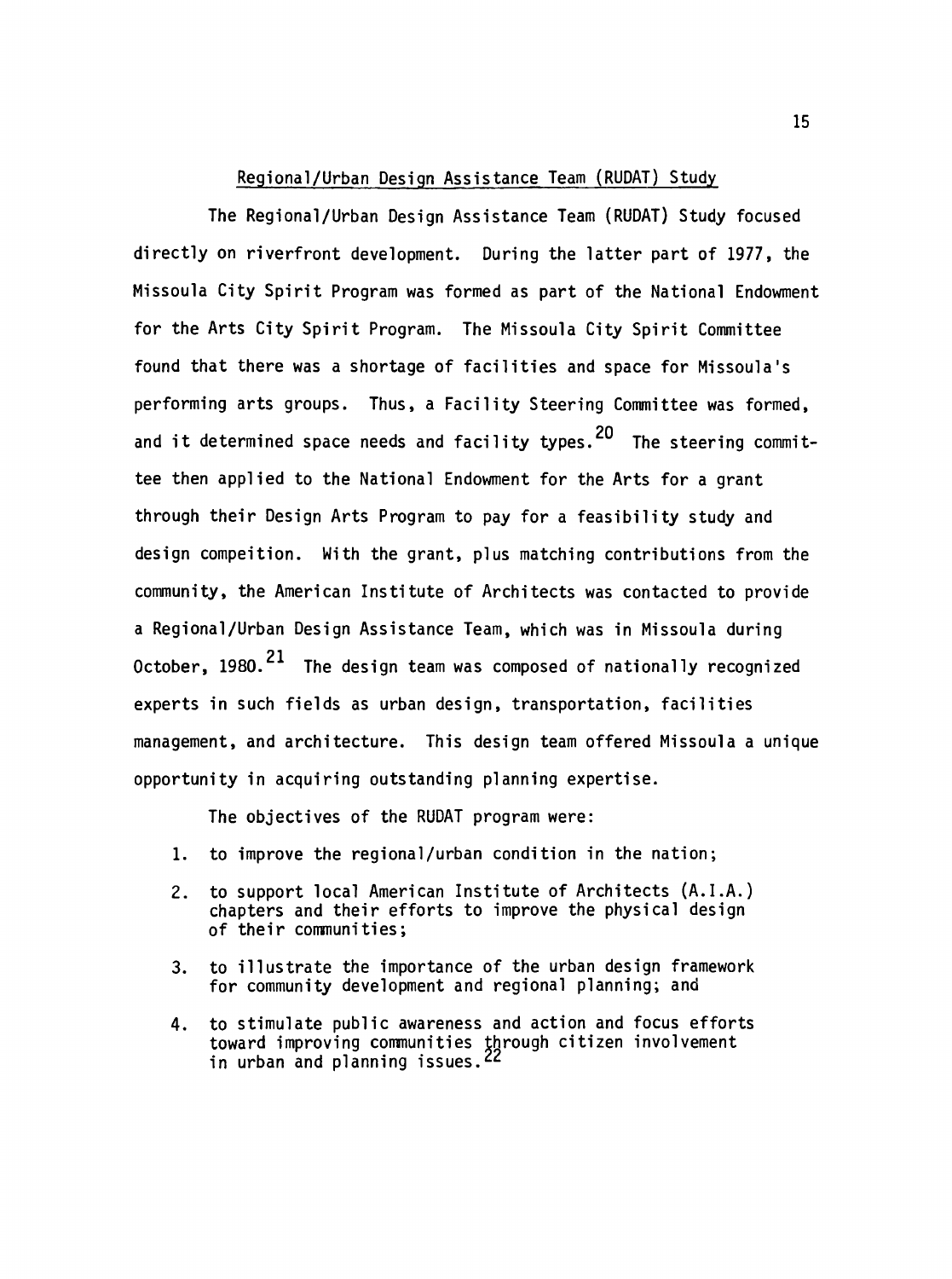**After several days of public hearings and after the review of** written material provided the team, it was determined that the accumu**lated wants of Missoula's citizens far exceeded the local community's** ability to pay for the required facilities.<sup>23</sup> Thus, the team looked at **various alternatives and attempted to develop an affordable compromise which would meet the basic needs of the town but could be supported without destroying the local funding base.**

**The second phase of RUDAT provided for a Missoula riverfront design competition which had nationally recognized architectural firms compete and each present detailed s ite design drawings. The firm which** presented the winning design effort was awarded \$10,000 and invited to **provide final plans for development of the river corridor.**

**These three park and recreational space planning documents provide the basis for Missoula riverfront development from an overall county plan to detailed park requirements and design.**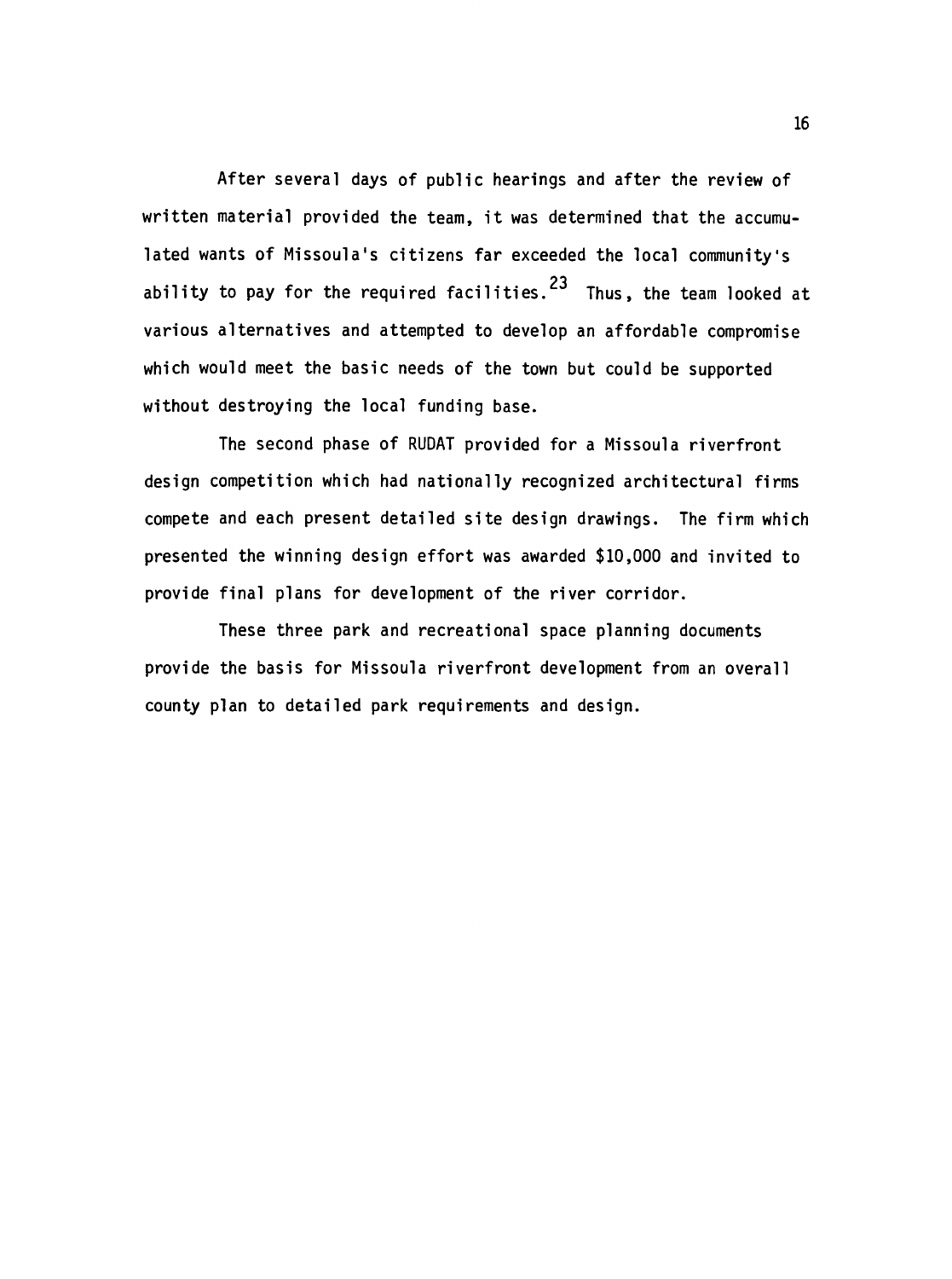#### **CHAPTER IV**

#### **THE DEVELOPMENT PROCESS**

**The development of parkways next to rivers cannot be a simple, piecemeal e ffo rt. I t must involve long range goals and have solid government and citizen support. I f people respond to the challenge of <sup>24</sup> developing water-oriented parks, they w ill realize numerous benefits.**

**The river is usually an underdeveloped resource for city** recreation. It can be as important as any lake or other body of water **<sup>25</sup> that people drive miles to use and admire.**

**Where the land meets the water, man's imagination has always** stirred. Even today . . . waters remain a mystery, an enigmatic lure, a visual escape. Almost any city by the water is privi**leged by its nearness to this doubly reassuring weight of nature, its people can look up now and then from the almost inevitable pettiness of the environment and find release.2°**

**However, prior to the construction or development of these amenities, certain basic questions must be answered. What do we have? What does what we have mean to us? And what can we do about it? Since the selected studies and plans mentioned in the previous chapter attempt to answer these questions, each must be looked at to determine its** informational input toward the river corridor development.

#### **Inventory**

**The Missoula County Parks, Recreation and Open Space Plan provides an inventory and id entifies specific sites to serve certain**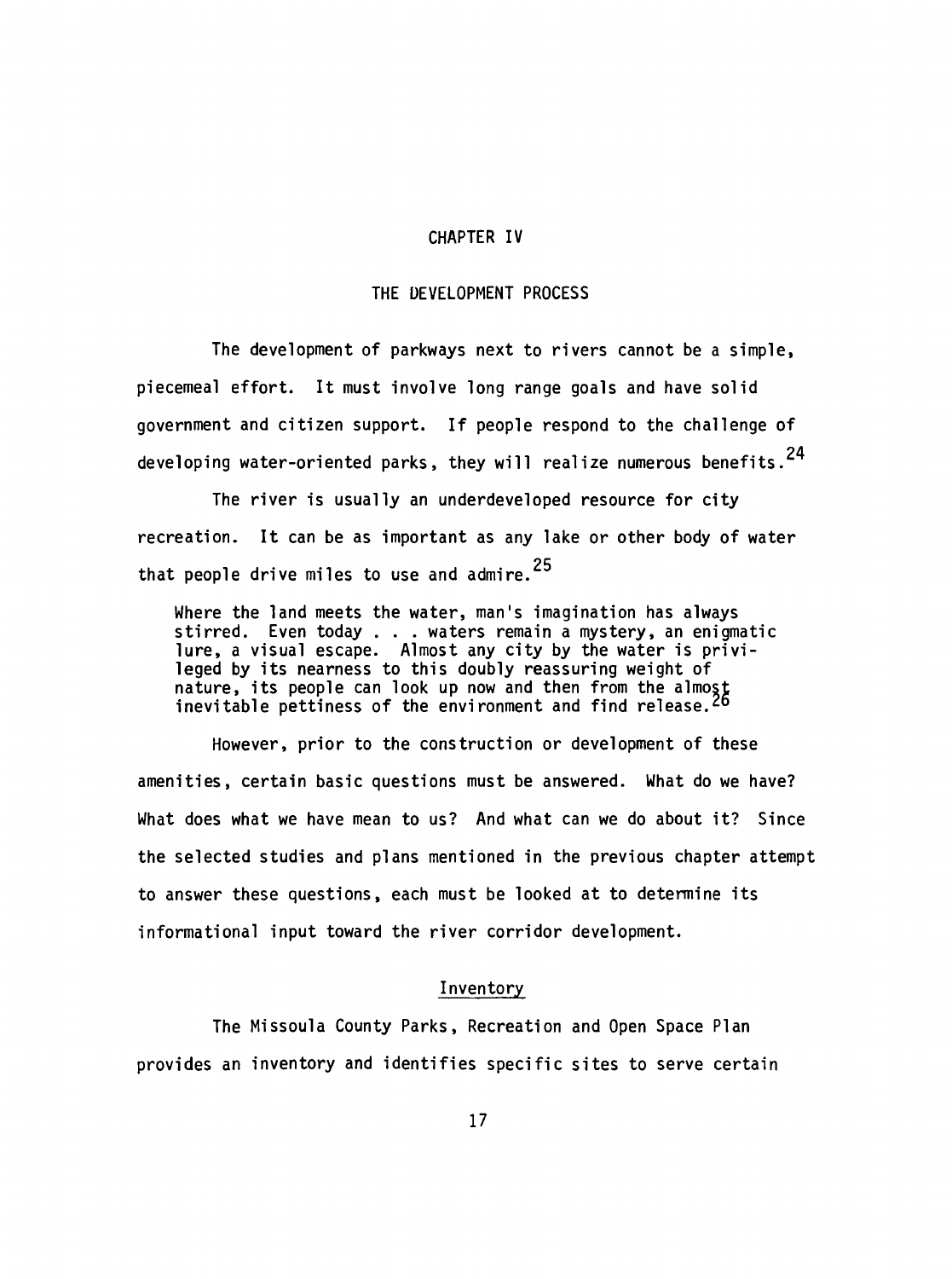**functions in an overall county recreation system. Design, capital budgeting, and program scheduling are not being considered. The study** states that a river park system would be the center of future urban recreational development. This park system, if properly designed and **managed, could meet most of the recreational needs in the future. The waterways corridors would provide easy access for other types of parks. A wide range of a c tiv itie s could be provided by the river system to** include play areas, natural areas, historic sites, trails, and boating **ramps. The study recommended that, generally, the perimeter boundary would follow the 100-year floodplain for the entire county. As to specific sites, the study mentions the Milwaukee Railroad right-of-way** and the present downtown parks as management units that will serve a **<sup>27</sup> particular function in the overall county park system. The downtown parks would be expanded by the river corridor concept and, in certain cases, linked together. Joining the parks with footpaths and bikeways** along the riverfront would increase use through better access. The **parks, along with a green belt on the riverbanks, could be used for** community activities and as a starting point for downtown **rehabilitation.^^**

**The value of land next to bodies of water has increased much more than the value of regular residential or commercial land located <sup>29</sup> away from water. In addition, urban parks improve the quality of a neighborhood and thus increase the recreational services available to each housing unit. The improvement in quality adds income to the community and should also increase the market value of property within** the area.<sup>30</sup>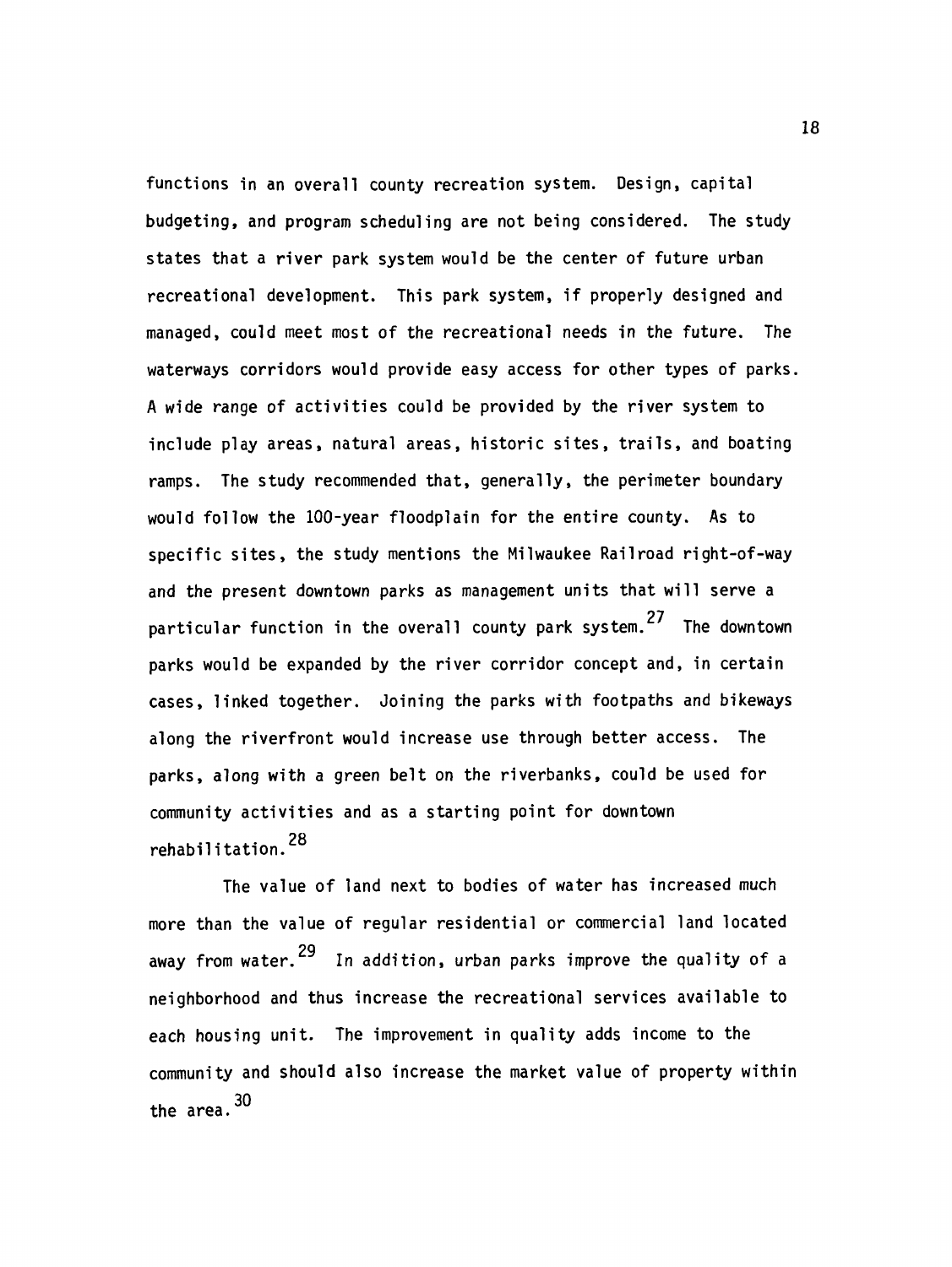**The above study also mentions the attempt to work out an arrangement with the Milwaukee Railroad and the Burlington Northern Railroad to allow the Milwaukee Railroad to use Burlington Northern** tracks. However, the need for this effort was cancelled by the demise **of the Milwaukee Railroad in Montana and the sale of its right-of-way for public use.**

#### **Problem Identification**

**The Urban Renewal Plan: Downtown Missoula Redevelopment Program** identifies the problem by stating that "revitalization of the downtown is critical because of the undisputed importance of the Central Business District to the well-being of the community."<sup>31</sup> The plan also states **that one of the key problems in the downtown area is land use and the amenities tied to that use. The Urban Renewal Plan attempts to identify community attitudes, problems, and opportunities in the downtown area,** and it provides direction for redevelopment within the urban core. As **to specific problems, the plan considers a partial development of the riverfront corridor through the acquisition of certain land and the improvement of existing parks.**

**The following goals are established by the Urban Renewal Plan for parks and other locations within the downtown area adjacent to the Clark Fork River and the Rattlesnake River complex.**

## **University Riverfront**

**Fairly large amounts of land are available with the removal of** the Milwaukee Railroad tracks. The irrigation canal and riverfront would **become part of walking and biking tra ils connecting McCormick Park and**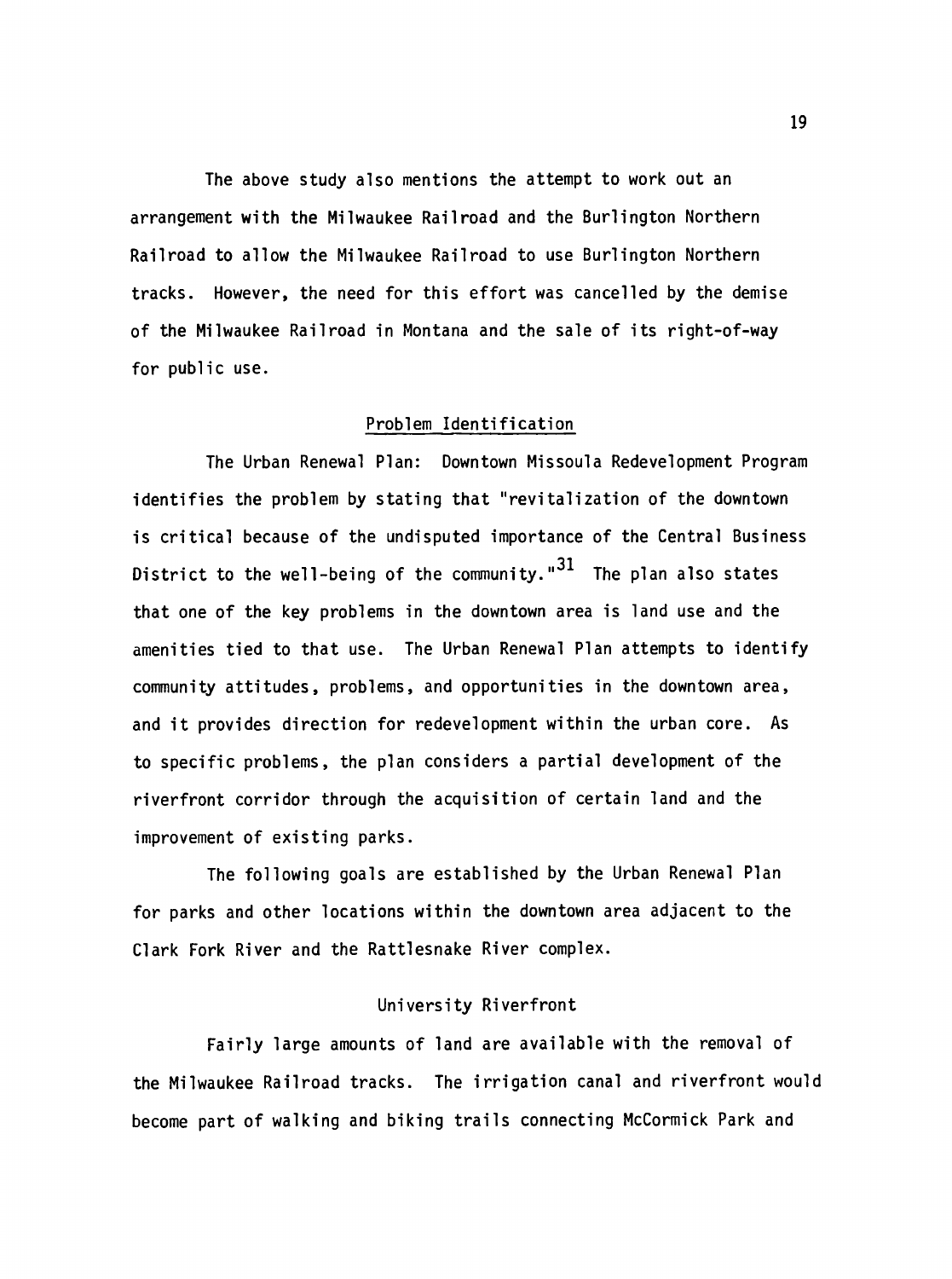**the University of Montana. Residential development should be encouraged, but the heights of buildings need to be restricted to retain the vistas along the Clark Fork River.**

#### **McCormick Park**

**Redevelopment here should focus on residential orientation toward the river. Residences should be linked to the walkway and bikeway for easy access to other points between this park and the University area. The land east of the Orange Street Bridge is recommended for residential usage.**

## **Caras Park**

**This area is recommended to be used to combine the amenities of** open space and downtown activities. Redevelopment goals for this area **are to encourage residential usage on the riverfront and retail uses** along Front Street. These two different uses could share common parking facilities within the park area. Some of the existing park would remain **<sup>33</sup> in riverfront open space.**

#### **West Broadway**

**St. Patrick Hospital would provide an anchor for this riverfront area. A pedestrian and bicycle pathway is needed along the riverbanks to provide and extend access to the riverfront corridor system. Con**struction along the riverfront should be a mixture of various uses such as residential, office, and commercial buildings.<sup>34</sup>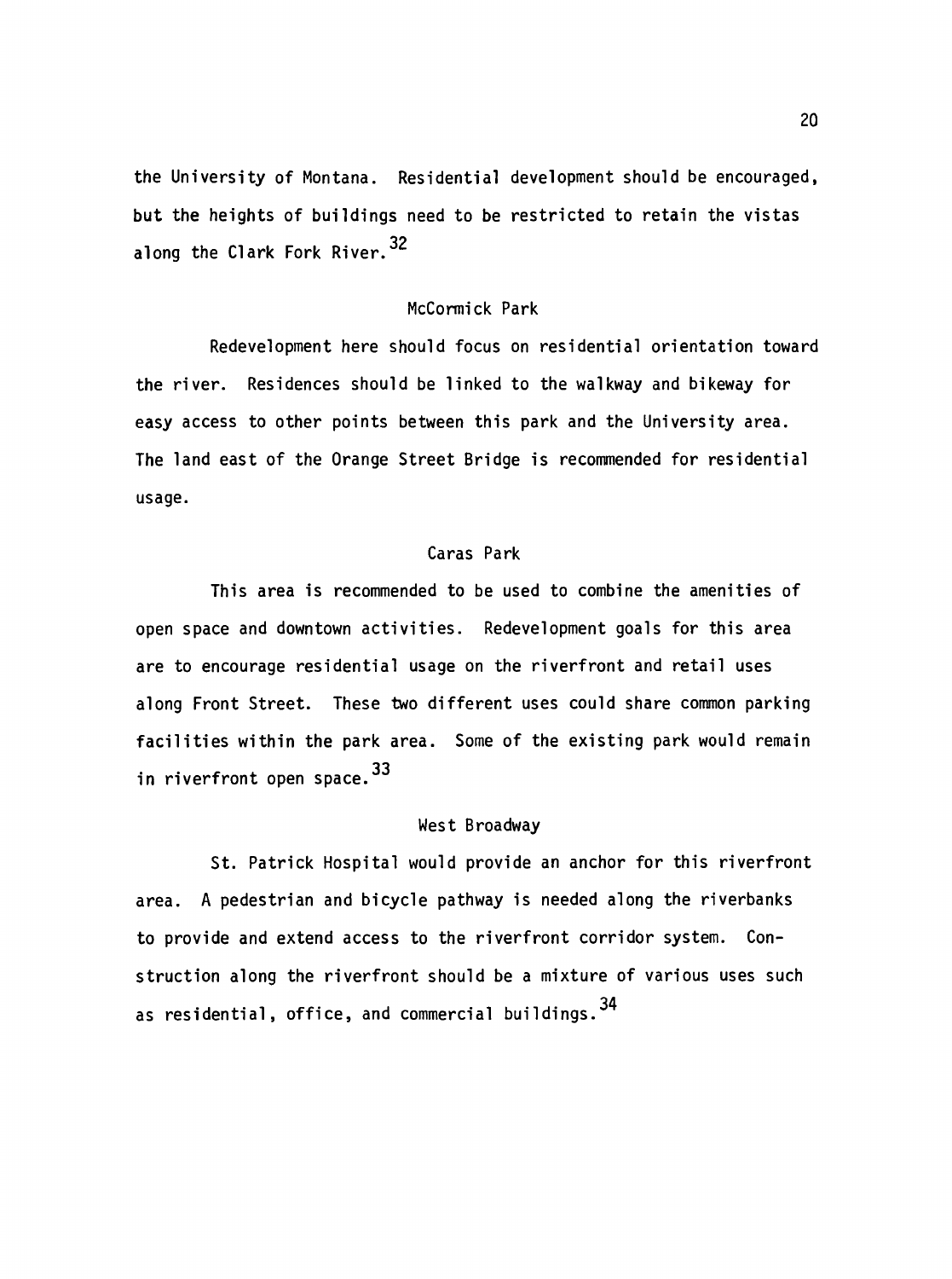## **Rattlesnake**

A pathway is recommended to connect Greenough Park to the river**front corridor. Construction in this area should provide for student housing during the school year and as motel accommodations during the summer months. A pathway connecting the Kiwanis Park pathway with the** Van Buren Street Bridge should be built.<sup>35</sup>

## **Kiwanis Park**

The riverfront area along Levasseur Street was recommended as **the center for additional residential development. Orientation for this development needs to be toward the river and Kiwanis Park. The pathway** system needs to be connected to Caras Park.<sup>36</sup> Implementation of these **plans would be accomplished by an Urban Renewal Agency to be formed and funded during 1979.**

#### **Coordinated Approach**

**The Regional/Urban Design Assistance Team report is a coordinated approach and is based on citizen participation as a key part of urban design planning. Team members from areas outside of Missoula would never have been able to understand local problems and needs without this help. Part of this understanding was provided by residents and representatives of various organizations. Missoula's people were given the** opportunity to present their problems and ideas to the team during open **meetings. Testimony was gathered from a ll elements of the society--local** leaders, recreationalists, environmentalists, realtors, city government, other interested citizens, and is reflected in the RUDAT report.<sup>37</sup>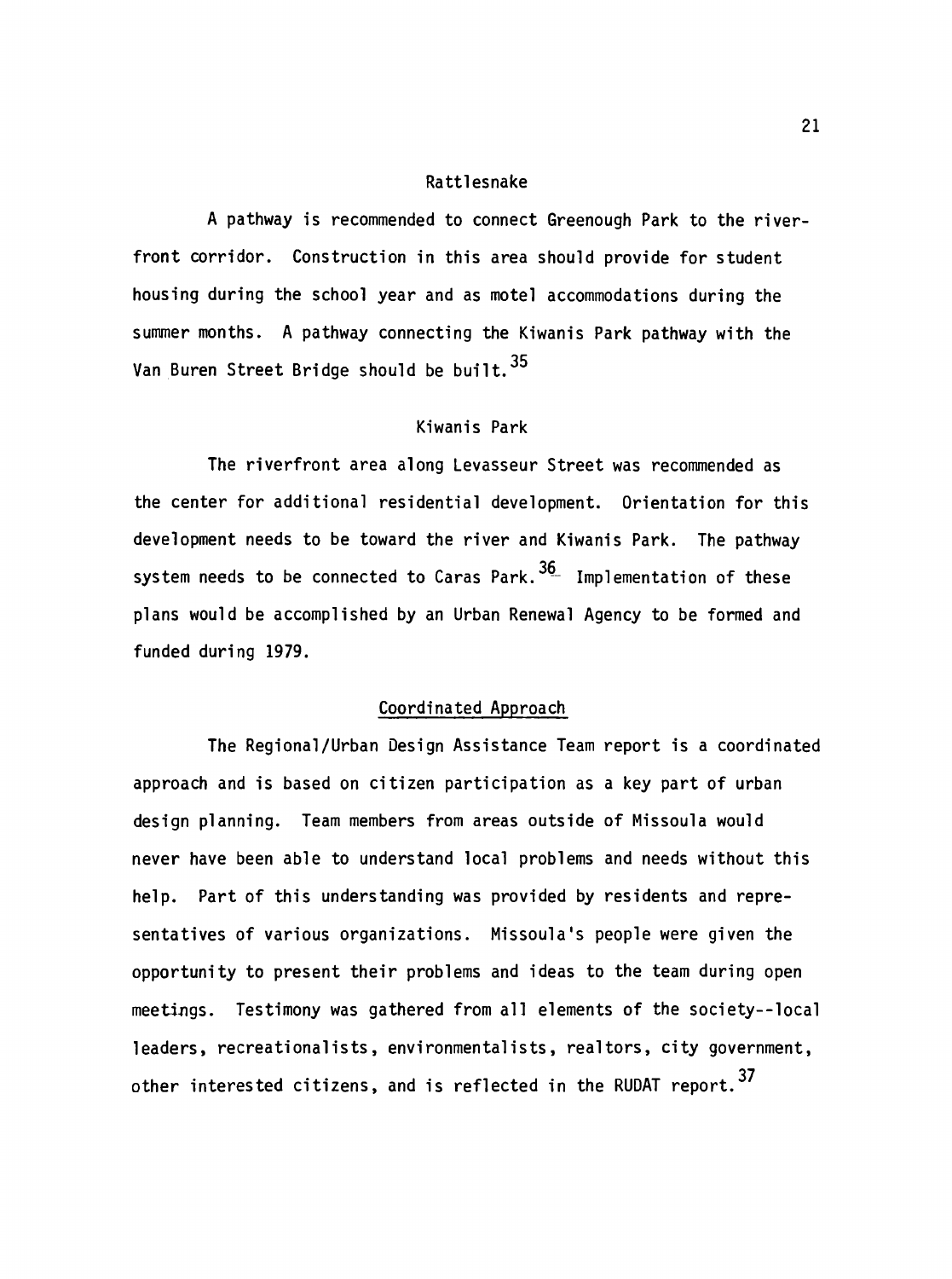**Some of the suggestions of the report are to place indoor** recreational facilities within the riverfront corridor and to use this **corridor for outdoor recreation. Concern is expressed that the** corridor's vegetation, wildlife, and scenic views should be protected. **Much interest is shown in increasing the access to the Clark Fork River** while retaining the river's natural setting.<sup>38</sup>

The highest priority in the study is given to river development. It recommends continuous access for bicycles and pedestrians on both **riverbanks from Hell gate Canyon to McCormick Park. One end of the linear park system would contain the Major Events Facility located to the northwest of the University's Adams Field House. Near the other end of the linear park would be a Missoula Musical Events Center, housed in the present Fox Theater Building. The owners of the Fox Theater have offered** to donate the building to the City of Missoula.<sup>39</sup> The Wilma Theater **would become a Dramatic Arts Center. On the south side of Front Street would be refurbished space in what is now Caras Park for outdoor events. This study also envisioned the construction of a Sheraton Hotel south**east of the First National Montana Bank. A new convention facility, which could be built in or near Kiwanis Park, would be centrally located **between the new Sheraton Hotel and the present Village Red Lion Motor Inn. Also, power lines throughout this area would be consolidated and <sup>41</sup> placed in conduits under the present bridges.**

**Some of the study's specific recommendations follow:**

#### **Design Guides**

Buildings along the river corridor need to be limited to 60 feet **in height. Breaks between buildings should be wide enough to keep open**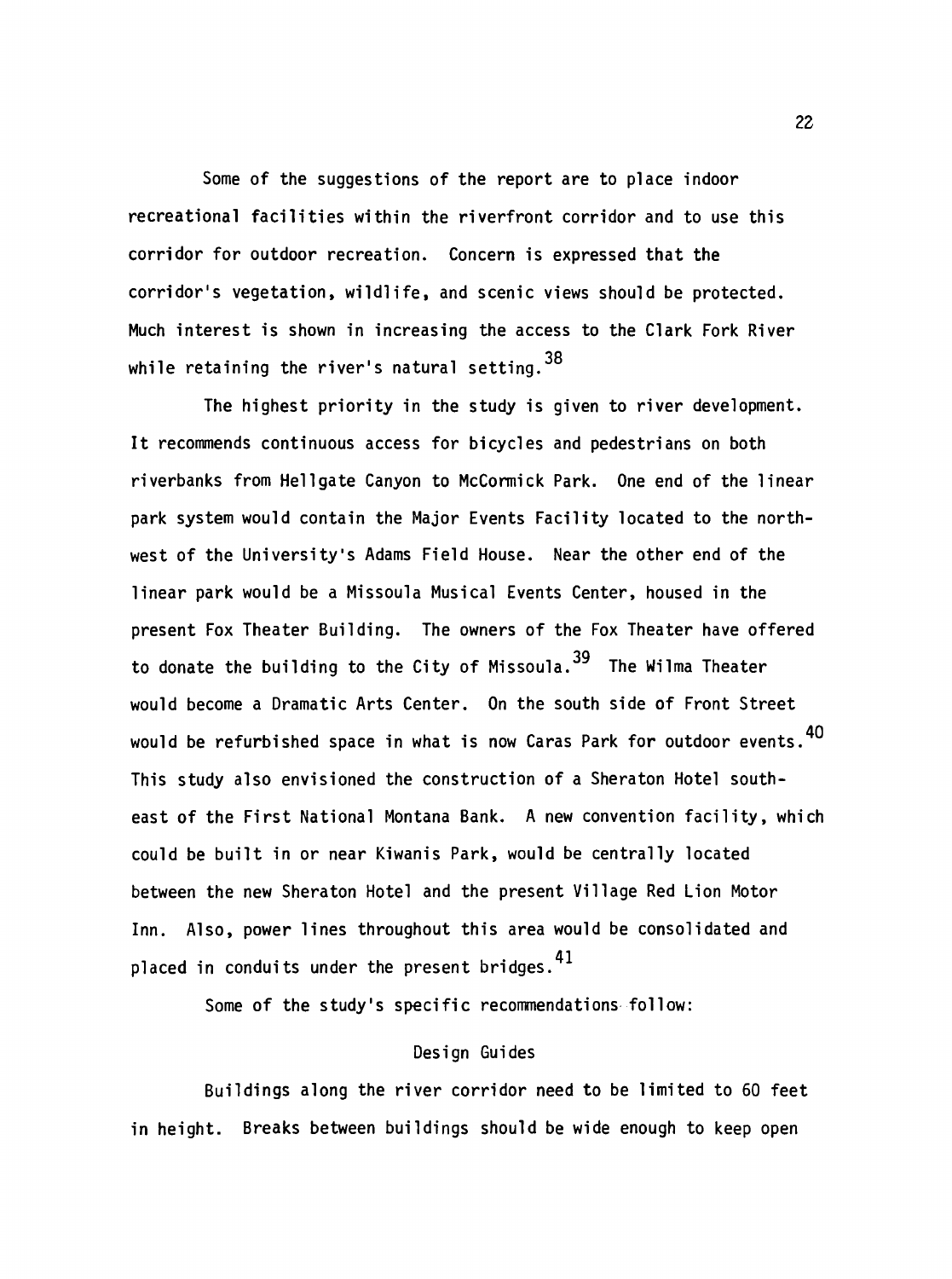**vistas from the city toward the river. Massive buildings should not be constructed in residential areas. The events arena needs to be sited to** provide a low profile. The dome height should not exceed the height of mature trees within the area. Simple materials could be used that will blend into the surroundings. Utility lines must either be removed from **<sup>42</sup> the site or placed underground. Urban sprawl should be controlled as much as possible.**

## **Siting**

**The study mentions that views from many points along the Clark Fork River, to include the bridges, are excellent both upstream and downstream. They stressed that development near the river edges must be controlled to maintain these vistas.**

## **Vegetation**

**Concerning the vegetation along the park corridor, the study** recommends limiting additional plantings and depending primarily on the **<sup>44</sup> present natural vegetation.**

#### **Transportation**

**The study determined that the new stadium next to the Adams Field House would generate enough tra ffic during major events to cause** significant traffic problems. This impact could be reduced if the **following recommendations were followed:**

1. develop hotel facilities as near as possible to the stadium **to encourage walking to and from major events;**

2. design and maintain the river corridor in a manner which will **enhance the walking experience;**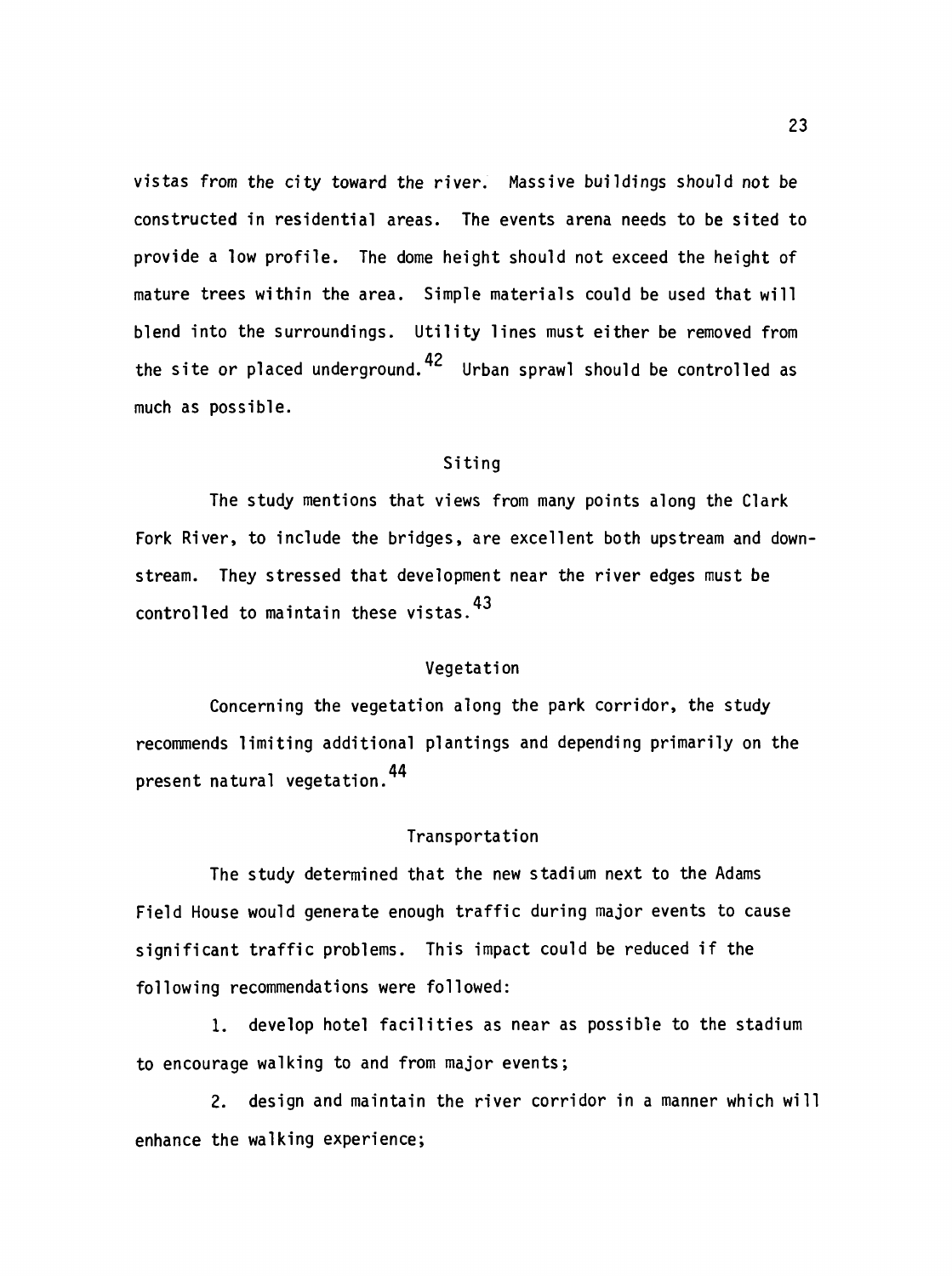**3. encourage the use of public transportation;**

**4. improve and expand present parking spaces at the north end of the University campus; and**

**5. manage the parking space during major events to maximize use** of available space and optimize a profit from parking fees.<sup>45</sup>

Recommendations as to what should be built or purchased are not **made, but estimates of costs and profits are provided.**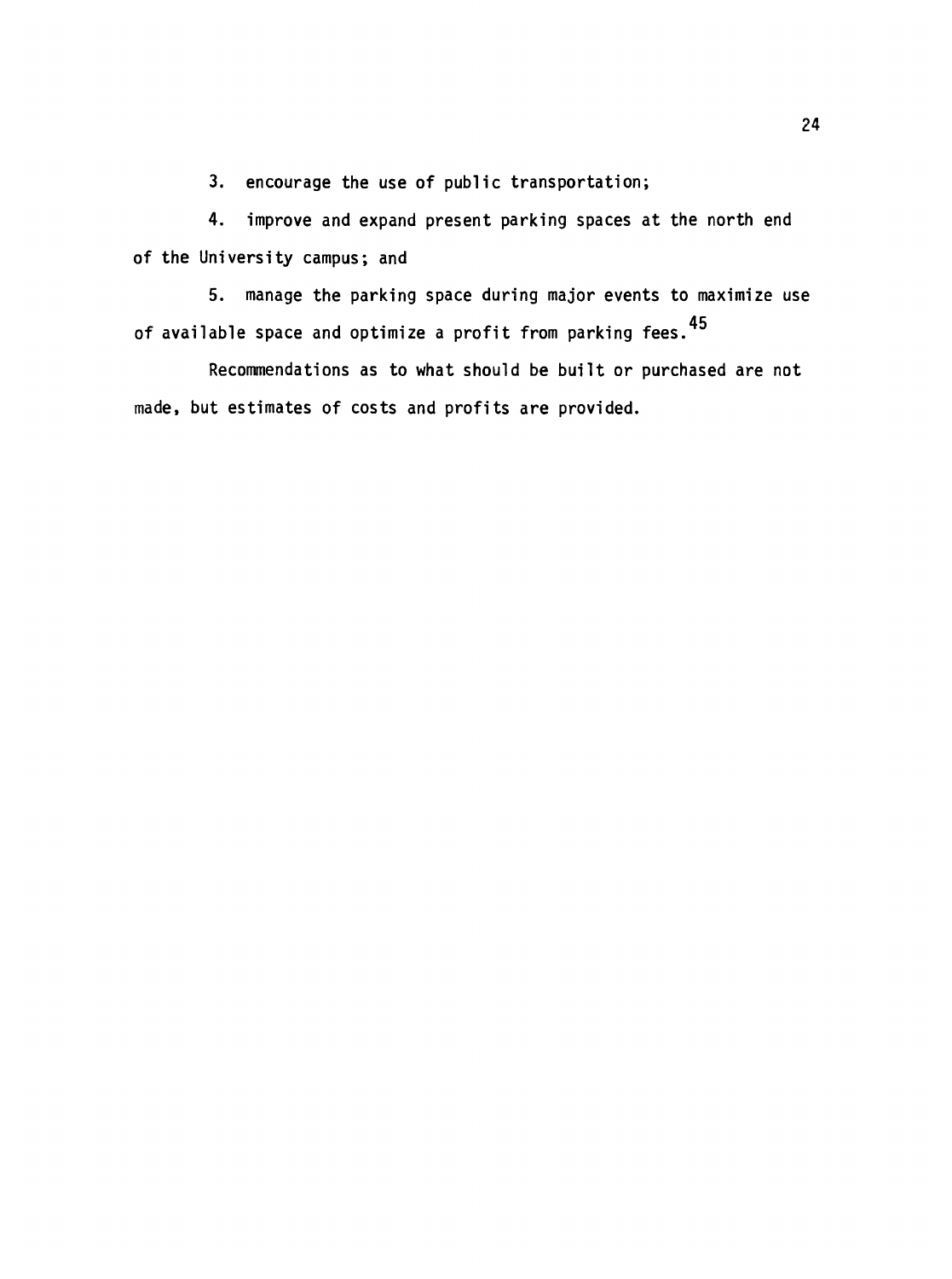## **CHAPTER V**

## **OTHER RIVERFRONT DEVELOPMENT PROGRAMS**

After discussing, in detail, Missoula's riverfront development, it seems appropriate to consider other selected cities with similar riverfront problems. Some of their actions and solutions may provide **greater insight into Missoula's corridor park and recreational needs.**

Many cities in America have in their midst a river which can be **a source of contrast and recreational space. City planners are looking now at these waterfronts. Efforts are being put forth to make them a <sup>46</sup> source of recreation, enjoyment, and relaxation. In addition, attractive riverside parks cause neighboring private land to increase in value.**

**Most c ities involved in waterfront renewal during the 1960s and 1970s depended on federal funds to finance the major portion of the projects. This may no longer be true today, as there are less federal** funds available and thus more local money is needed if similar projects **are to be completed in the 1980s.**

When one considers the word "waterfront", it can evoke an image of a dirty, tough area with few redeeming qualities. Many urban water**fronts have been neglected in recent years. They have been allowed to <sup>48</sup> become the junk yards and dumping areas for sewer effluent and garbage.**

Missoula is fortunate to have a waterfront that is in fairly good condition. There is little that needs to be done in the way of removing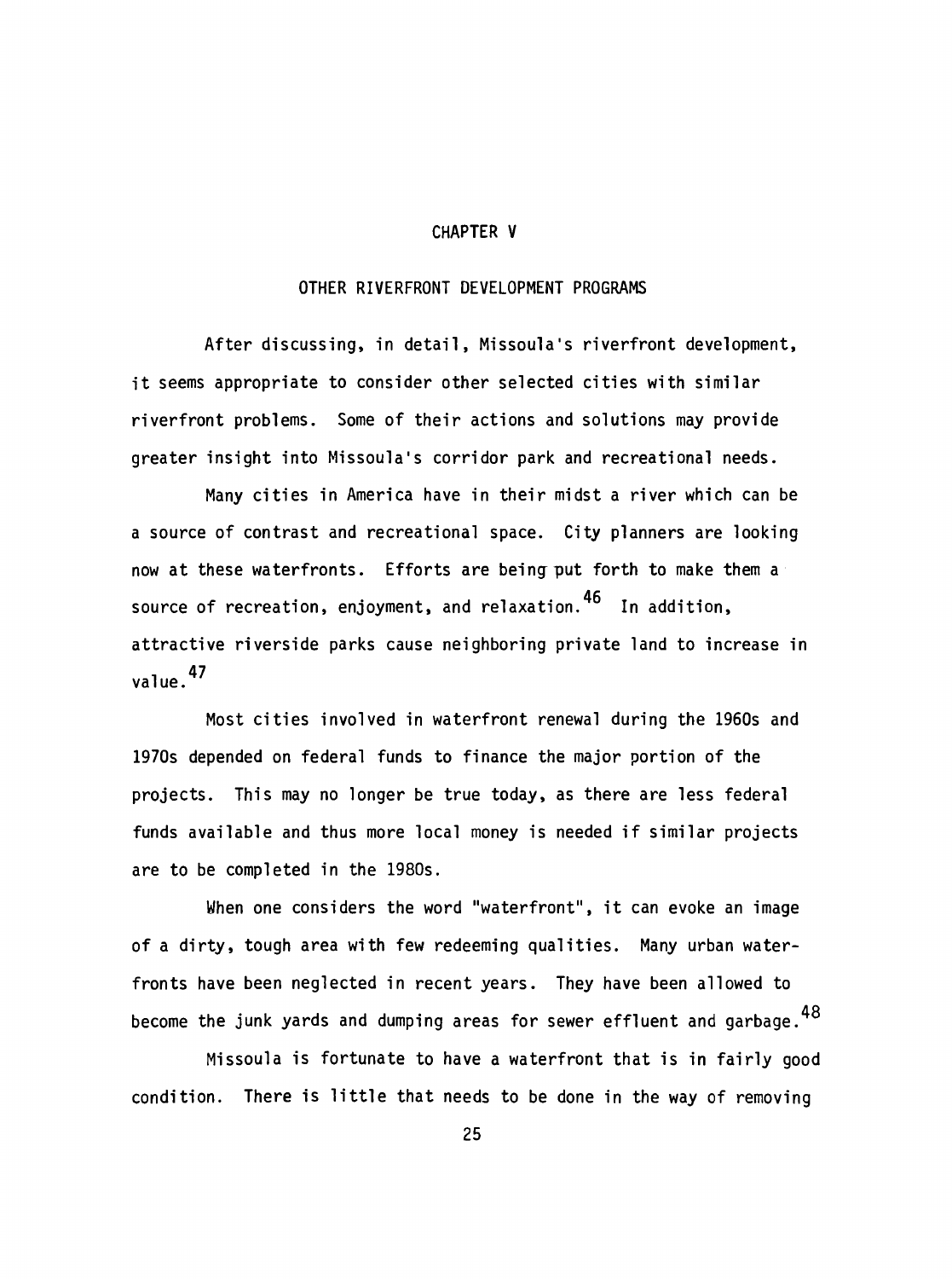piling and bulkheads from the watercourse, cleaning up water pollution, **or closing o ff or relocating sewer discharges into the river.**

For people to fully enjoy the water, they must have access to it. **A key to waterfront planning is the provision of physical access to the** river.<sup>49</sup> The problem which has been critical to most riverfront park **development is the interference from highways or railroads. These linear** obstacles not only limit access to the riverbank, but many also limit the room available for the riverfront park development. This is not a factor **in much of the Missoula corridor development since the Milwaukee Railroad tracks have been removed.**

**The design of pedestrian walkways can be a complex undertaking. Some planners have thought the placement of walks along the waterfront** will get people to use them. Pedestrian walkways will be used only if **they are accompanied by other attractions. The paths may be used by some** people to walk from their home to place of business; but, in general, people do not go out of their way to use walkways unless there is some**thing(s) along the way that attracts them.^^**

In addition to walkways, a pier built parallel to the shore may **provide improved vistas and assist in bypassing areas which have been b u ilt up to the shoreline. The Penn's Landing project on Philadelphia's** waterfront includes this type of pier. It allows pedestrians a view both of the river and land based activities.

**Residents in some Wisconsin cities were surveyed to determine th eir interest in water. Sixty percent of those questioned responded** that just to be able to view the water was important.<sup>51</sup> Thus, any **successful waterfront park development must not only provide physical**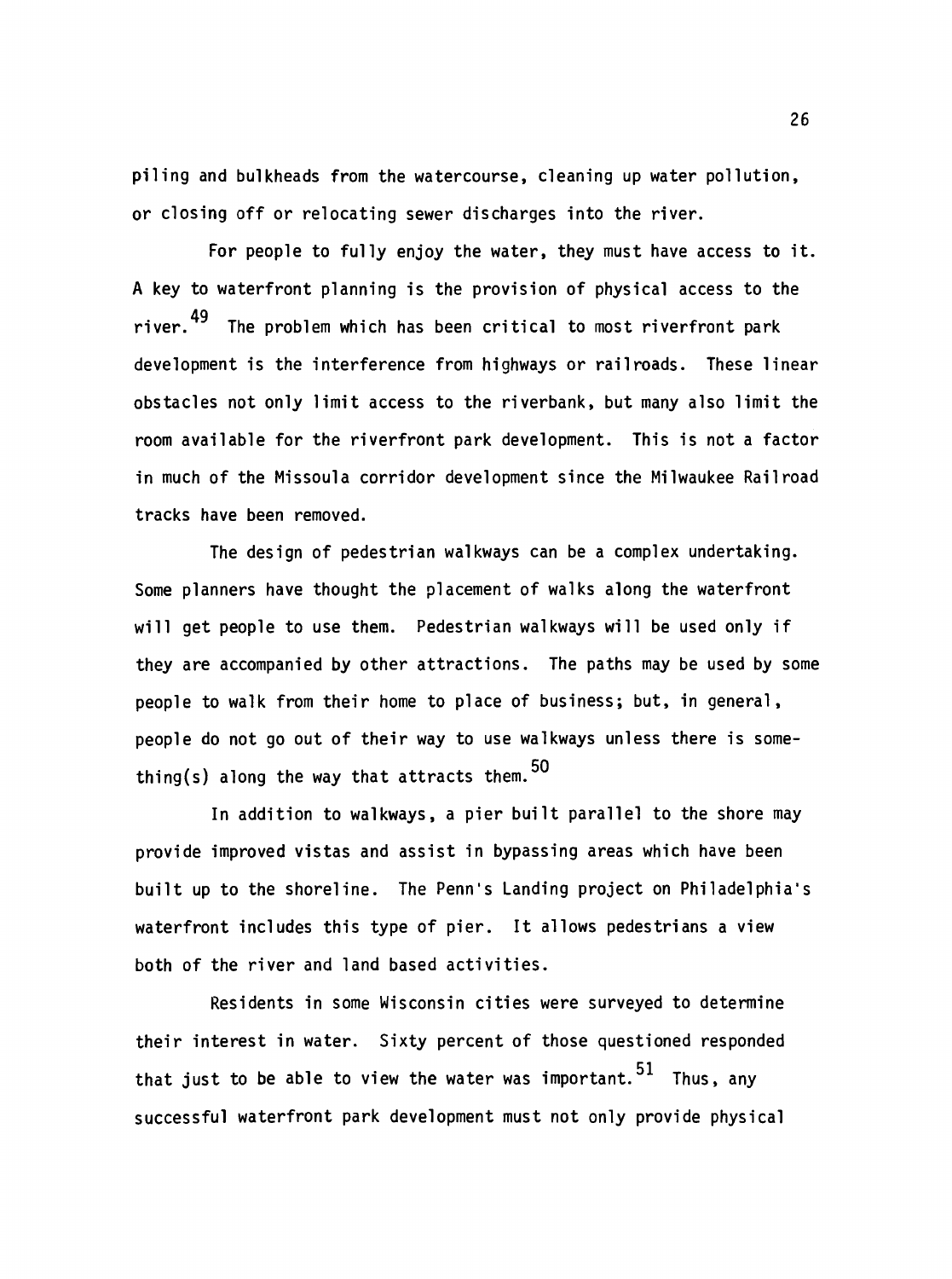**access to the shoreline, but provide for interesting water vistas as well. One way to accomplish this is to retain a wide strip of cleared land along the river shore. This open space could provide the needed access and contrast with the adjacent built-up areas. Provision of the open** space may be difficult or impossible to achieve, so the answer may be to **lim it both the height and size of buildings near the shore. An urban renewal project on the Thames River in London allowed one ta ll building** and limited the height of the remaining structures.<sup>52</sup>

**Another key design requirement is to remember that any waterfront** park is a part of the overall city. A waterfront corridor park system could be enhanced by tying parts of it to such things as a cultural center or centers. This center could contain a theater, concert hall, **<sup>53</sup> and exhibition rooms as London's Thames project.**

**Selected waterfront development projects are reviewed with particular attention to those aspects which could relate to Missoula's waterfront.**

## **Spokane Riverfront**

One of the more interesting developments, and one which is fairly **close to Missoula, is in Spokane. Long-range planning was necessary to** make this riverside park a reality. Starting in 1900, the Spokane Park Board acquired riverfront land. The Olmsted Brothers of Brookline, **Massachusetts studied the park potential and planned several parks from 1911 to 1913. In 1958 the City Plan Commission prepared a major study** of the central river area, and in 1961 the City Council created a **<sup>54</sup> cultural center on the site of EXPO '74. The real key to making EXPO '74 possible was the agreement for Spokane railroads to relocate**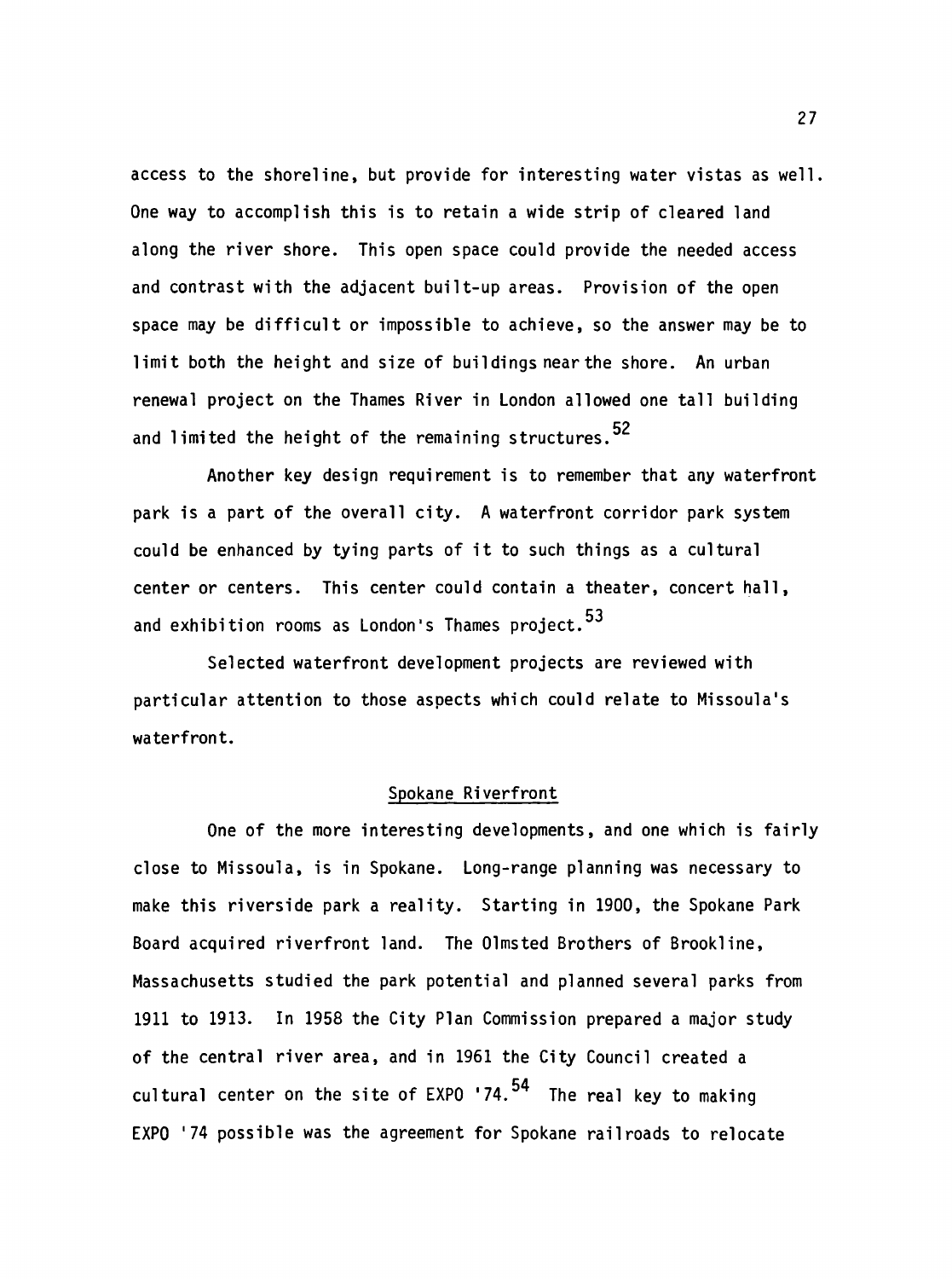**> e ir tr'icks. This is a task that would have had to be done in Missoula** fe the Milwaukee Railroad had not ceased operations here. Rail traffic **WBS CONSOlidated south of the business district. Land was donated by the railroad and the Washington Water Power Company. Where additional land** was needed, it was purchased. The EXPO '74 site was developed from **1**5,700,000 pledged by the city. This pledge was backed by a Business **and Occupation Tax. Construction of buildings for the exposition was financed by the State of Washington, the U.S. Government, and foreign governments.** More than \$1,000,000 was spent on landscaping.<sup>55</sup>

**The Riverfront Plan, conceived by the Spokane Riverfront Development Program, is part of the Spokane Comprehensive Plan which was adopted by the c ity council. The Riverfront Plan's objectives are** to concentrate attention on the river; ensure uniform development of **adjacent public and private lands; maximize recreational, aesthetic, and** economic return; clean up the river; and bring the greatest possible **benefit to the citizens.^®**

The planning process was divided into three stages. The first **stage considered a ll feasible concepts for park development. The second stage provided a design plan based on the selected concept. The third** stage produced a final plan and report to include financing. Citizen **participation through the use of public meetings was encouraged throughout the planning process. Work started on the overall project and the railroad tracts were removed from the site prior to approval of the** final planning documents.<sup>57</sup> A major thrust of the plan was to ensure **that work on the site progressed rapidly and was not sidetracked by unnecessary bureaucratic reviews or excessive public discussion.**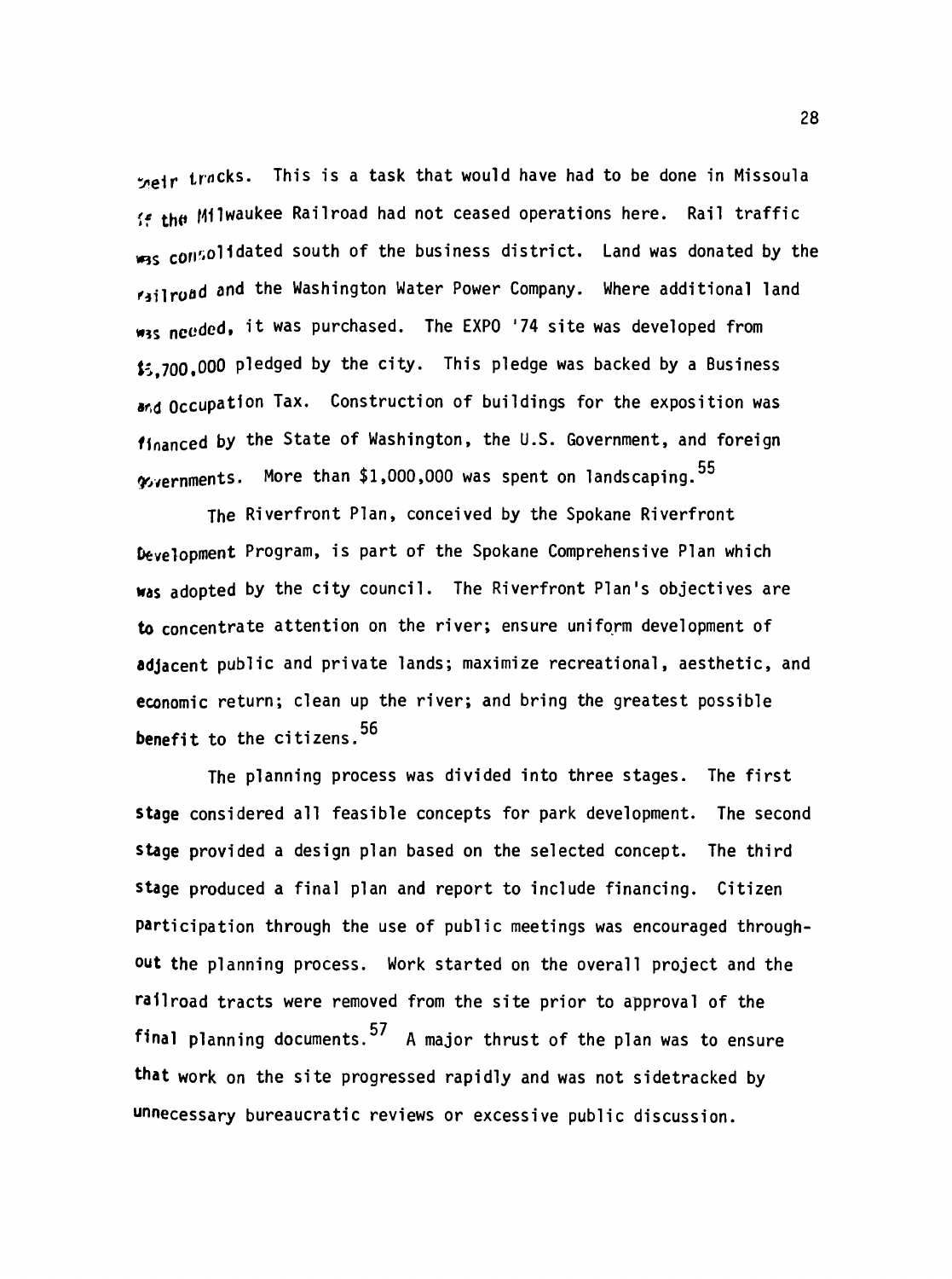#### **Riverdesiqn Springfield**

**Another development, located on the east coast, has much in** common with Missoula. The plan was for Springfield, Massachusetts riverfront revitalization. The Connecticut River flowing through Springfield has been of little value to the city. By the 1950s, the river was so polluted with sewage that riverside land was of little value for almost any use. In 1979, the city prepared a redevelopment plan for its river**front. The objectives of this plan were to enhance the image of** Springfield's riverfront, provide recreational opportunities, reduce the impact of building along the riverfront, provide access to the river, and improve tourism. Also, the proposals made had to be financially feasible and funding sources had to be identified. Springfield had two **major problems, which are common to many riverfront settings: poor access and lack of space. The plan was based on the establishment of** three primary points of access to the linear park system. Activities **would be concentrated at these points to help attract people to the** park. These groups of activities would be linked to each other by a series of walkways. The downtown group of activities would provide a fair-like atmosphere with restaurants, a pavilion, and a floating band **shell. A series of small parks at points would connect the riverside** park system with interior open area. This redevelopment plan appears to **have been conceived from work done in Spokane for the EXPO '74. Financing for Springfield's plan required Urban Development Action Grants in** addition to city funds.<sup>58</sup> At this time, implementation of the plan is **moving slowly with work progressing as funds can be acquired from the city and federal government.**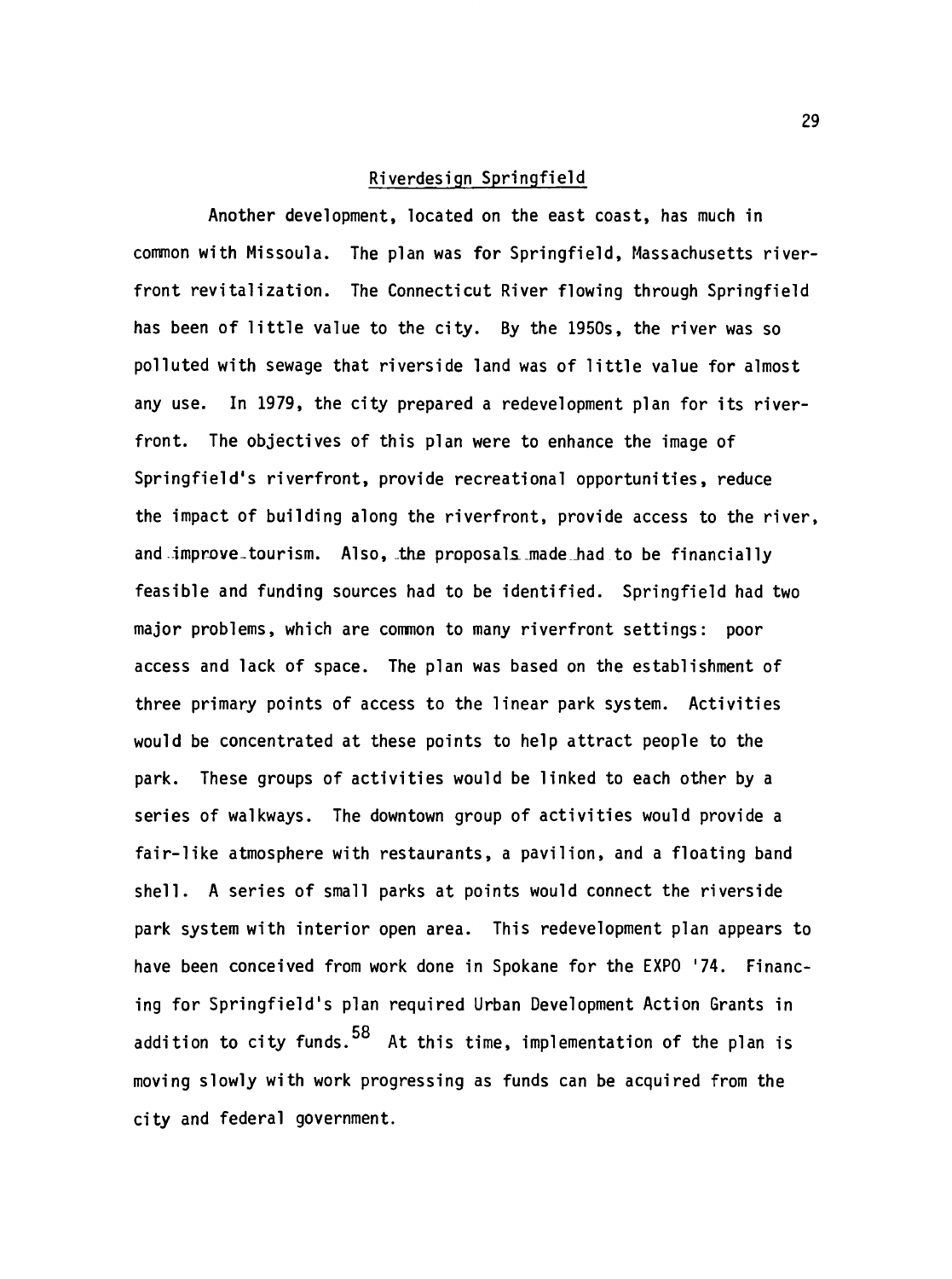#### **Burlington**

**The people of Burlington, New York, located midway between** Trenton and Philadelphia on the Delaware River, rebuilt their riverfront **over a six-year period. The riverbanks over the years had become unsightly due to abandoned warehouses and garbage dumps. Previous** efforts had failed, so it was determined by the city council that the **land should be acquired by the city and transformed into riverside parks. Since its opening in 1974, the riverfront corridor has offered an open** area running the length of the city's shore with a park at each end. **The walkways are designed in various patterns and colors. In addition,** there are play equipment, sitting areas, flower beds, and various trees **and shrubs throughout the system. The cost for the construction and landscaping was \$260,000 plus much volunteer help.^^**

#### **San Antonio River Walk**

**The San Antonio River Walk project has been highly successful and demonstrates the value of the water's edge in providing economic** as well as other benefits. Some of the initial goals of the river corridor study were not only to help revitalize downtown San Antonio, but to upgrade the river's water quality and improve flood control measures.<sup>60</sup> During the time the study was in progress (prior to 1975), **a new planned community was being considered outside of San Antonio. This new community, along with additional subdivisions within San Antonio, would have diluted public support for downtown redevelopment.** However, the river corridor study helped focus interest on the downtown, **and plans for a new community outside and several subdivisions within San Antonio were not approved.**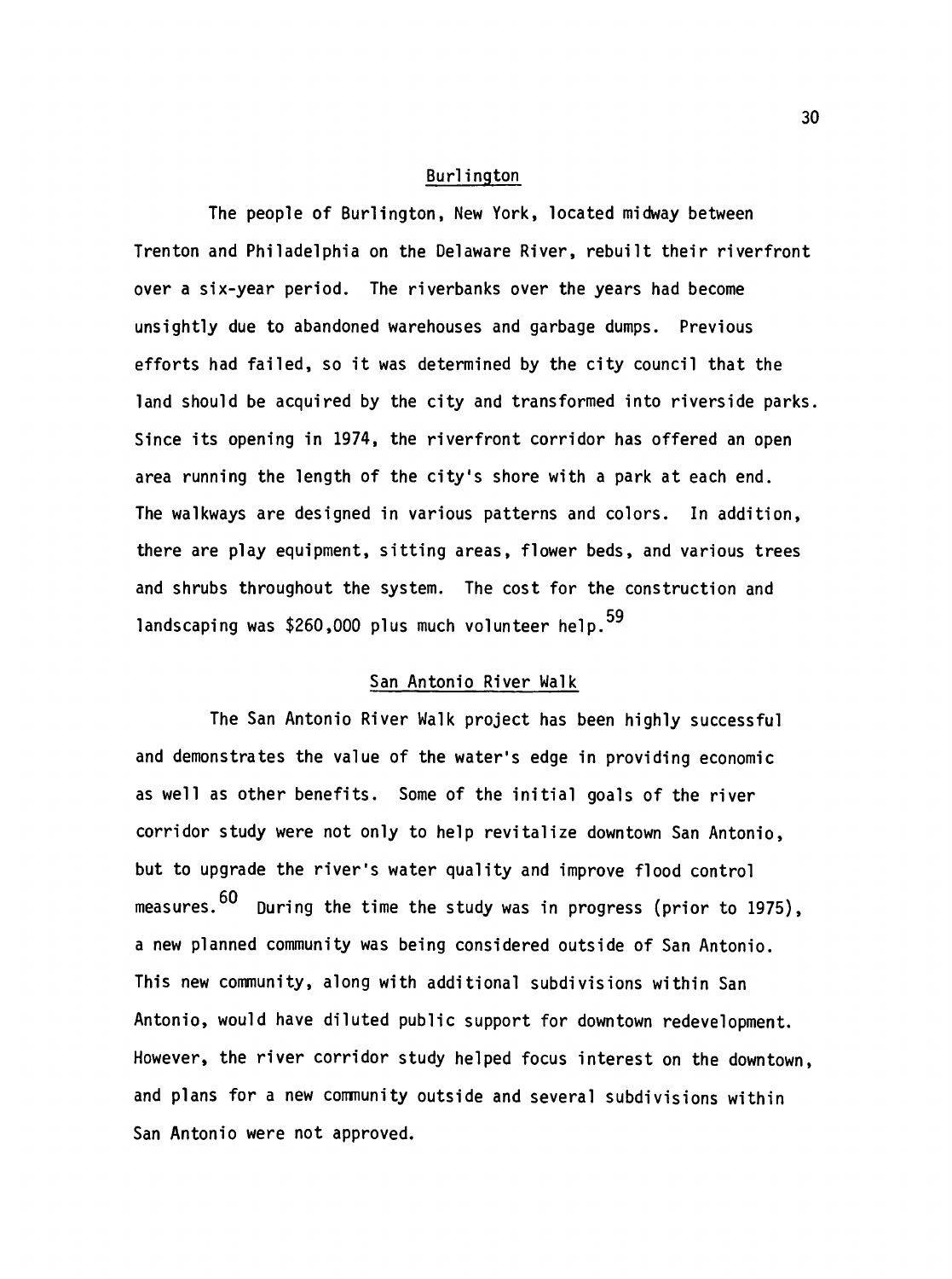**Some of the conclusions from the redevelopment of the study area** were: (1) the river walk has added both economically and esthetically to the well-being of San Antonio; (2) visitors are attracted by a well**balanced mixture of park and business uses; (3) the river walk tends to tie together the downtown area of San Antonio be providing a cohesive ribbon connecting former isolated areas; and (4) the walk contains diversity and is unique to the San Antonio area. The river walk study area is fa irly well redeveloped today and has v ita lly changed whole areas of downtown San Antonio for the better.**

## **Riverfront Parks**

These four examples of riverfront park planning all have some**thing in common with what Missoula's planners are attempting with Missoula's Clark Fork River Corridor. Spokane's riverfront had a long history of planning, but EXPO '74 provided the stimulus to complete land** acquisition and build a park system. The effort was much larger than **that envisioned for Missoula--land had to be acquired, railroad tracks had to be removed, and major construction was required. The key importance of this particular project was ensuring funding sources so that site work could progress without lengthy delays. The Springfield plan provided alternatives to poor park access and an overall lack of space, which are two problems facing Missoula's corridor park. The Burlington plan demonstrates what can be done when funds are limited and the public wants a completed linear park—a reduced funding schedule with maximum** use of volunteer labor. Missoula's riverfront development funds are limited, and to complete a decent park system will require equipment and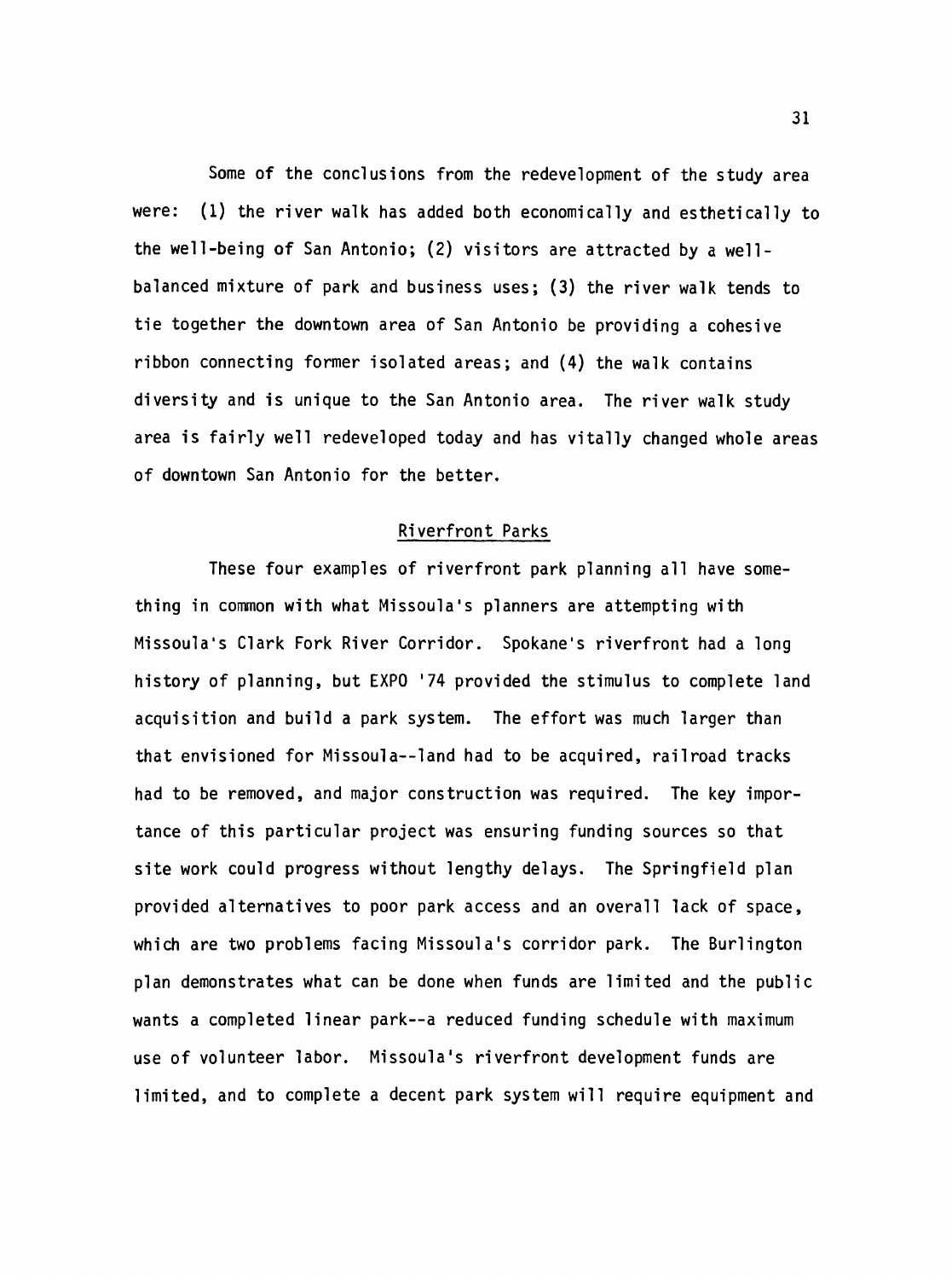**labor. The San Antonio riverwalk demonstrates the importance to a community of a solidifying factor for both overall social and economic improvement within an older downtown core.**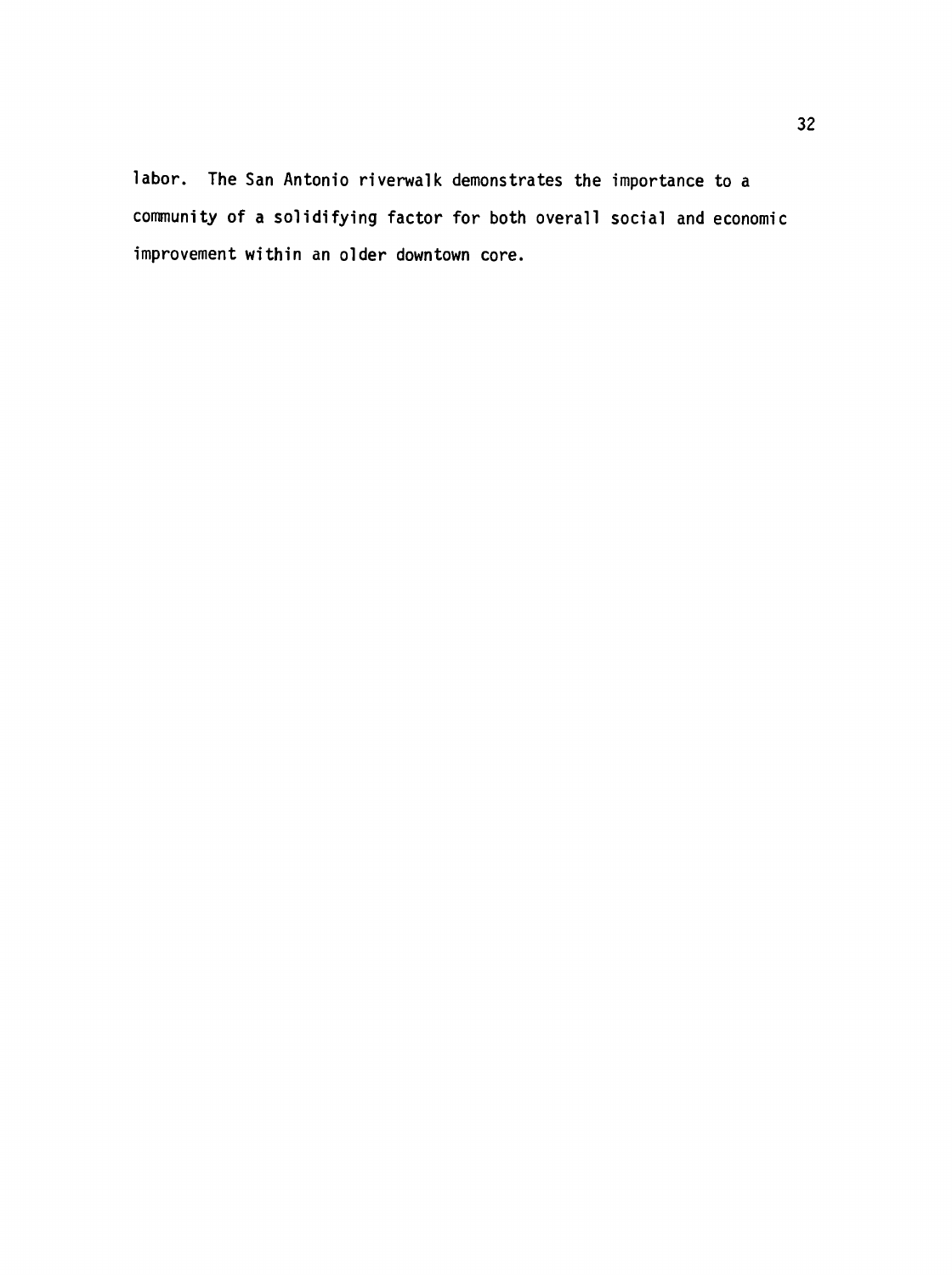## **CHAPTER VI**

#### **MISSOULA'S RIVERFRONT PROJECT—WHAT NOW?**

## **Present Situation**

Much of the riverfront land on the north shore is in private **ownership. The major portion of publicly owned land consists of Caras Park and Kiwanis Park. The situation is better on the south shore. Pedestrian and bicycle path easements have been procured on both sides of the Higgins Avenue Bridge. A linear park is possible on the south** side of the river with the combination of these easements and existing **public land.®^ The Clark Fork Riverfront Master Plan is presently being** prepared and then will require approval by the city council. This plan will set standards for development and use within the river corridor.<sup>62</sup>

**However, writers of past studies and planning documents generally** agree on concepts for the development of a corridor park system. These **general concepts are: establish a park-like atmosphere, develop recrea**tional facilities, increase public access, and develop trails for **bicycles and pedestrians connecting the parks with existing transportation routes. These concepts, which are recognized as important by the** public as well, will be implemented into the future master plan.<sup>63</sup>

**Clark Fork River Corridor intensity of use must also be considered in the master plan. City planners have tentatively developed three levels of use and development--low, medium, and high. Low**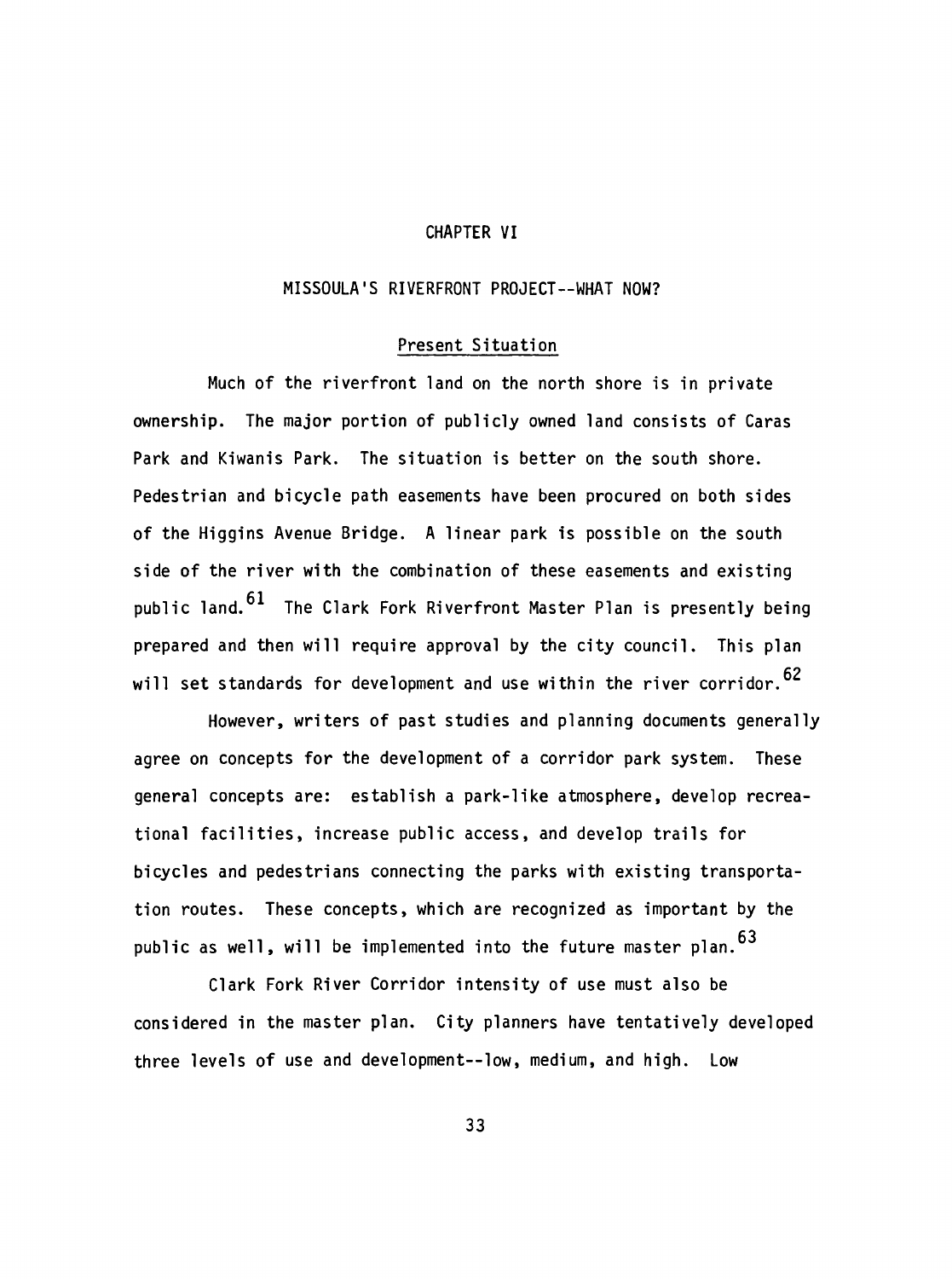**intensity use and development would leave the linear park system much as** it is today with unimproved trails and undeveloped activity sites. The **area would be preserved in a more or less natural state. Development would await future public involvement and funding. Medium intensity use and development would add recreational opportunities, thus significantly increasing public use. Improvements would be restricted to those that could be made without undue alteration of natural areas. Trails would** be improved along with access to the riverfront. High intensity use and **development would encourage the construction of numerous recreational** facilities and access trails. The total riverfront corridor would be **subjected to intensive development-in anticipation of intensive use.^^**

## **What Needs to be Done**

The title of this portion of the paper probably should be "what **really needs to be done". There has been much discussion in the news of riverfront develooment funds from one government source or another. Some of this money may be forthcoming; but, probably due to the general reduction of federal money for social uses, most of the anticipated funding w ill not be available. Federal funding may become more plentiful in the future years for these tyoes of projects, but immediate funding appears lim ited. A "last resort" source of funds is from increased** property taxes. It would appear that local property owners consider **property taxes to be overly burdensome at the present time. Any requested increase for the Clark Fork River Corridor development and maintenance might not receive voter approval. Therefore, any park development programs along this corridor at the present time should be lim ited.**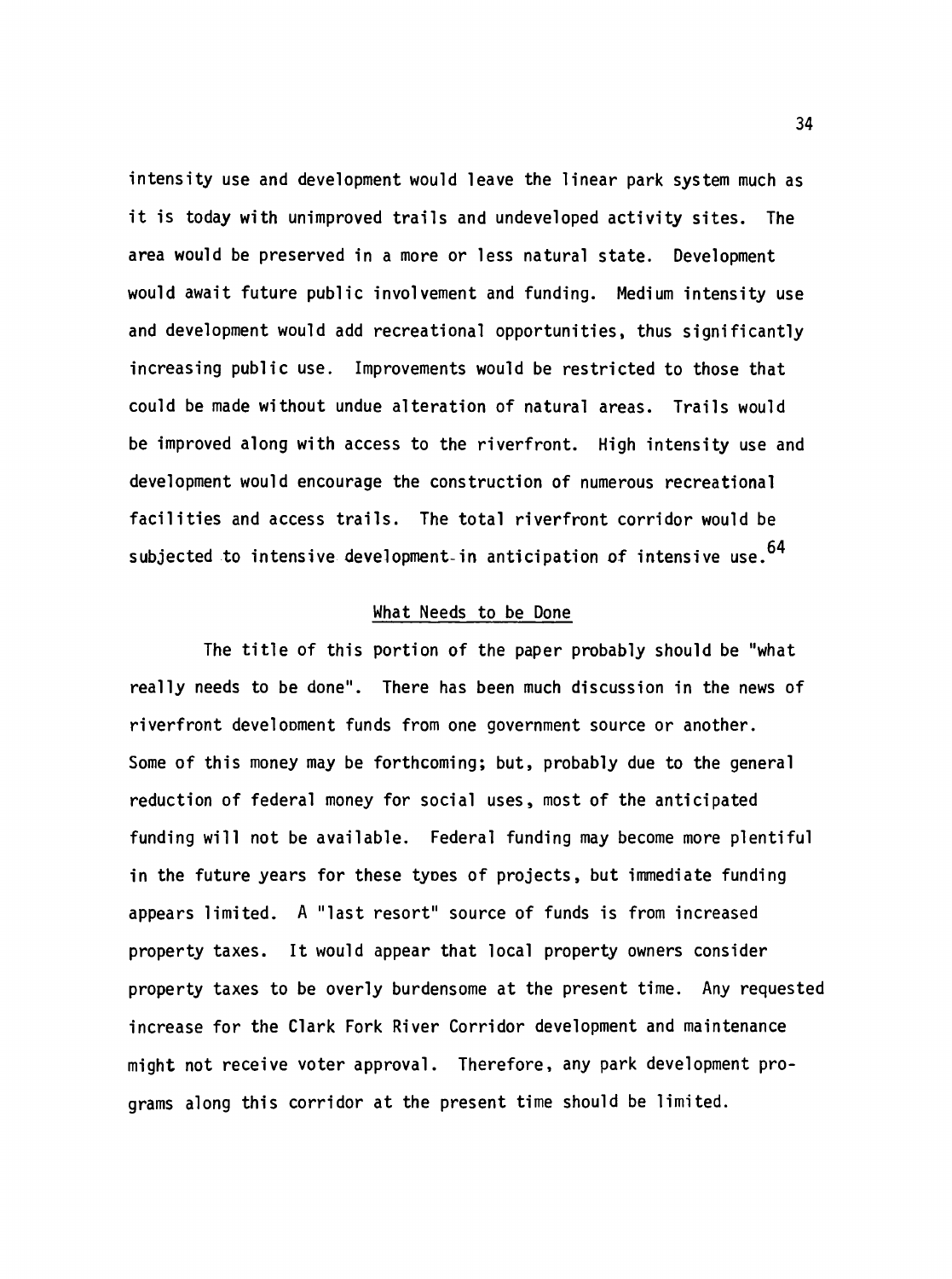#### **Conclusion**

**Outside funding for purchase of additional riverfront land and** development of the corridor as a park is limited. As stated previously, **raising property taxes to provide revenue seems to be unacceptable to most property owners due to the perceived high level of taxes at the present time. In additon, the park department is unable to develop and** maintain the city's presently dedicated park land. Thus, another approach would seem to be more appropriate. The first step would be to **prepare and have approved a master plan for the Clark Fork River Corridor** that would phase riverfront development. The first phase would provide **for a level of use, and thus a corresponding development, just above the low intensity level. This level would require minor construction and path development. Later phases could provide for higher intensity levels as funding becomes available. However, even at this reduced development** level, certain improvements and changes are necessary to provide a usable **park system.**

**The recommendations contained in the RUDAT report and in the design work done as Phase Two of the report are valid and need to be** implemented as soon as sufficient funding is available to complete the **various stages of the final design. Until this funding is forthcoming, the following actions are provided as a minimum interim measure only.**

## **South Shore**

**1. A general cleanup is needed along the entire riverfront to include the shoreline, railroad berm, and areas to the south of the river.**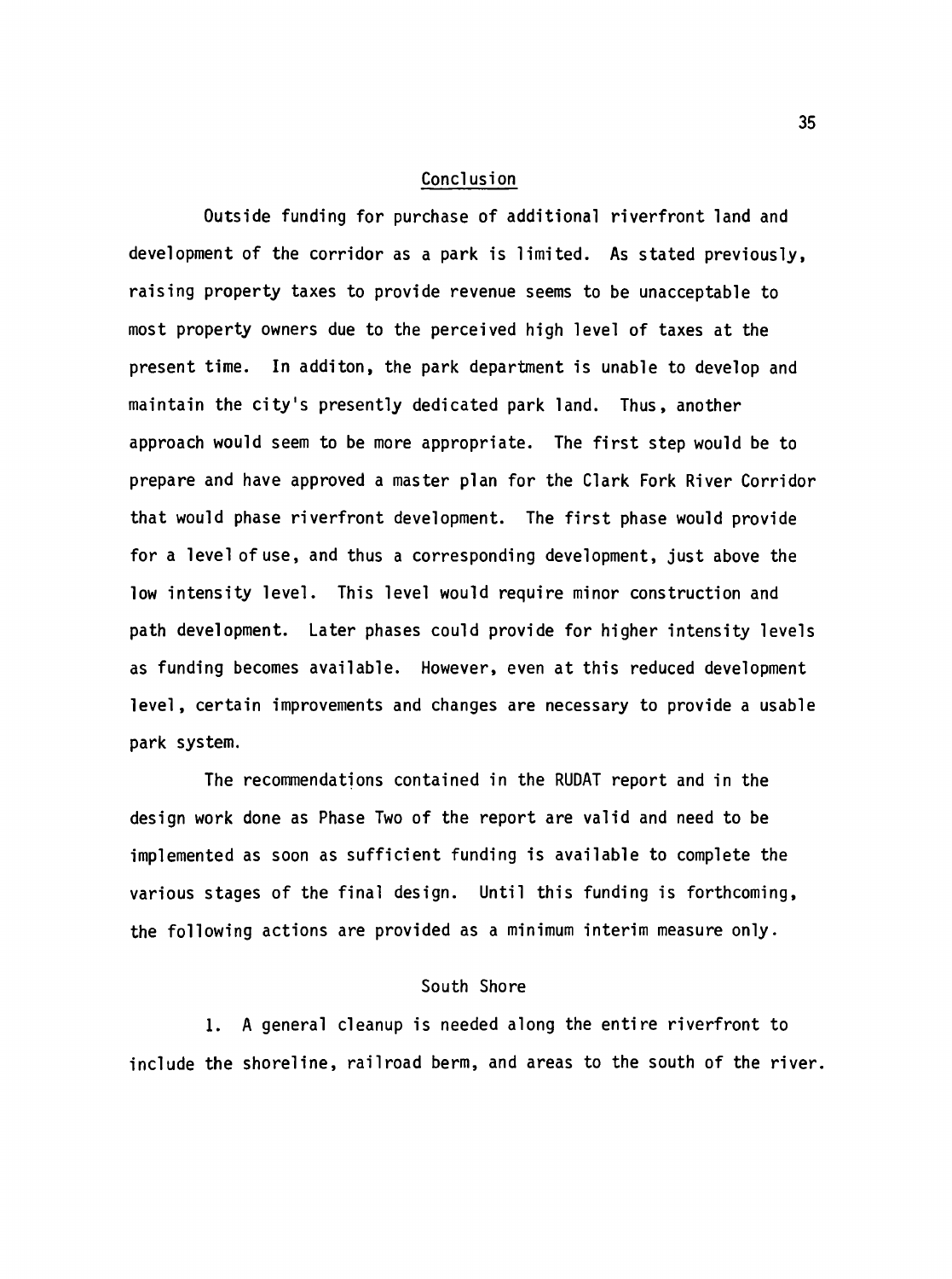**2. Paths throughout the area need to be cleared of weeds and** brush. The major path for pedestrians and bicycle riders atop the rail**road berm needs to be graded and surfaced with bark or gravel.**

**3. Unused power poles along the railroad berm need to be** removed. The railroad rails, ties, and overhead electrical wiring have been removed, but the power poles were left.

**4. Removal and relocation of the power lines throughout the park corridor is required. These lines and poles are unsightly and need to be** consolidated within the planned utility corridor.

5. Selected high visibility areas need to be planted with healthy, drought resistant vegetation. Providing irrigation for these sites would not be included in this first phase.<sup>65</sup>

## **North Shore**

1. Remove and relocate power lines to the south utility **corridor. These poles and power lines are unsightly and interrupt scenic vistas in many directions.**

**2. Provide access to the pedestrian and bicycle path beneath the Madison Street Bridge. An agreement with the Village Red Lion Motor Inn to allow access to this path should be possible.**

## **How Accomplished**

This would encompass the major tasks required in the first phase **of the recommended master plan. These tasks would be accomplished prim arily using volunteer labor and donated materials. Some examples are provided:**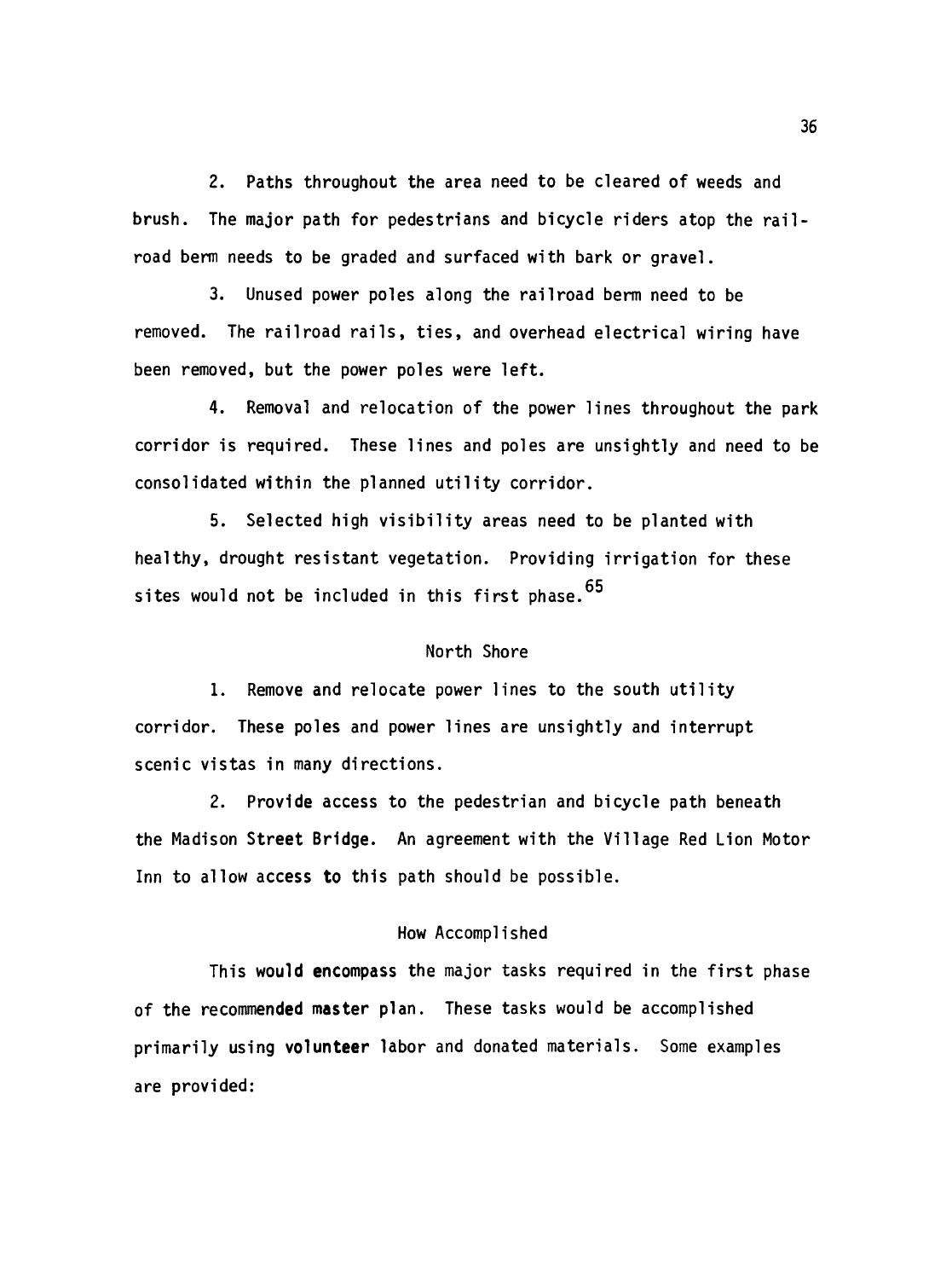1. Possibly Montana Power Company would be willing to furnish **the labor and materials to relocate the power lines and poles. This** would be an expensive operation, but the company just might do it as a civic duty if sufficient publicity and recognition were provided.

2. The cleanup of the riverfront could be accomplished by civic **organizations. The mayor could proclaim a riverfront cleanup day and various organizations could be assigned areas of responsibility. The cleanup might be followed by a city-wide picnic and park corridor "openhouse". This would be an ideal time to show interested citizens what was planned for the park.**

**3. Clearing, grading, and resurfacing of paths could be accomplished by equipment operator students from the Missoula Vocational Technical Center and personnel from engineer units of the Army Reserves and Montana National Guard. Materials could be donated by local construction and supply companies.**

**4. Trees and shrubs might be planted by Missoula's garden clubs, with the plants to be donated by local nurseries.**

The first phase of the Clark Fork River Corridor master plan, as envisioned here, would not provide an elaborate, big city park; but it **would be a starting point for la te r improvement and expansion based on** the RUDAT study and later designs.

**Viewpoints for this corridor development may be at variance with** each other, but all will work to some extent since the waterfront is an **area of great diversity.^®**

**Perhaps the best approach for any urban area would be to tend** its waterfront selectively, like a garden. You carefully weed **out the dead and decaying plants and replace them with new ones rather than tearing everything down.®'**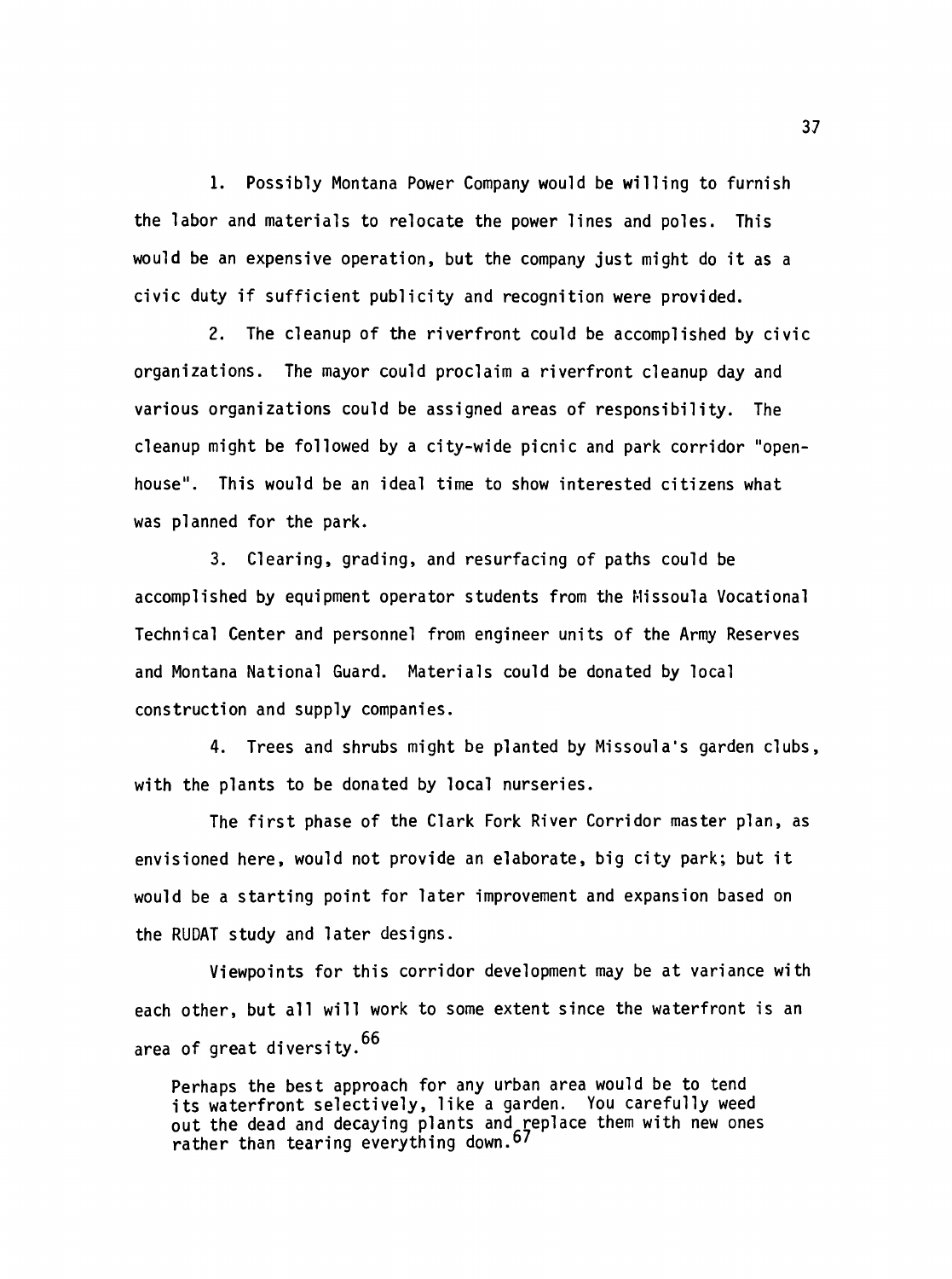Missoula still has much to do before the citizens will have an attractive, well-landscaped, and useful riverfront park; but much time **and money have already been expended by many people and organizations to bring this dream about. The community must continue to work together to** first, complete the project; and second, to provide the continuing effort needed to maintain the park system once it is functioning.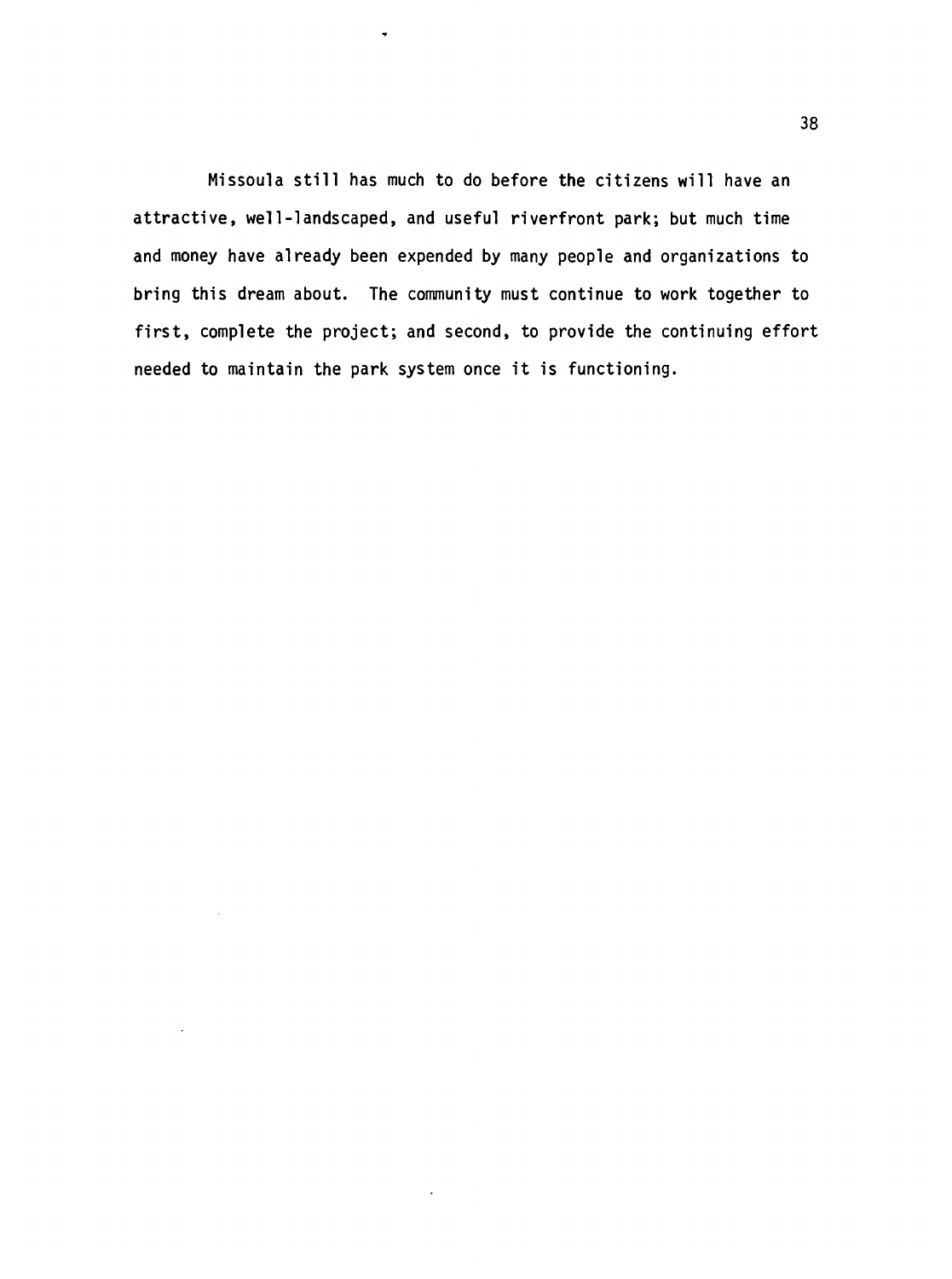## **FOOTNOTES**

**^"All Work, L ittle Play for 150 M illion: Urban Recreation Study," National Parks and Conservation Magazine, June 1978, p. 24.**

**^David J. Reed, "The San Antonio River Walk: A User and Environmental Analysis," Journal of Soil Water Conservation 31 (1976): 28.**

**3 Clark Fork Riverfront Project (Draft Letter Report), by Missoula Redevelopment Agency, (Missoula, Montana: 1983), p. 7.**

**4 Proceedings: River Recreation Management and Research Symposium, USDA Forest Service General Technical Report NC-28, (St. Paul, Minnesota, 1977), p. 19.**

**^Ib id . , p. 25.**

<sup>6</sup>J. W. Hanna, S. F. Phillip, and G. W. Mullins, "Decision Making **in the Development of Urban Waterfronts for Park Business Use," Water Resources Bulletin 14, 1 (February 1978): 186.**

**^Missoula County Parks, Recreation and Open Space Plan, by Missoula Planning Board, (Missoula, Montana: 1976), p. 3.**

$$
\frac{\frac{8 \text{Ibid.}}{9 \text{Ibid.}}, p. 3}{\frac{10 \text{Ibid.}}{1 \text{Ibid.}}}, p. 5.
$$
\n
$$
\frac{12 \text{Ibid.}}{1 \text{Ibid.}}, p. 40
$$
\n
$$
\frac{13 \text{Ibid.}}{1 \text{Ibid.}}, p. 43.
$$
\n
$$
\frac{14 \text{Ibid.}}, p. 63.
$$

**^^Urban Renewal Plan: Downtown Missoula Redevelopment Program, by Missoula Planning Board S ta ff, (Missoula, Montana: 1978), p. 3.**

$$
\frac{16_{\text{Ibid.}}, p. 11}{\frac{17_{\text{Ibid.}}, p. 18.}
$$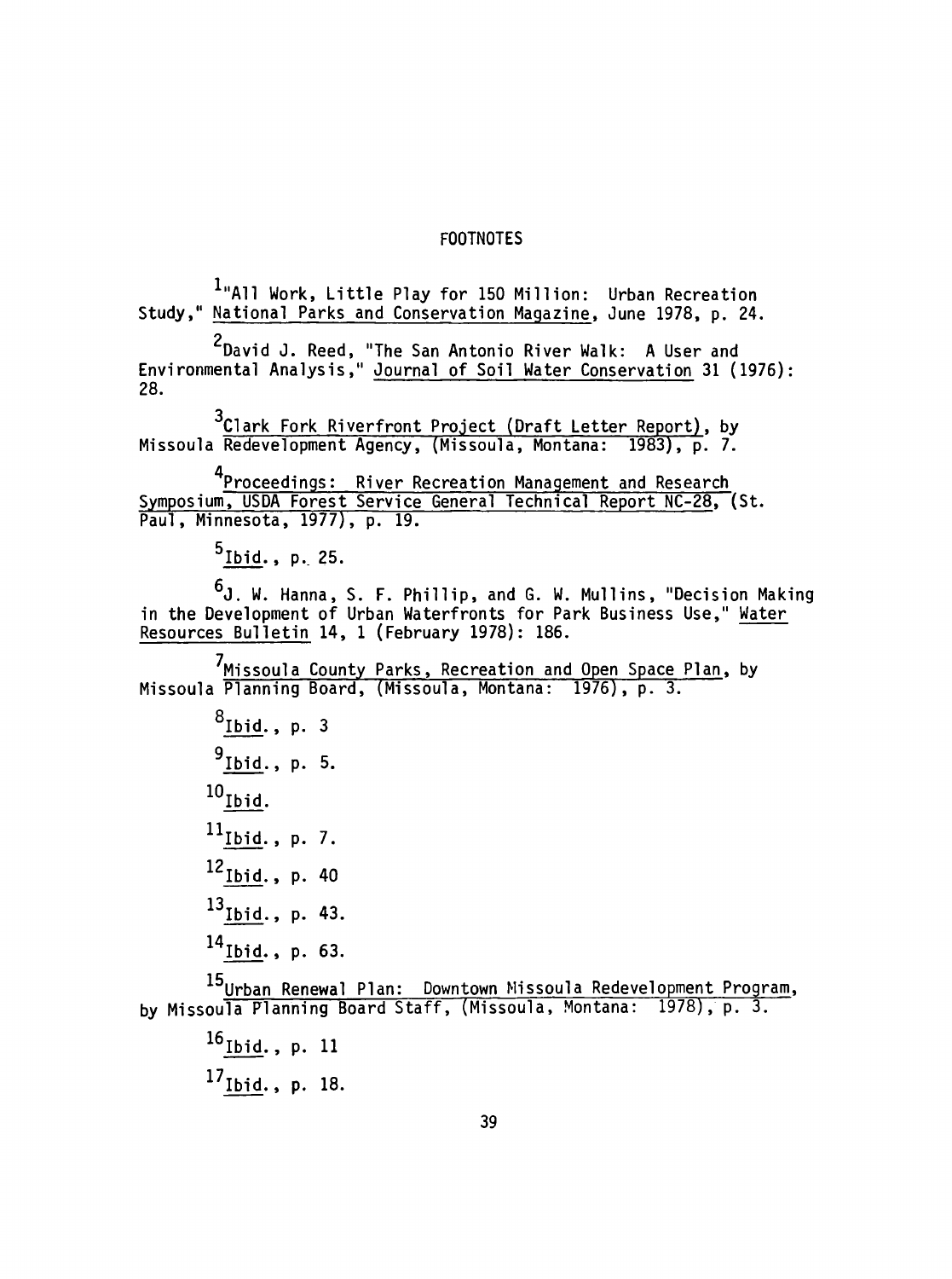18<sub>Ibid.</sub>, p. 19. **l^ Ib id ., p. 9. <sup>20</sup>Repional/Urban Design Assistance Team (RUDAT), by the Assistance Team, (Missoula, Montana: 198D), p. 1. Z^Ibid., p. 2. ^^Ibid., p. 3. Z^Ibid., p. 11. 24H. Deardorff, "Recall for Greenways; Excerpt from the Public Benefits of Cleared Water: Emerging Greenway Opportunities," Parks and Recreation 12 (February 1977):39a.**

**^^Theodore Sudia, "The River and the City," Trends, July/August/ September 1976, p. 48.**

**^^Walter McQuade, "The Suffering Shoreline: Water Blight in** Blocking Visual Escape from the City," <u>Architectural Forum</u> 114,6 **(June 1961):91.**

> **27Missoula County Parks, Recreation and Open Space Plan, p. 41. ZGlbid., p. 43.**

<sup>29</sup>E. J. L. David, "The Exploding Demand for Recreation Property," **Land Economics 54, 2 (May 1976):2D6**

**^^Arthur H. Darling, "Measuring Benefits Generated by Urban Water Parks," Land Economics 49 (February 1973):23.**

**31. Urban Renewal Plan: Downtown Missoula Redevelopment Program, p. 3. 32lbid ., p. 30. 33%bid. , p. 29. 3\* Ib id . , p. 30.**

**35ib id . , p. 31.**

**3Glbid.**

**37 Regional/Urban Design Assistance Team (RUDAT), p. 7.**

38<sub><u>Ibid</u>., p. 45.</sub>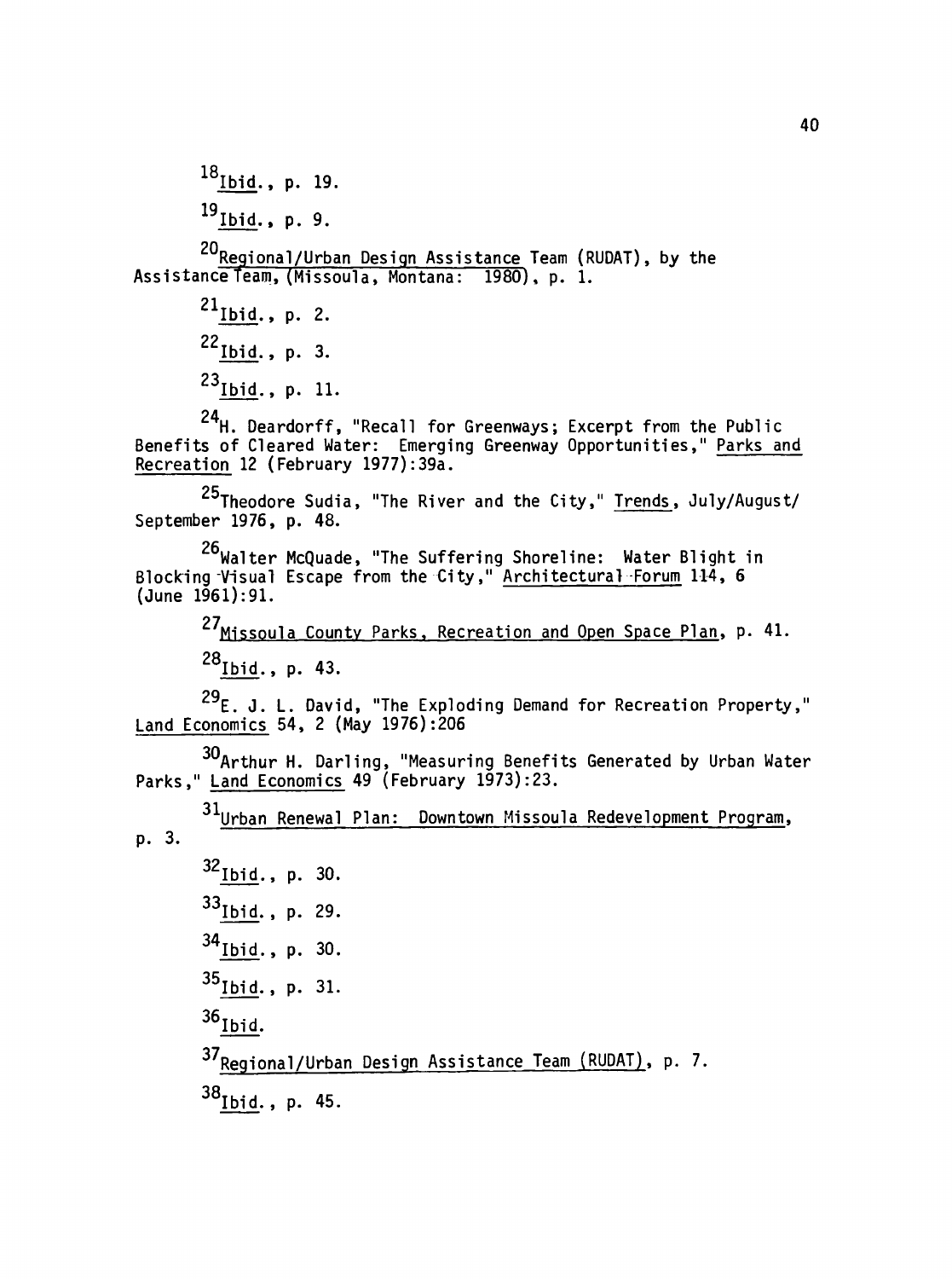**39"Owners Offer Fox Theater as Donation to Missoula," Missoulian,** 7 May 1983, p. 1.

**40Regional/Urban Design Assistance Team (RUDAT). p. 47. \*^ Ib id ., p. 48. 42%bid. , p. 54. 43%bid., p. 63. ^^Ib id . , p. 66. <sup>45</sup>= Ib id ., p. 79.**

**46Richard A. Lehmann, "The Principles of Waterfront Renewal: A Summary of Experiences in F ifty American C ities," Landscape Architecture 56, 4 (July 1966):286.**

**47M elville McMillan, "Measuring Benefits Generated by Urban Water Parks: Comment," Land Economics 51, 3 (July 1975):379.**

**48Lehmann,"The Principles of Waterfront Renewal: A Summary of Experiences in F ifty American C ities, p. 67.**

**49Donald F. Wood, "Reviewing Urban Waterfronts," Land Economics 41, 2 (May 1965):146.**

**50Lehmann, "The Principles of Waterfront Renewal: A Summary of Experience in F ifty American C ities, p. 288.**

**S^Ibid. , p. 281. S^Ib id . , p. 289. S^Ibid. , p. 290.**

**^^Robert L. Woerner, "Revival of the River: Spokane," Landscape Architecture 65, 2 (April 1975):188.**

**S^ib id . , p. 190.**

**^^Spokane Riverfront Development Program, by Spokane City Plan Commission, (Spokane, Washington: 1974),** *p .* **28.**

**S^ib id . , p. 30.**

**^^Riverdesiqn Springfield, by Moore Grover Harper, P.C., (Essex,** Connecticut: 1979), p. 1.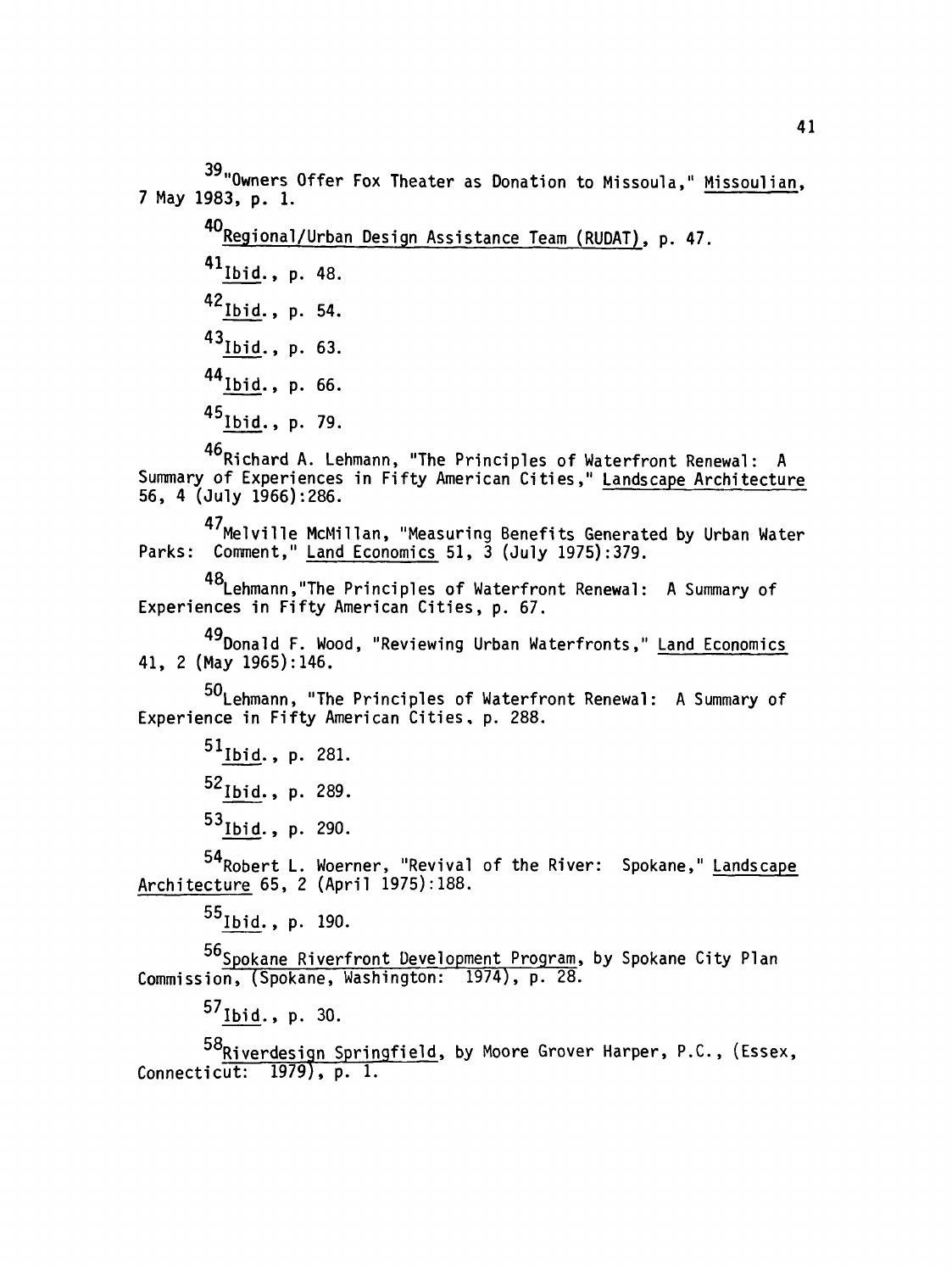**<sup>59</sup>Martin Lasker, Riverfront Rebirth," Parks and Recreation 11 (May 1976):25.**

**Urban Waterfronts: Design and Planning," Progressive Architecture 56, 6 (June 1975):43.**

**^^Special Flood Hazard Information, Clark Fork River, by U.S. Anny** Corps of Engineers, (Seattle, Washington: 1973), p. 21.

**^^Clark Fork Riverfront Project (Draft Letter Report), p. 75.**

 $63$ Ibid.

 $\ddot{\phantom{a}}$ 

**G4%bid., p. 77.**

**®^L. Eisenman and George E. Graves, "Reclaiming a Riverfront," Progressive Architecture 53, 3 (March 1972):92.**

**^^James B. Kenyon, "Land Use Mixture in the Built-up Wate Extent and Implications," Economic Geography 44 (April 1968):157**

**®^S. J. Makler, "Washington's Waterfront Lesson," Water S Issues, Choices, Actions 6, 4 (Winter 1974-1975):26.**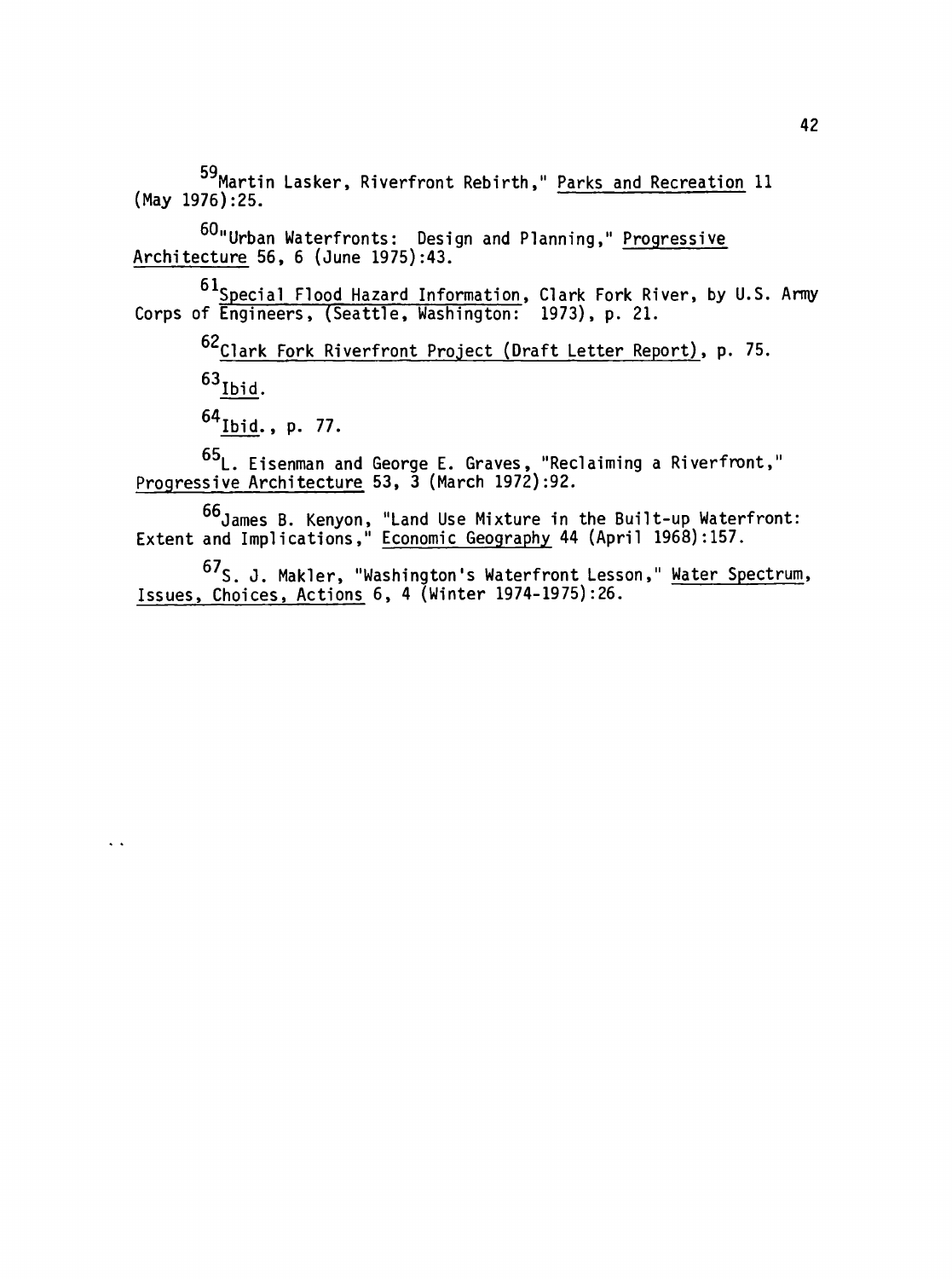#### **WORKS CITED**

#### **BOOKS AND PAMPHLETS**

- **Clark Fork Riverfront Project (Draft Letter Report). By Missoula Redevelopment Agency. Missoula, Montana: 1983.**
- **Missoula County Parks, Recreation and Open Space Plan. By Missoula Planning Board. Missoula, Montana: 1976.**
- **Planning for Urban Fishing and Waterfront Recreation. By U.S. Department** of the Interior. Washington, D.C.: Government Printing Office, **1981.**
- **Proceedings: River Recreation Management and Research Symposium. By U.S. Department of Agriculture, Forest Service. St. Paul, Minnesota: Government Printing Office, 1977.**
- **Regional/Urban Design Assistance Team (RUDAT). By the Assistance Team. Missoula, Montana: 1980.**
- **Riverdesiqn Springfield. By Moore Grover Harper, P.C. Essex, Connecticut: 1979.**
- **Special Flood Hazard Information, Clark Fork River. By U.S. Army Corps of Engineers. Seattle, Washington: 1973.**
- **Spokane Riverfront Development Program. By Spokane City Plan Commission. Spokane, Washington: 1974.**
- **Urban Renewal Plan: Downtown Missoula Redevelopment Program. By Missoula Planning Board S taff. Missoula, Montana: 1978.**

#### **ARTICLES AND PERIODICALS**

- "All Work, Little Play for 150 Million: Urban Recreation Study." **National Parks and Conservation Magazine. June 1978, pp. 24-25.**
- **Darling, Arthur H. "Measuring Benefits Generated by Urban Water Parks." Land Economics 49 (February 1973):22-35.**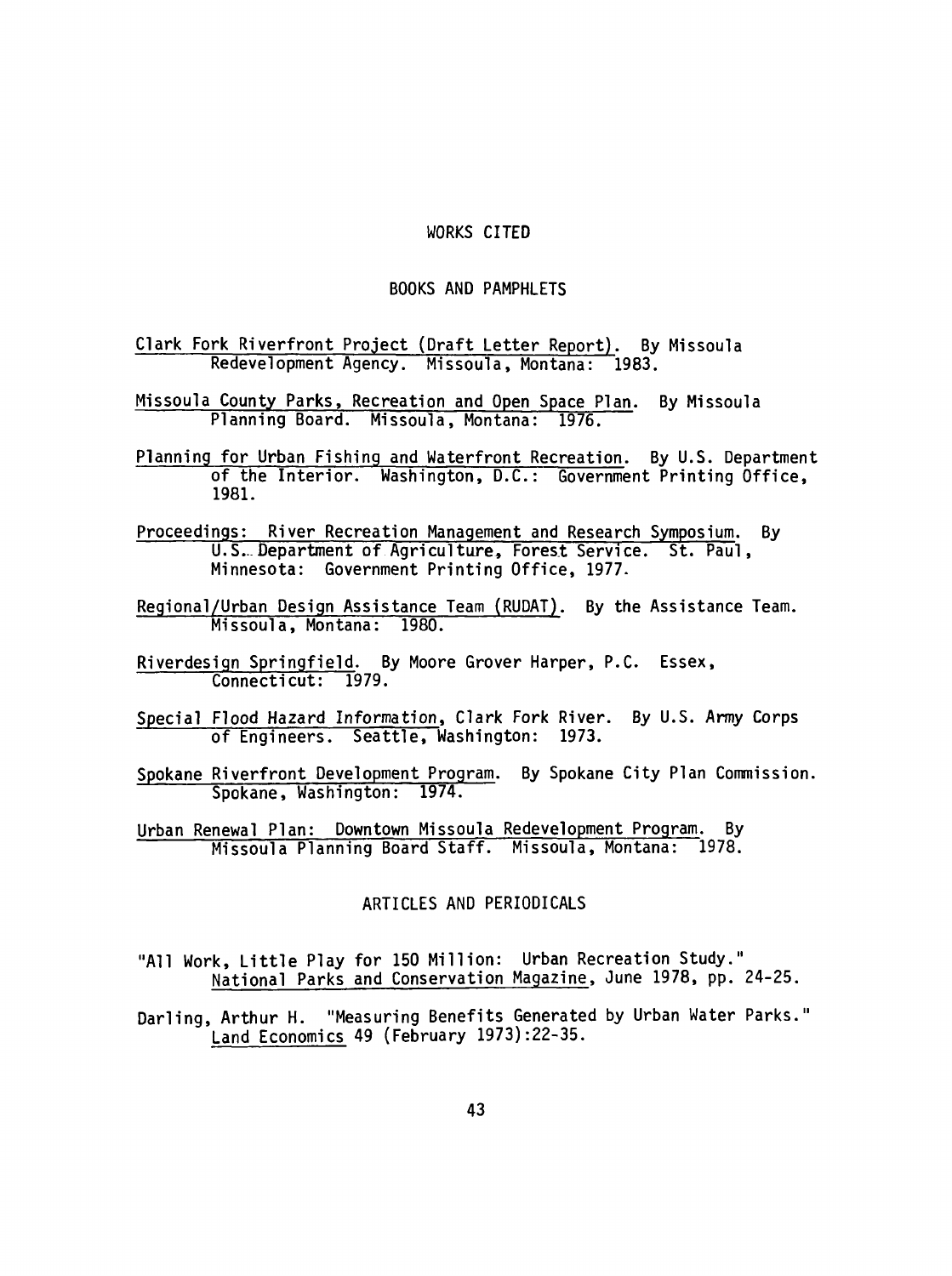- **David, E. J. L. "The Exploding Demand for Recreational Property." Land Economics 45 (May 1976):206-217.**
- **Deardorff, H. "Recall for Greenways; Excerpt from the Public Benefits of Cleared Water: Emerging Greenway Opportunities." Parks and Recreation 12 (February 1977):39a-40a.**
- **Eisenman, L ., and Graves, George E. "Reclaiming a Riverfront." Progressive Architecture 53, 3 (March 1972): 179-189.**
- Hanna, J. W.; Phillip, S. F.; and Mullins, G. W. "Decision Making in **the Development of Urban Waterfronts for Park Business Use." Water Resources Bulletin 14, 1 (February 1978): 179-189.**
- **Kenyon, James B. "Land Use Mixture in the Built-up Waterfront: Extent and Implications." Economic Geography 44 (April 1968): 152-177.**
- **Lasker, Martin. "Riverfront Rebirth." Parks and Recreation 11 (May 1976):24-25, 50-51.**
- **Lehmann, Richard A. "The Principles of Waterfront Renewal: A Summary** of Experiences in Fifty American Cities." Landscape Architecture **56, 4 (July 1966):286-291.**
- **Makler, S. J. "Washington's Waterfront Lesson." Water Spectrum Issues, Choices, Actions 6, 4 (Winter 1974-1975):21-28.**
- McMillan, Melville. "Measuring Benefits Generated by Urban Water Parks: **Comment." Land Economics 51, 3 (July 1975):379-381.**
- **McQuade, Walter. "The Suffering Shoreline: Waterside Blight in Blocking Visual Escape from the C ity." Architectural Forum 114, 6 (June 1961):90-97.**
- **Reed, David J. "The San Antonio Walk: A User and Environmental Analysis." Journal of Soil Water Conservation 31, 1 (1976): 28-30.**
- **Sudia, Theodore. "The River and the City." Trends, July/August/ September 1976, pp. 38-48.**
- **"Urban Waterfronts: Design and Planning." Progressive Architecture 56, 6 (June 1975):36-65.**
- **Woerner, Robert L. "Revival of the River: Spokane." Landscape Architecture 65, 2 (April 1975): 188-193.**
- **Wood, Donald F. "Reviewing Urban Waterfronts," Land Economics 41,2 (May 1965):141-149.**